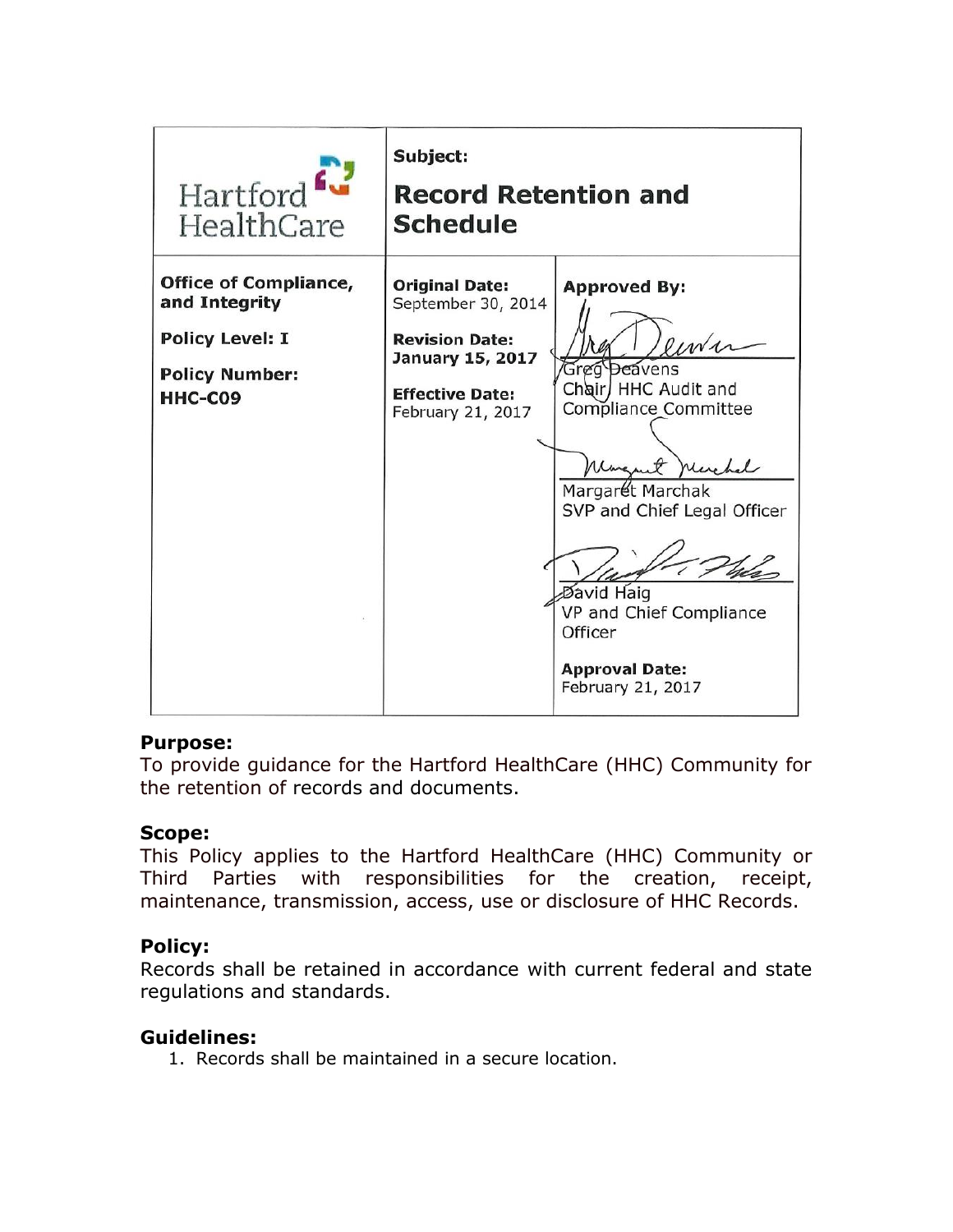2. Records shall be retained for a period no less than required by applicable laws and regulation and HHC policy. See Appendix A: HHC Documentation Retention Schedule for additional guidance.

Email retention is detailed in HHC *[Information Technology Services](https://myhhc.hhchealth.org/HHCUnity/Email/Outlook%20Conversion/Email%20Retention%20Policy.pdf)  [Security Policy 5501](https://myhhc.hhchealth.org/HHCUnity/Email/Outlook%20Conversion/Email%20Retention%20Policy.pdf)*. For the majority of users, e-mail is retained for a period of three years. Therefore, email is not an acceptable method of retaining records that need to meet required retention periods.

- 3. The retention period specified generally begins upon creation or receipt of the Record.
- 4. All Records generated and received by HHC are the property of HHC. No HHC employee, by virtue of his or her position, has any personal or property right to such records even though he or she may have developed or compiled them. The unauthorized copying, transfer, dissemination, destruction, removal or use of HHC Records is prohibited.
- 5. Off-site Storage Facilities: HHC contracts with commercial offsite storage facilities to store control and protect Records. To the extent that they have access to HHC Records, the commercial offsite storage facilities must agree to maintain the confidentiality of HHC Records. Records stored at off-site locations shall be maintained for the periods described in the HHC Record Retention Schedule.
- 6. Documents that have been subjected to pending lawsuits, claims, patient complaints, government investigations, and records referenced in a subpoena, search warrant, or similar official request, or discrimination complaints may not be destroyed until authorized for destruction by the Legal Department regardless of the the retention schedule.
- 7. Records may be destroyed when:
	- a. The records have satisfied their legal, financial, administrative, and archival requirements may be destroyed in accordance with the HHC Record Retention Schedule.
	- b. Redundant copies of one record do not need to be stored and may be destroyed when they are no longer needed.
	- c. All other documents should be destroyed upon reaching the end of their retention period.

#### **Definitions**:

For the purposes of this Policy, the following definitions shall apply: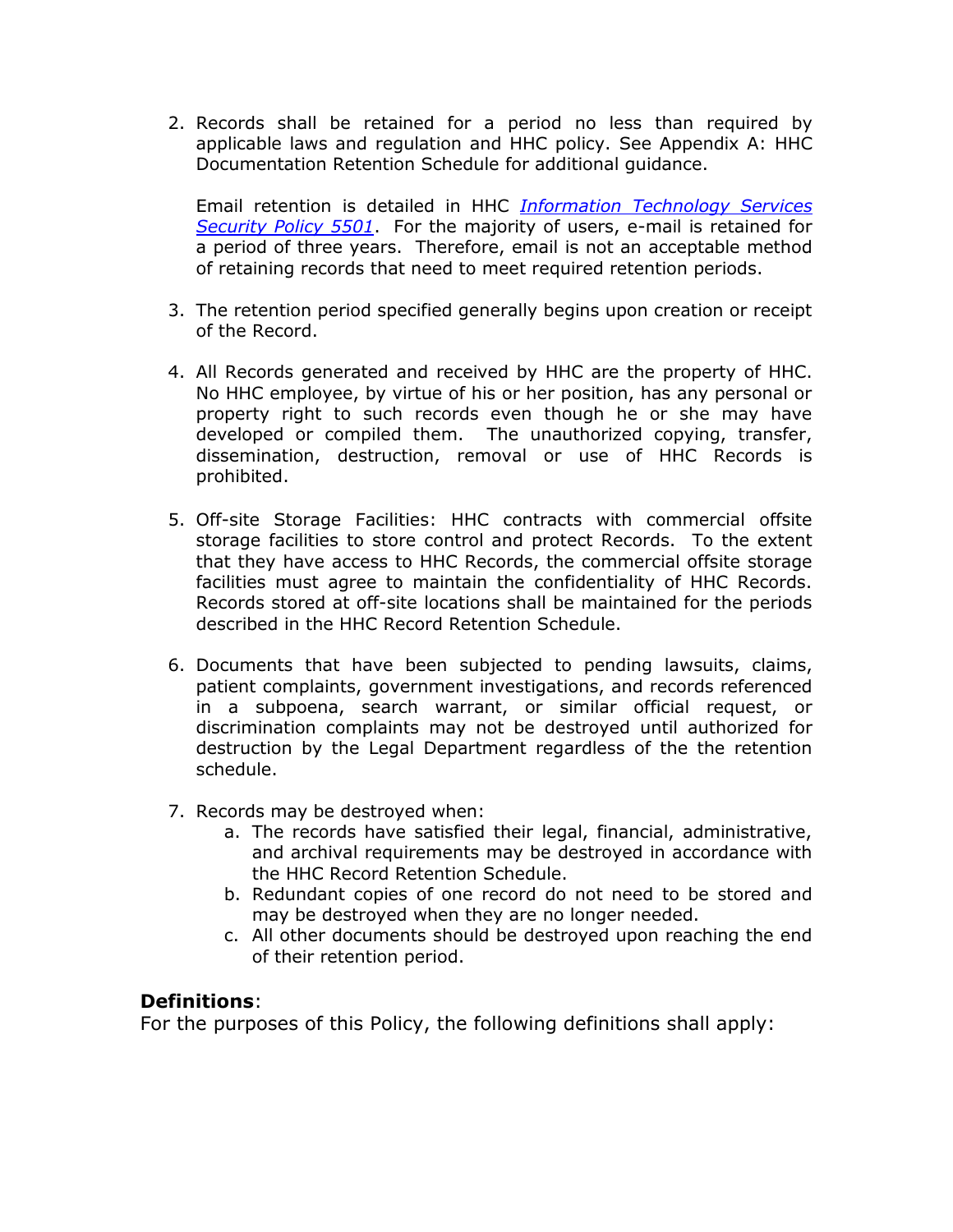**HHC:** Hartford HealthCare and any and all subsidiaries, Members and joint ventures in which Hartford HealthCare, a subsidiary or Member has a majority interest.

**HHC Community:** Includes all employees, contracted individuals with the role and responsibility of an employee, medical directors, section, department and division chiefs, members of the board of directors and board delegated committees, officers, executive leadership, volunteers and trainees.

**Member:** An organization that is a corporate member of Hartford HealthCare.

**Record:** A record is any recorded information, regardless of medium or characteristic, which can be retrieved at any time in any retrievable format. This includes all original and scanned documents, papers, letters, x-rays, cards, books, maps, photographs, blueprints, sound or video recordings, spreadsheets, presentations, microfilm, magnetic tape, electronic media and other information recording media, regardless of physical form or characteristic that are generated and/or received in connection with transacting business and related to HHC legal obligations.

#### **Third Party**:

- A medical staff member with privileges at any facility or Member of Hartford HealthCare who is not an employee of the Member;
- Any consultants;
- Any other third parties engaged by contract with Hartford HealthCare or any Member within Hartford HealthCare who are involved in the purchasing or provision of supplies or services.

#### **Attachment:**

Attachment A, "HHC Document Retention Schedules, updated January 2014."

#### **Reference:**

Regulations of Connecticut State Agencies §§ 17-311-56

## **Related Policies:**

Information Technology Services Security Policy 5501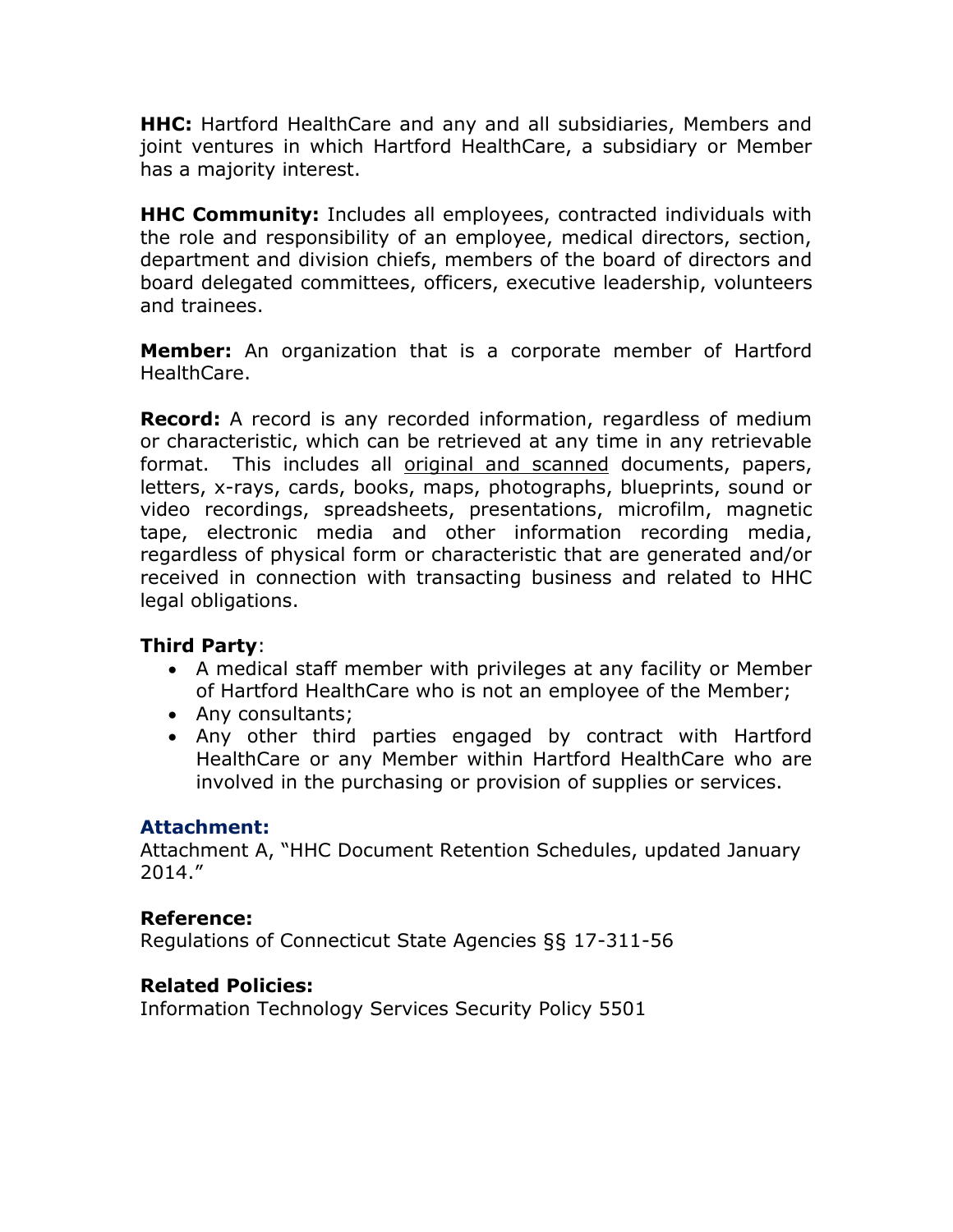# **Hartford HealthCare Document Retention Schedules**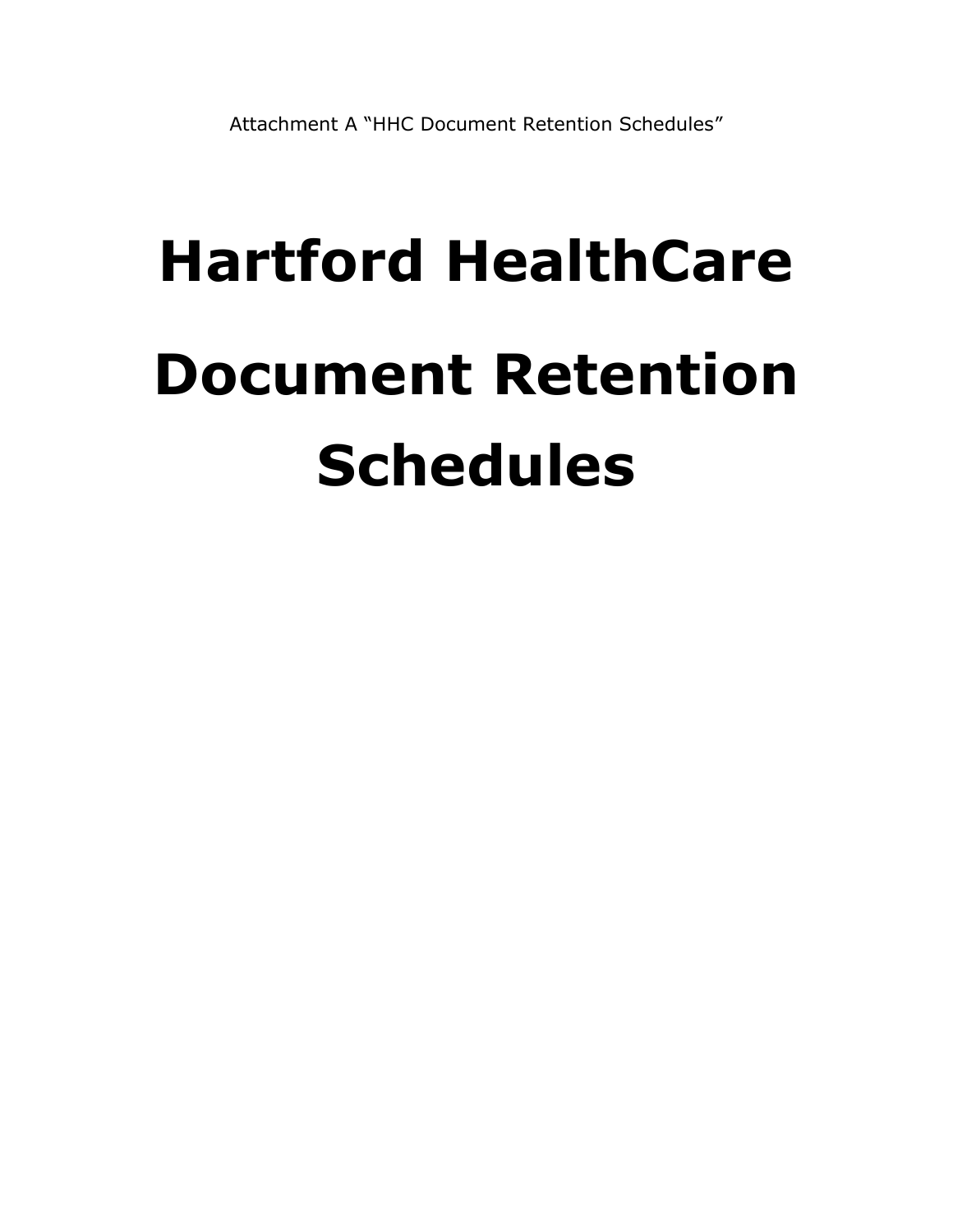#### **TABLE OF CONTENTS**



| MEDICAL STAFF AND CLINICAL DEPARTMENT RECORDS 23            |  |
|-------------------------------------------------------------|--|
|                                                             |  |
|                                                             |  |
|                                                             |  |
|                                                             |  |
|                                                             |  |
|                                                             |  |
|                                                             |  |
|                                                             |  |
|                                                             |  |
|                                                             |  |
|                                                             |  |
|                                                             |  |
|                                                             |  |
|                                                             |  |
|                                                             |  |
|                                                             |  |
|                                                             |  |
|                                                             |  |
|                                                             |  |
|                                                             |  |
| Weekly/Monthly Accounts Receivable Analysis Report30        |  |
|                                                             |  |
|                                                             |  |
| Collective Bargaining Agreements and Employment Contracts31 |  |
|                                                             |  |
|                                                             |  |
|                                                             |  |

| Power of Attorney to Sign Order Forms for Controlled Substances 34     |  |
|------------------------------------------------------------------------|--|
|                                                                        |  |
|                                                                        |  |
|                                                                        |  |
|                                                                        |  |
|                                                                        |  |
| Receipts for Controlled Substance Records Removed by Law Enforcement35 |  |
|                                                                        |  |
|                                                                        |  |
|                                                                        |  |
|                                                                        |  |
|                                                                        |  |
|                                                                        |  |
|                                                                        |  |
|                                                                        |  |
|                                                                        |  |
|                                                                        |  |
|                                                                        |  |
|                                                                        |  |
|                                                                        |  |
|                                                                        |  |
|                                                                        |  |
|                                                                        |  |
|                                                                        |  |
|                                                                        |  |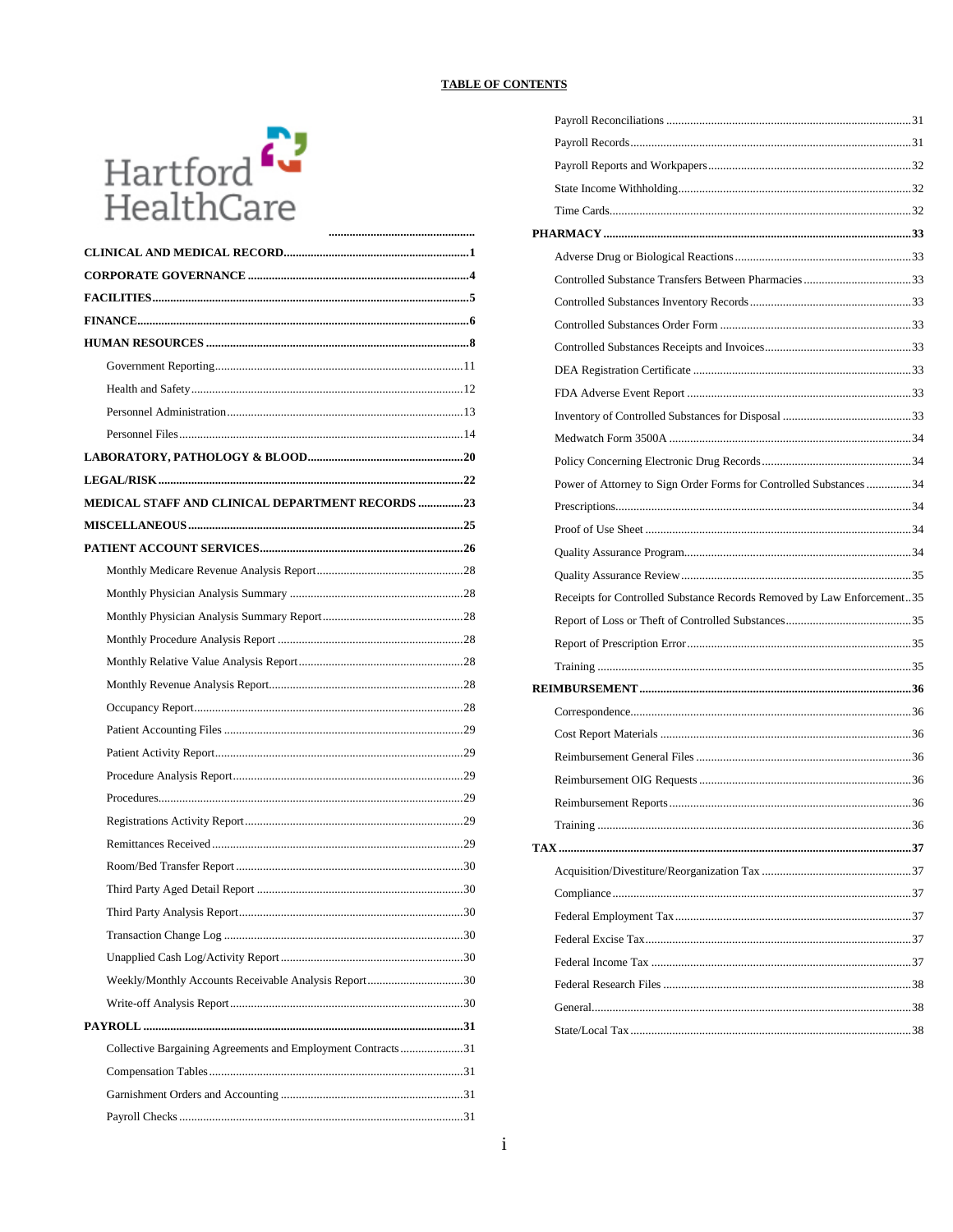# **CLINICAL AND MEDICAL RECORD**

<span id="page-5-0"></span>

| <b>Document Description</b>                                                                                                                                                             | Legal<br><b>Authority for</b><br><b>Retention</b>                                                   | <b>Minimum Retention</b><br><b>Required by Law</b>                                                                                                                 | <b>HARTFORD HEALTHCARE POLICY</b>                                                                                                                                                                                                                                                                                                                                                  |
|-----------------------------------------------------------------------------------------------------------------------------------------------------------------------------------------|-----------------------------------------------------------------------------------------------------|--------------------------------------------------------------------------------------------------------------------------------------------------------------------|------------------------------------------------------------------------------------------------------------------------------------------------------------------------------------------------------------------------------------------------------------------------------------------------------------------------------------------------------------------------------------|
|                                                                                                                                                                                         |                                                                                                     |                                                                                                                                                                    |                                                                                                                                                                                                                                                                                                                                                                                    |
| Authorizations, Consents & Patient Directives -<br><b>Advance Directives</b><br>Documents that contain a patient's advance directives                                                   | CGS § 19a-578(b)<br>RCSA § 19-13-D3<br>RCSA§ 19a-495-5b(e)<br>42 CFR 482.13(b)(3)<br>42 CFR 489.102 | 10 years, with patient's medical record<br>25 years (if hospice)                                                                                                   | Consideration: An advance directive<br>furnished to the hospital must be made part<br>of patient's medical record; Additionally,<br>advance directives provided orally by the<br>patient must be documented in a prominent<br>part of patient's medical record                                                                                                                     |
| Authorizations, Consents & Patient Directives -<br><b>Authorization to Release Medical Records</b><br>Records providing authorization to release medical<br>records                     | 45 CFR 164.530(j)<br>45 CFR 164.528                                                                 | 6 years                                                                                                                                                            | Keep for 10 years, with patient's medical<br>record                                                                                                                                                                                                                                                                                                                                |
| Authorizations, Consents & Patient Directives -<br><b>Consent for Autopsy</b><br>Records providing consent for autopsy                                                                  | CGS § 19a-286<br>RCSA § 19-13-D3                                                                    | 10 years, with patient's medical record                                                                                                                            | Keep for 10 years, with patient's medical<br>record<br>Consideration: If performed without<br>consent, document in patient's medical<br>record that use of due diligence failed to<br>find a person to provide consent                                                                                                                                                             |
| Authorizations, Consents & Patient Directives -<br><b>Consent for Organ Donation</b><br>Records providing consent for organ donation                                                    | RCSA § 19-13-D3<br>CGS § 19a-575a<br>42 CFR 121<br>42 CFR 482.45<br>42 CFR482.24<br>42 CFR 482.90   | 10 years, with patient's medical record                                                                                                                            | Keep for a minimum of 10 years, with<br>patient's medical record; Consult organ<br>procurement organization contracts and<br>policies for longer timeframes per institution<br>Consideration: Donor documents and<br>verbally obtained consent need to be<br>documented; Documents of donors who are<br>not registered patients should be kept                                     |
| Authorizations, Consents & Patient Directives -<br><b>Surgical Consent</b><br>Documents providing consent for surgery                                                                   | RCSA § 19-13-D3<br>42 CFR 482.13<br>42 CFR 482.24<br>42 CFR 482.51                                  | 10 years, with patient's medical record                                                                                                                            |                                                                                                                                                                                                                                                                                                                                                                                    |
| <b>ECG</b> and <b>EEG</b> Tracings                                                                                                                                                      | RCSA § 19a-14-42<br>RCSA § 19-13-D3                                                                 | 7 years, except that prior ECG<br>tracings may be destroyed if newer<br>tracings are in patient's medical record<br>Or upon death of patient, for 3 years<br>after | Keep 10 years, with patient's medical<br>record (per RCSA § 19-13-D3); All reports<br>must be kept 10 years<br>Consideration: Hospitals are permitted to<br>rely on RCSA § 19a-14-42 to reduce<br>retention of EEG and ECG tracings to 7<br>years; To the extent that these are integrated<br>in the medical record, 10 years is<br>recommended for continuity and risk<br>reasons |
| <b>Emergency Department - Ambulance</b><br><b>Services/EMS</b><br>Records regarding pre-hospitalization and emergency<br>medical service to a patient, including hospital run<br>sheets | RCSA § 19-13-D3<br>CGS § 19a-535b                                                                   | 10 years if part of patient's medical<br>record                                                                                                                    |                                                                                                                                                                                                                                                                                                                                                                                    |

*LEGEND:*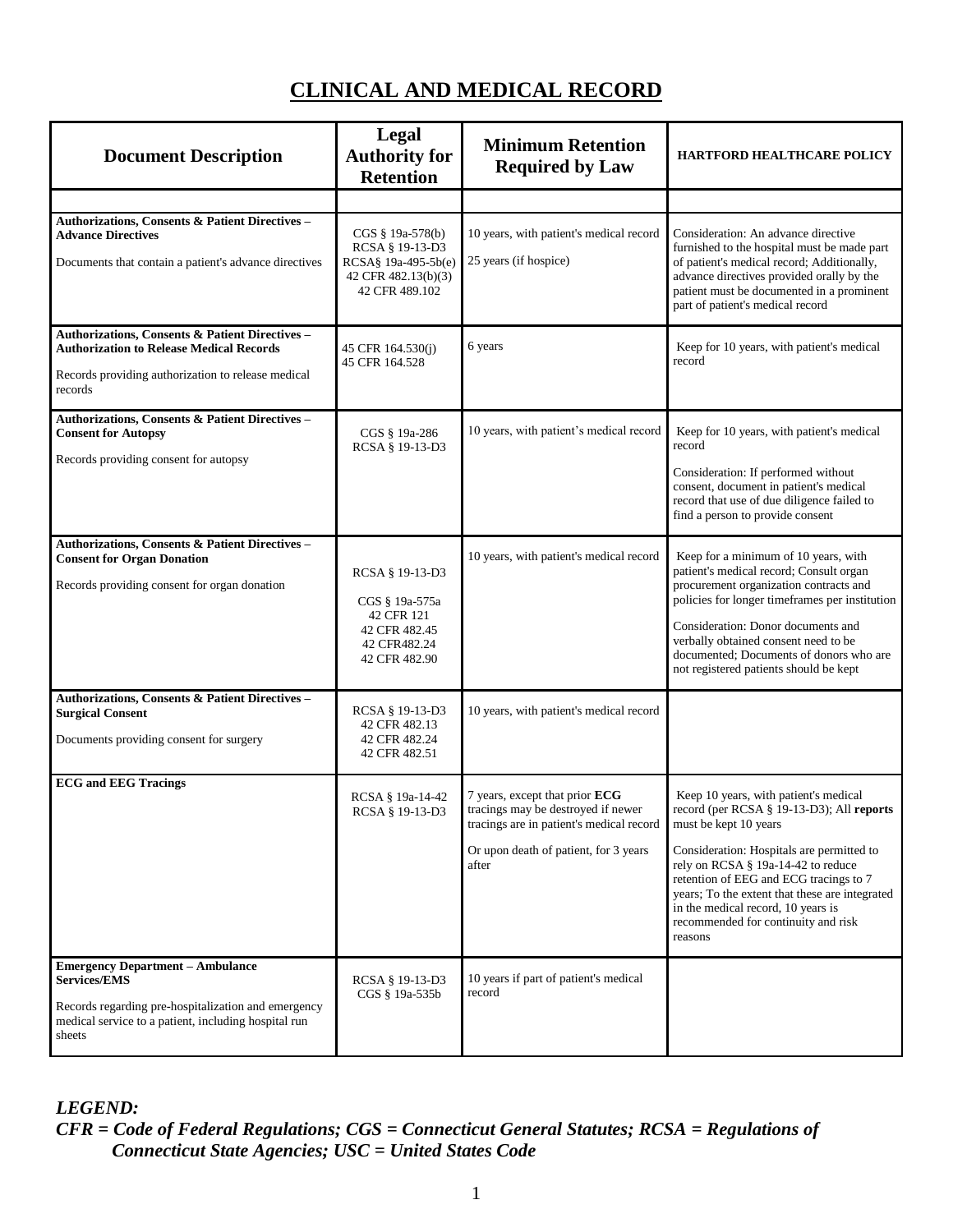| <b>Document Description</b>                                                                                                                                                                    | Legal<br><b>Authority for</b><br><b>Retention</b> | <b>Minimum Retention</b><br><b>Required by Law</b>                                                                                                                                                                                                            | HARTFORD HEALTHCARE POLICY                                                                                                                                                                                                                                                                                                                                                                                                                                                                                                                                                 |
|------------------------------------------------------------------------------------------------------------------------------------------------------------------------------------------------|---------------------------------------------------|---------------------------------------------------------------------------------------------------------------------------------------------------------------------------------------------------------------------------------------------------------------|----------------------------------------------------------------------------------------------------------------------------------------------------------------------------------------------------------------------------------------------------------------------------------------------------------------------------------------------------------------------------------------------------------------------------------------------------------------------------------------------------------------------------------------------------------------------------|
|                                                                                                                                                                                                |                                                   |                                                                                                                                                                                                                                                               |                                                                                                                                                                                                                                                                                                                                                                                                                                                                                                                                                                            |
| <b>Emergency Department - EMTALA</b><br>Records relating to transport to or from hospital<br>relating to EMTALA obligations, including EMTALA<br>log materials                                 | 42 CFR 489.20<br>RCSA § 19-13-D3                  | 5 years                                                                                                                                                                                                                                                       | Consideration: If records documenting<br>transfer are kept in patient's medical record,<br>keep for 10 years with the medical record                                                                                                                                                                                                                                                                                                                                                                                                                                       |
| <b>Medical Record - Patient Requests and</b><br>Correspondence<br>Correspondence to and from a patient that are not part<br>of the patient's medical record, including HIPAA<br>correspondence | 45 CFR 164.530(j)                                 | 6 years                                                                                                                                                                                                                                                       | Consideration: If kept with patient's medical<br>record, keep for 10 years                                                                                                                                                                                                                                                                                                                                                                                                                                                                                                 |
| Medical Record (Inpatient & Outpatient) - All<br><b>Departments and Services</b><br>Documents maintained as part of a patient's medical<br>record, whether inpatient or outpatient             | RCSA § 19-13-D3<br>42 CFR 482.24                  | 10 years, provided that, if a claim of<br>malpractice, unprofessional conduct or<br>negligence exists, or a lawsuit has<br>been commenced with respect to a<br>particular patient, the medical record<br>should be kept until the matter has<br>been resolved | Based on risk management factors,<br>continuity of care, availability of data for<br>quality or research purposes, a longer<br>retention policy may be appropriate; Keep<br>all records for a minimum of 10 years, even<br>those records with exceptions from the 10-<br>year requirement<br>Consideration: Federal regulations set 5<br>years as the absolute minimum for record<br>retention, including films and all reports                                                                                                                                            |
| Radiology - Films, Including Digital Images<br>(Other Than X-Ray or Mammogram)<br>Radiology films and studies, including digital images,<br>other than x-ray or mammogram                      | RCSA § 19-13-D3<br>42 CFR 482.26                  | 10 years                                                                                                                                                                                                                                                      | Based on risk management factors,<br>continuity of care, availability of data for<br>quality or research purposes, it is strongly<br>recommended that all records, including<br>films, be kept for a minimum of 10 years<br>Consideration: State regulation allowing x-<br>rays to be destroyed after 3 years is<br>superseded by federal regulation requiring<br>x-rays to be kept for a minimum of 5 years;<br>Mammography requires 10 year retention<br>unless earlier mammograms on the same<br>patient are available, allowing films to be<br>destroyed after 5 years |
| Radiology - Mammography Films, Including<br><b>Digital Images</b><br>Mammograms, including digital images                                                                                      | RCSA § 19-13-D3<br>21 CFR 900.12                  | 10 years except, if serial<br>mammograms are performed, then 5<br>years                                                                                                                                                                                       | Based on risk management factors,<br>continuity of care, availability of data for<br>quality or research purposes, it is strongly<br>recommended that all records, including<br>films, be kept for a minimum of 10 years<br>Consideration: State regulation allowing x-<br>rays to be destroyed after 3 years is<br>superseded by federal regulation requiring<br>x-rays to be kept for a minimum of 5 years;<br>Mammography requires 10 year retention<br>unless earlier mammograms on the same<br>patient are available, allowing films to be<br>destroyed after 5 years |
| <b>Radiology - Reports</b><br>Radiology reports                                                                                                                                                | RCSA § 19-13-D3<br>21 CFR 900.12                  | 10 years, with patient's medical record                                                                                                                                                                                                                       |                                                                                                                                                                                                                                                                                                                                                                                                                                                                                                                                                                            |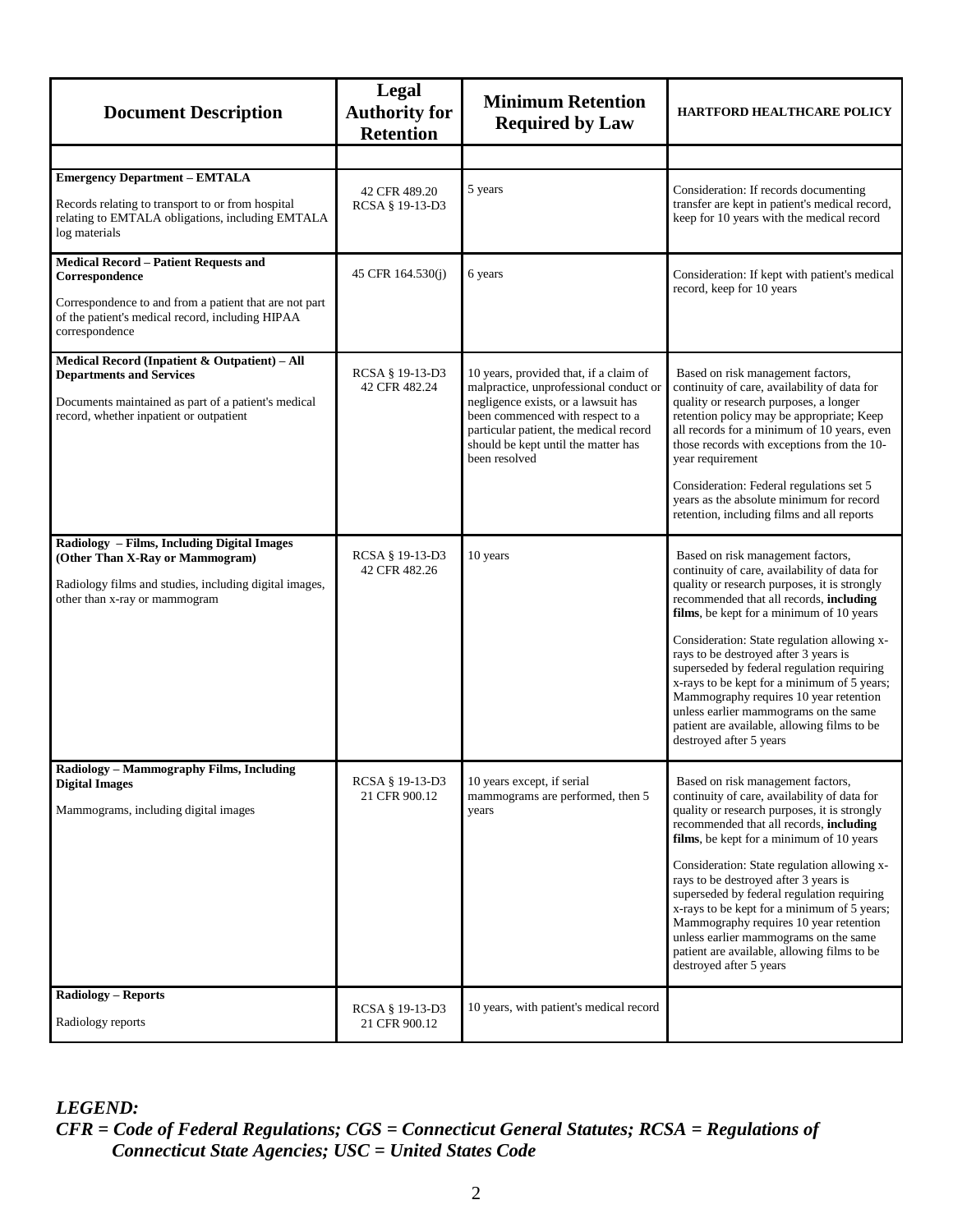| <b>Document Description</b>                                                                                                                                                  | Legal<br><b>Authority for</b><br><b>Retention</b> | <b>Minimum Retention</b><br><b>Required by Law</b> | <b>HARTFORD HEALTHCARE POLICY</b>                                                                                                                                                                                                                                                                                                                                                                                                                                                                                                                                          |
|------------------------------------------------------------------------------------------------------------------------------------------------------------------------------|---------------------------------------------------|----------------------------------------------------|----------------------------------------------------------------------------------------------------------------------------------------------------------------------------------------------------------------------------------------------------------------------------------------------------------------------------------------------------------------------------------------------------------------------------------------------------------------------------------------------------------------------------------------------------------------------------|
|                                                                                                                                                                              |                                                   |                                                    |                                                                                                                                                                                                                                                                                                                                                                                                                                                                                                                                                                            |
| Radiology – X-Ray Films                                                                                                                                                      | 42 CFR 482.26<br>RCSA § 19a-14-42                 | 5 years                                            | Based on risk management factors,<br>continuity of care, availability of data for<br>quality or research purposes, it is strongly<br>recommended that all records, including<br>films, be kept for a minimum of 10 years<br>Consideration: State regulation allowing x-<br>rays to be destroyed after 3 years is<br>superseded by federal regulation requiring<br>x-rays to be kept for a minimum of 5 years;<br>Mammography requires 10 year retention<br>unless earlier mammograms on the same<br>patient are available, allowing films to be<br>destroyed after 5 years |
| <b>Tumor Registry</b><br>Records or forms required for collection of tumor<br>registry information concerning occupational history<br>of each newly diagnosed cancer patient | RCSA § 19a-73-3<br>RCSA § 19a-73-6                | 10 years, with patient's medical record            | Consideration: Consult hospital's research<br>agreements and protocols, or other existing<br>tracking systems, to determine if a longer<br>minimum retention period is appropriate<br>Note: The DPH Tumor Registry keeps the<br>filed information permanently                                                                                                                                                                                                                                                                                                              |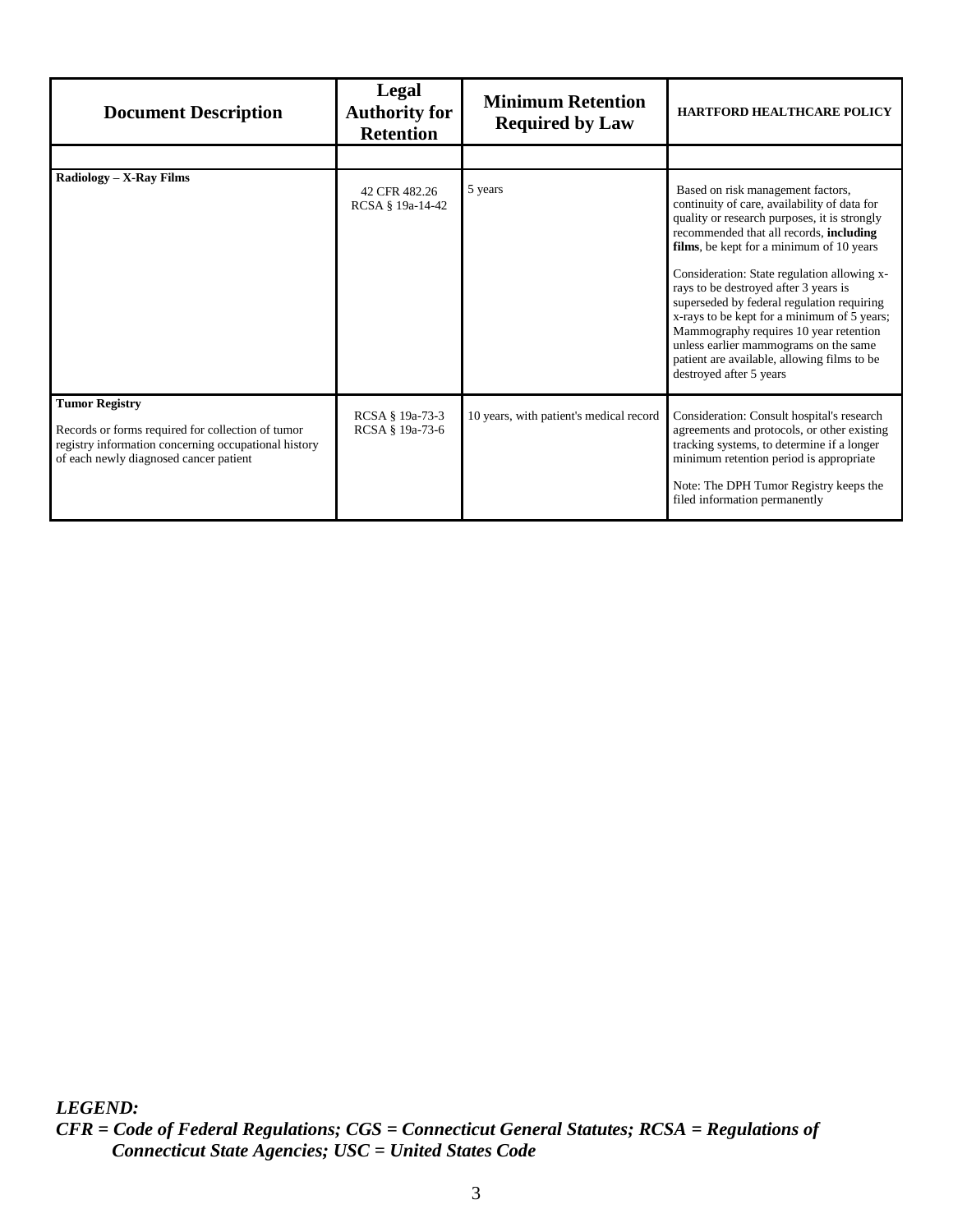# **CORPORATE GOVERNANCE**

<span id="page-8-0"></span>

| <b>Document Description</b>                                                                                                                                   | Legal<br><b>Authority for</b><br><b>Retention</b> | <b>Minimum Retention</b><br><b>Required by Law</b>                       | <b>HARTFORD HEALTHCARE POLICY</b>                                                                                       |
|---------------------------------------------------------------------------------------------------------------------------------------------------------------|---------------------------------------------------|--------------------------------------------------------------------------|-------------------------------------------------------------------------------------------------------------------------|
|                                                                                                                                                               |                                                   |                                                                          |                                                                                                                         |
| <b>Appointment of Chief Executive Officer</b>                                                                                                                 | RCSA § 19-13-D3<br>42 CFR 482.12                  | Current documentation of appointment<br>must be available for inspection | Keep for a minimum of 3 years after CEO<br>has separated<br>Consideration: Regulators may request this<br>documentation |
| <b>Corporate Formation</b><br>Certificates of Incorporation, Articles of Organization                                                                         | $CGS \S 33-1235(a),(e)$                           | Permanently                                                              | Note: Copy to be kept at entity's principal<br>office                                                                   |
| <b>Minutes and Resolutions-Board of</b><br><b>Directors/Trustees</b><br>Minutes of Board of Directors Meetings and actions<br>taken by the Board of Directors | $CGS \S 33-1235(a)$                               | Permanently                                                              |                                                                                                                         |
| <b>Minutes - Standing Board Committees</b><br>Minutes of standing committees of the Board                                                                     | CGS § 33-1235                                     |                                                                          | Keep permanently<br>Consideration: These materials support<br>Board decisions and may be needed for back<br>up          |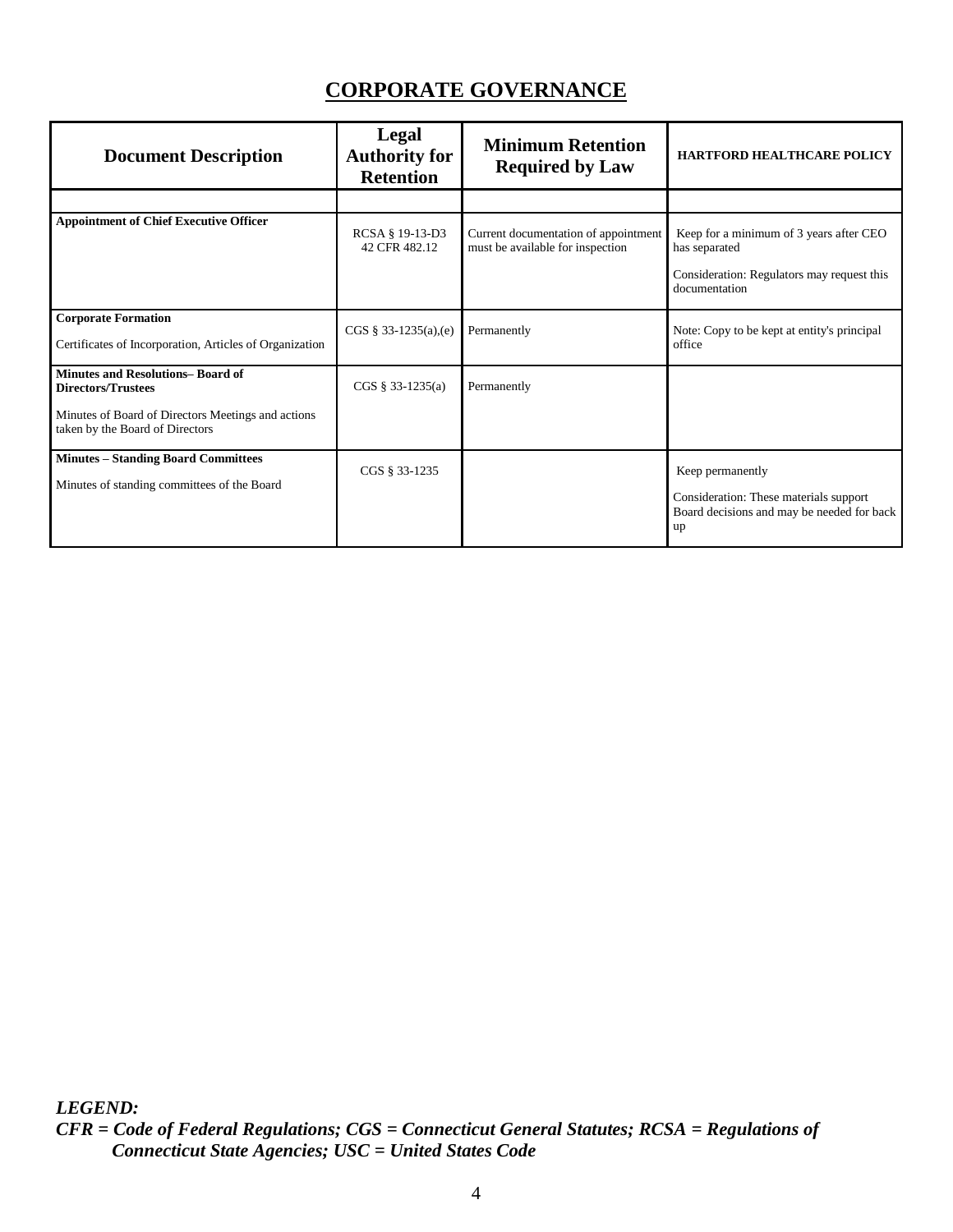# **FACILITIES**

<span id="page-9-0"></span>

| <b>Document Description</b>                                                                                                                                                                                                             | Legal<br><b>Authority for</b><br><b>Retention</b> | <b>Minimum Retention</b><br><b>Required by Law</b>                                                                                                                        | <b>HARTFORD HEALTHCARE POLICY</b>                                                                                                                                                                                                                                |
|-----------------------------------------------------------------------------------------------------------------------------------------------------------------------------------------------------------------------------------------|---------------------------------------------------|---------------------------------------------------------------------------------------------------------------------------------------------------------------------------|------------------------------------------------------------------------------------------------------------------------------------------------------------------------------------------------------------------------------------------------------------------|
|                                                                                                                                                                                                                                         |                                                   |                                                                                                                                                                           |                                                                                                                                                                                                                                                                  |
| Environmental - Testing, Monitoring &<br>Assessment<br>Documentation of environmental monitoring, testing<br>and assessments, including air, ground and surface<br>water, solid waste, soil quality and environmental<br>impact         | 40 CFR 63.10<br>40 CFR 72.9<br>40 CFR 721.125     | 5 years from date of each occurrence;<br>may be extended for cause by<br>administrator upon notice<br>Minimum on-site: most recent 2 years;<br>off-site remaining 3 years | 5 years                                                                                                                                                                                                                                                          |
| <b>Facilities Management Materials</b><br>Records supporting general operations                                                                                                                                                         | RCSA § 19-13-D3(i)                                | Current records must be available for<br>inspection                                                                                                                       | Keep a minimum of 3 years, or longer if<br>disciplinary action or accreditation issues<br>are pending<br>Consideration: Regulators may review these<br>materials                                                                                                 |
| <b>Facility Maintenance</b><br>Documents supporting heat, hot water, ventilation,<br>lighting, housekeeping, maintenance and laundry                                                                                                    | RCSA § 19-13-D3(i)                                | Current records must be available for<br>inspection                                                                                                                       | Keep a minimum of 3 years, or longer if<br>disciplinary action or accreditation issues<br>are pending<br>Consideration: Regulators may review these<br>materials<br>Note: Include refrigeration temperature<br>readings to demonstrate operational<br>compliance |
| <b>Fire Marshall Certificate</b>                                                                                                                                                                                                        | RCSA § 19-13-D3(a)                                | 1 year                                                                                                                                                                    | Keep a minimum of 3 years, or longer if<br>disciplinary action or accreditation issues<br>are pending<br>Consideration: Regulators may review these<br>materials                                                                                                 |
| <b>Hazardous Materials</b><br>Records concerning hazardous materials on-site,<br>including asbestos containing material, handling,<br>exposure, contamination, disposal, remediation, safety<br>data sheets, and related investigations | 29 CFR 1910.1001<br>29 CFR 1910.1020              | Duration of on-site condition or<br>material $+30$ years                                                                                                                  |                                                                                                                                                                                                                                                                  |
| <b>Medical Devices and Machinery</b><br>Documents demonstrating inspection and service<br>reviews                                                                                                                                       | RCSA § 19-13-D3(i)<br>42 CFR 419.66               | Current records must be available for<br>inspection                                                                                                                       | Keep for 3 years after device or machine is<br>removed from service<br>Consideration: Regulators may review these<br>materials; Additionally, warranty and<br>maintenance agreements should be<br>considered                                                     |
| <b>Policies &amp; Procedures - Emergency Action Plans</b><br>Documents describing the procedures to be followed<br>in an emergency (required by OSHA)                                                                                   | 29 CFR 1910.38                                    |                                                                                                                                                                           | Keep for 3 years after last effective date<br>Consideration: Documents may be<br>necessary to substantiate employee training<br>in safety procedures; OSHA requires<br>training records to be kept for 3 years                                                   |

*LEGEND:*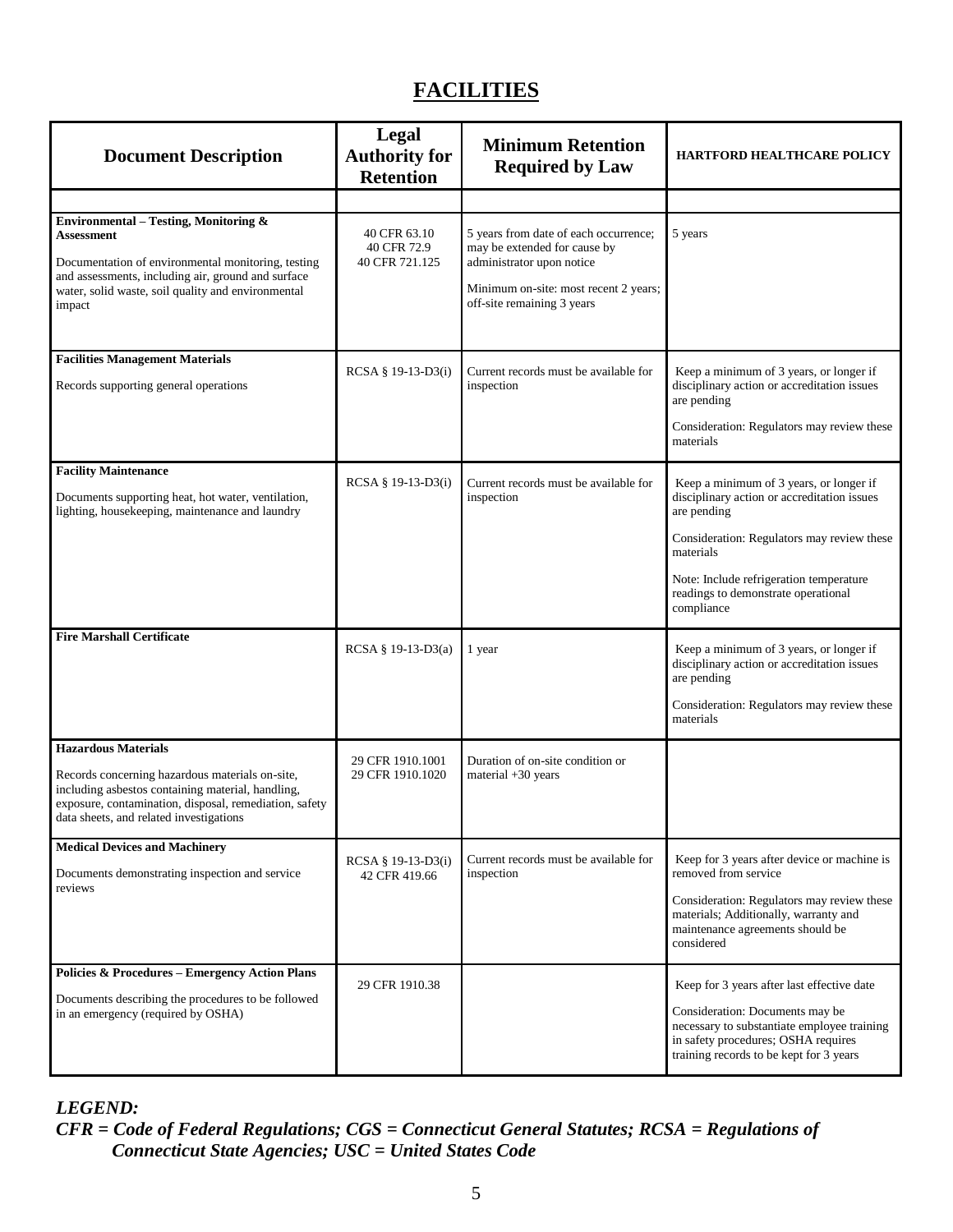## **FINANCE**

<span id="page-10-0"></span>

| <b>Document Description</b>                                                                                                                                                                                                            | Legal<br><b>Authority for</b><br><b>Retention</b>                         | <b>Minimum Retention</b><br><b>Required by Law</b>                                    | <b>HARTFORD HEALTHCARE POLICY</b>                                                                                                                                                                                                                      |
|----------------------------------------------------------------------------------------------------------------------------------------------------------------------------------------------------------------------------------------|---------------------------------------------------------------------------|---------------------------------------------------------------------------------------|--------------------------------------------------------------------------------------------------------------------------------------------------------------------------------------------------------------------------------------------------------|
|                                                                                                                                                                                                                                        |                                                                           |                                                                                       |                                                                                                                                                                                                                                                        |
| <b>Audits - External</b><br>Records and documentation concerning financial<br>audits performed by external person or organization<br>(may be used to support tax filings)                                                              | 42 USC 1395g<br>42 CFR 412<br>42 CFR 413.20<br>42 CFR 419<br>45 CFR 74.26 | Materials that support cost reports<br>must be available for review and<br>inspection | Keep for 10 years<br>Consideration: The False Claims Act may<br>be enforced up to 10 years after an event                                                                                                                                              |
| <b>Collections/Bad Debts - Bad Debt Reports,</b><br><b>Workpapers, and Collection Records</b><br>Materials related to writing off bad debts, management<br>of bad debts and collection activities, including reports<br>and workpapers | 42 USC 1395g<br>42 CFR 412<br>42 CFR 413.20<br>42 CFR 419                 | Materials that support cost reports<br>must be available for review and<br>inspection | Keep for 10 years<br>Consideration: The False Claims Act may<br>be enforced up to 10 years after an event                                                                                                                                              |
| <b>Financial Statements - Annual</b><br>Records stating the financial condition of the<br>organization at the end of its fiscal year (may be used<br>to support tax filings)                                                           | 42 USC 1395g<br>42 CFR 412<br>42 CFR 413.20<br>42 CFR 419                 | Materials that support cost reports<br>must be available for review and<br>inspection | Keep for 10 years<br>Consideration: The False Claims Act may<br>be enforced up to 10 years after an event                                                                                                                                              |
| Financial Statements - Annual - Certified<br>Records stating the certified or official financial<br>condition of the hospital at the end of its fiscal year<br>(may be used to support tax filings)                                    | 42 USC 1395g<br>42 CFR 412<br>42 CFR 413.20<br>42 CFR 419                 | Materials that support cost reports<br>must be available for review and<br>inspection | Keep for 10 years<br>Consideration: The False Claims Act may<br>be enforced up to 10 years after an event                                                                                                                                              |
| <b>Financial Statements - Profit &amp; Loss</b><br>Profit and loss statements detailing the hospital's<br>financial condition (may be used to support tax filings)                                                                     | 42 USC 1395g<br>42 CFR 412<br>42 CFR 413.20<br>42 CFR 419                 | Materials that support cost reports<br>must be available for review and<br>inspection | Keep for 10 years<br>Consideration: The False Claims Act may<br>be enforced up to 10 years after an event                                                                                                                                              |
| Financing - Letters of Credit<br>Negotiable instruments requesting credit and detailing<br>repayment conditions (may be used to support tax<br>filings)                                                                                | 42 USC 1395g<br>42 CFR 412<br>42 CFR 413.20<br>42 CFR 419                 | Materials that support cost reports<br>must be available for review and<br>inspection | Keep for term of financing +7 years<br>Consideration: 7 years adds 1 year to the 6-<br>year statute of limitations period for contract<br>claims<br>Contract with Aetna Managed Medicare<br>requires all documents to be retained at least<br>10 years |
| <b>Financing - Loan Applications and Agreements</b><br>Applications to and contracts with financial or lending<br>institutions concerning loans and borrowing                                                                          | 42 USC 1395g<br>42 CFR 412<br>42 CFR 413.20<br>42 CFR 419                 | Materials that support cost reports<br>must be available for review and<br>inspection | Keep to end of term of contract $+7$ years<br>Consideration: 7 years adds 1 year to the 6-<br>year statute of limitations period for contract<br>claims                                                                                                |
| <b>Financing - Mortgages</b><br>Records of mortgaged property                                                                                                                                                                          | 42 USC 1395g<br>42 CFR 412<br>42 CFR 413.20<br>42 CFR 419                 | Materials that support cost reports<br>must be available for review and<br>inspection | Keep for term of mortgage $+7$ years<br>Consideration: 7 years adds 1 year to the 6-<br>year statute of limitations period for contract<br>claims                                                                                                      |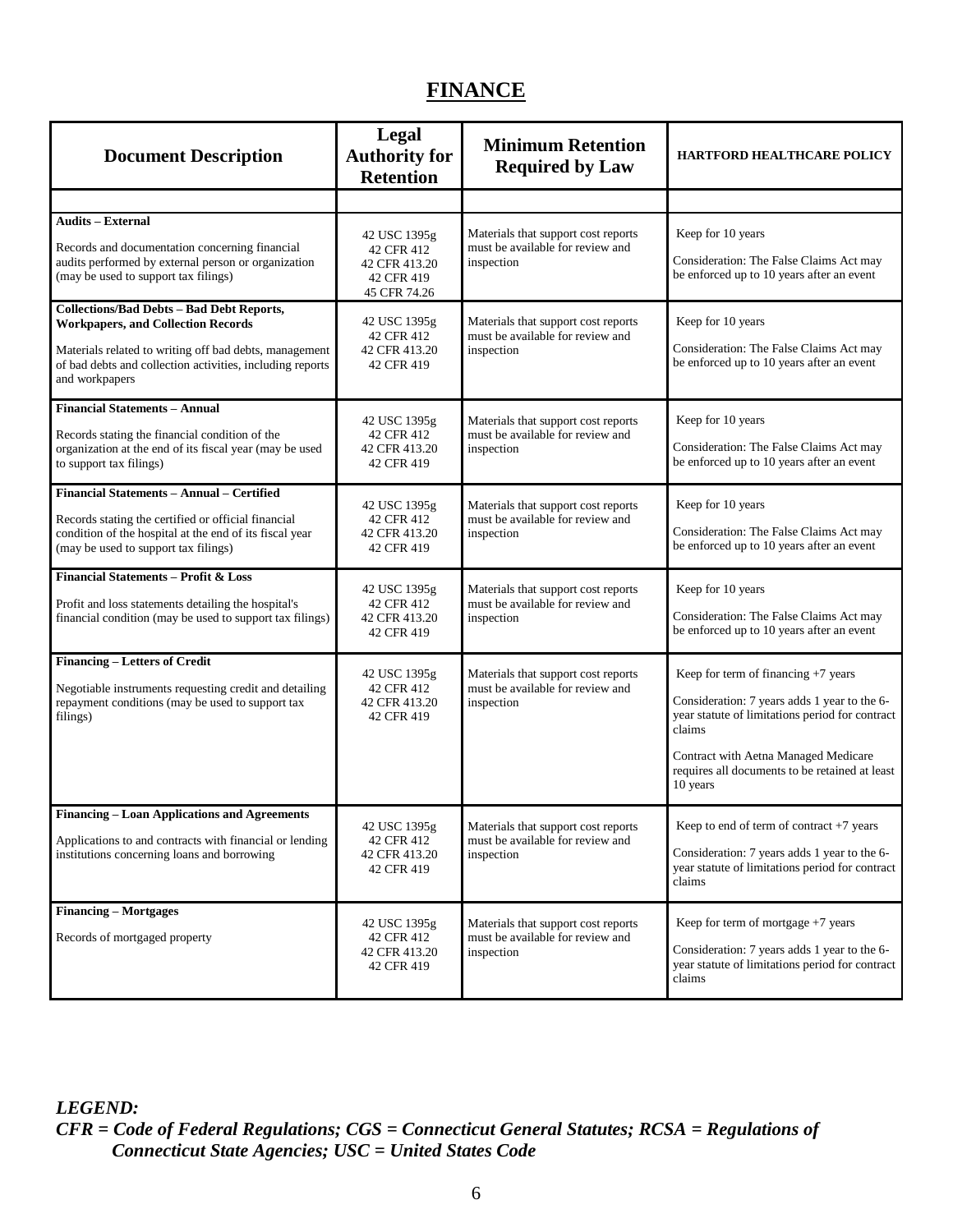| <b>Document Description</b>                                                                                                                                  | Legal<br><b>Authority for</b><br><b>Retention</b>         | <b>Minimum Retention</b><br><b>Required by Law</b>                                    | <b>HARTFORD HEALTHCARE POLICY</b>                                                                                                                                   |
|--------------------------------------------------------------------------------------------------------------------------------------------------------------|-----------------------------------------------------------|---------------------------------------------------------------------------------------|---------------------------------------------------------------------------------------------------------------------------------------------------------------------|
|                                                                                                                                                              |                                                           |                                                                                       |                                                                                                                                                                     |
| <b>Financing – Notes, Canceled</b><br>Documentation of former financing obligations that<br>have been paid off                                               | 42 USC 1395g<br>42 CFR 412<br>42 CFR 413.20<br>42 CFR 419 | Materials that support cost reports<br>must be available for review and<br>inspection | Keep until date obligation is paid of $f + 7$<br>years<br>Consideration: 7 years adds 1 year to the 6-<br>year statute of limitations period for contract<br>claims |
| <b>General – Reports and Workpapers</b><br>General reports and workpapers related to financial<br>data and transactions                                      | 42 USC 1395g<br>42 CFR 412<br>42 CFR 413.20<br>42 CFR 419 | Materials that support cost reports<br>must be available for review and<br>inspection | Keep for 10 years<br>Consideration: The False Claims Act may<br>be enforced up to 10 years after an event                                                           |
| <b>Investments</b><br>Materials documenting investments, including<br>purchase information, proof of ownership, annual<br>statements, and investment reports | 42 USC 1395g<br>42 CFR 412<br>42 CFR 413.20<br>42 CFR 419 | Materials that support cost reports<br>must be available for review and<br>inspection | Keep for term of investment $+7$ years<br>Consideration: 7 years adds 1 year to the 6-<br>year statute of limitations period for contract<br>claims                 |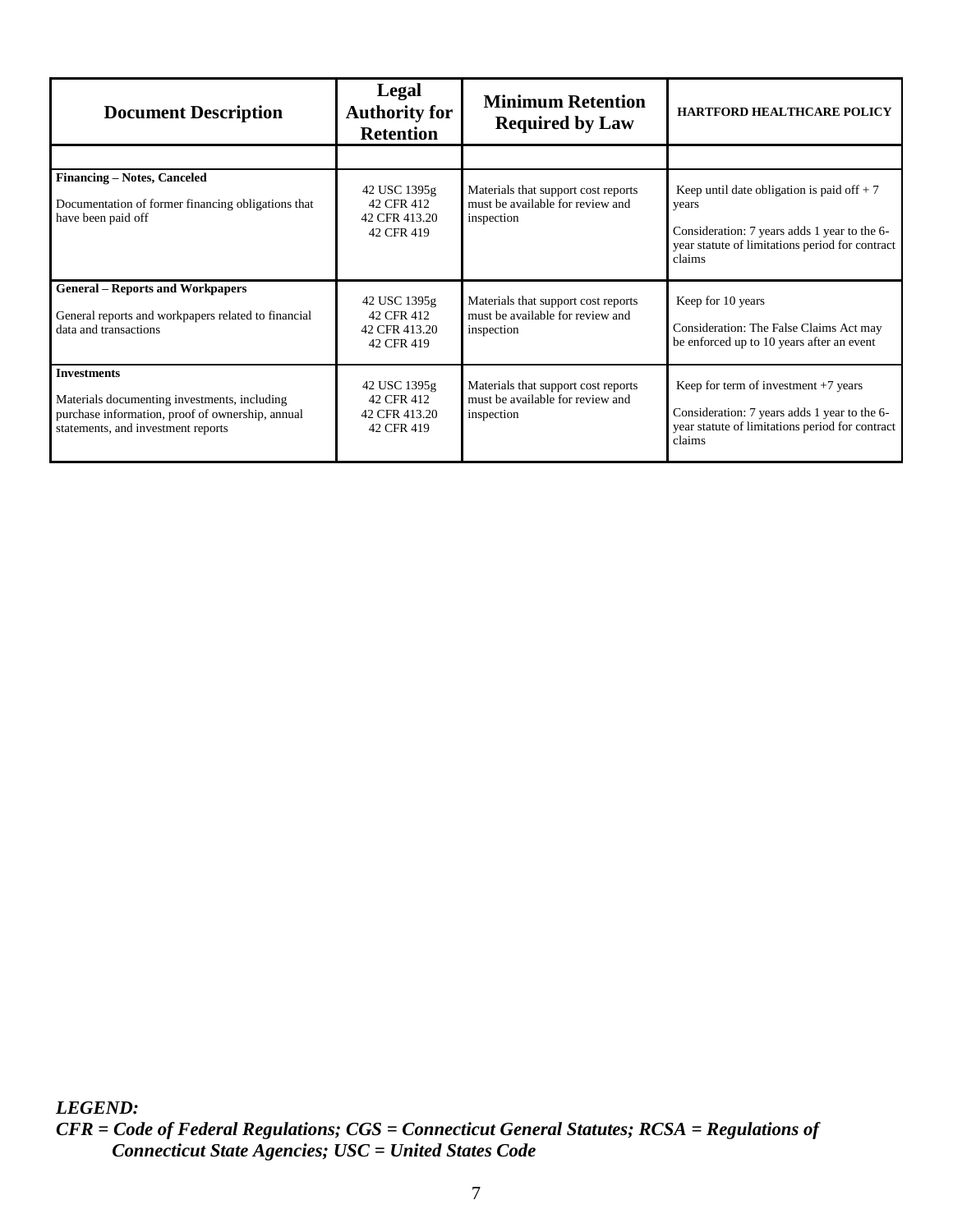## **HUMAN RESOURCES**

<span id="page-12-0"></span>

| <b>Document Description</b>                                                                                                                                               | Legal<br><b>Authority for</b><br><b>Retention</b>                            | <b>Minimum Retention</b><br><b>Required by Law</b>                                                                                                                                                                             | <b>HARTFORD HEALTHCARE POLICY</b>                                                                                                                                                                                                                                                                                                                                                                                                                                                                                                             |
|---------------------------------------------------------------------------------------------------------------------------------------------------------------------------|------------------------------------------------------------------------------|--------------------------------------------------------------------------------------------------------------------------------------------------------------------------------------------------------------------------------|-----------------------------------------------------------------------------------------------------------------------------------------------------------------------------------------------------------------------------------------------------------------------------------------------------------------------------------------------------------------------------------------------------------------------------------------------------------------------------------------------------------------------------------------------|
|                                                                                                                                                                           |                                                                              |                                                                                                                                                                                                                                |                                                                                                                                                                                                                                                                                                                                                                                                                                                                                                                                               |
| Benefits - 401(k) Retirement Plan<br>Records detailing employee eligibility and benefits<br>under company 401(k) retirement plan                                          | 29 USC 1027<br>29 USC 1059<br>29 USC 1113<br>29 CFR 1627.3<br>29 CFR 4007.10 | Plan records: term of the benefit plan<br>+1 year after its termination<br>All documents to support ERISA<br>reporting: filing date +6 years<br>Records should be kept as long as the<br>employee is a participant in the plan | Keep individual participant records for as<br>long as individual is a participant in the plan<br>or for duration of employment (whichever is<br>longer) $+7$ years, and additionally keep plan<br>level records at least 7 years after last report<br>filing date<br>Consideration: Claims/lawsuits concerning<br>benefits are usually considered contract<br>actions, and 7 years adds 1 year to the 6-<br>year statute of limitations period for contract<br>claims; Additionally, if in dispute, retain<br>until dispute is fully resolved |
| <b>Benefits - Actuarial Records</b>                                                                                                                                       |                                                                              |                                                                                                                                                                                                                                |                                                                                                                                                                                                                                                                                                                                                                                                                                                                                                                                               |
| Reports projecting life expectancy, future benefits, and<br>other information needed to calculate contributions<br>and provisions of benefit programs                     | 29 USC 1027<br>29 USC 1059<br>29 USC 1113<br>29 CFR 1627.3<br>29 CFR 4007.10 | Plan records: term of the benefit plan<br>+1 year after its termination<br>All records necessary to support or<br>validate premium payments: premium<br>due date $+6$ years                                                    | Keep individual participant records for as<br>long as individual is a participant in the plan<br>or for duration of employment (whichever is<br>longer) $+7$ years, and additionally keep plan<br>level records at least 7 years after last report<br>filing date                                                                                                                                                                                                                                                                             |
|                                                                                                                                                                           |                                                                              | All documents to support ERISA<br>reporting: filing date +6 years<br>Records should be kept as long as the<br>employee is a participant in the plan                                                                            | Consideration: Claims/lawsuits concerning<br>benefits are usually considered contract<br>actions, and 7 years adds 1 year to the 6-<br>year statute of limitations period for contract<br>claims; Additionally, if in dispute, retain<br>until dispute is fully resolved                                                                                                                                                                                                                                                                      |
| <b>Benefits - Beneficiary Designations</b><br>Documentation designating the person to whom<br>employee benefits will be paid in the event of the<br>death of the employee | 29 USC 1027<br>29 USC 1059<br>29 USC 1113<br>29 CFR 1627.3                   | Term of the benefit plan +6 years<br>Records should be kept as long as the<br>employee is a participant in the plan                                                                                                            | Keep individual participant records for as<br>long as individual is a participant in the plan<br>or for duration of employment (whichever is<br>longer) +7 years, and additionally keep plan<br>level records at least 7 years after last report<br>filing date<br>Consideration: Claims/lawsuits concerning                                                                                                                                                                                                                                  |
|                                                                                                                                                                           |                                                                              |                                                                                                                                                                                                                                | benefits are usually considered contract<br>actions, and 7 years adds 1 year to the 6-<br>year statute of limitations period for contract<br>claims; Additionally, if in dispute, retain<br>until dispute is fully resolved                                                                                                                                                                                                                                                                                                                   |
| <b>Benefits - Disability Plan</b><br>Records detailing employee eligibility and benefits<br>under disability insurance plan                                               | 29 USC 1027<br>29 USC 1059<br>29 USC 1113<br>29 CFR 1627.3                   | Plan records: term of the benefit plan<br>+1 year after its termination<br>All records necessary to support or<br>validate premium payments: premium<br>due date $+6$ years                                                    | Keep individual participant records for as<br>long as individual is a participant in the plan<br>or for duration of employment (whichever is<br>longer) $+7$ years, and additionally keep plan<br>level records at least 7 years after last report<br>filing date                                                                                                                                                                                                                                                                             |
|                                                                                                                                                                           |                                                                              | All documents to support ERISA<br>reporting: filing date $+6$ years<br>Records should be kept as long as the<br>employee is a participant in the plan                                                                          | Consideration: Claims/lawsuits concerning<br>benefits are usually considered contract<br>actions, and 7 years adds 1 year to the 6-<br>year statute of limitations period for contract<br>claims; Additionally, if in dispute, retain<br>until dispute is fully resolved                                                                                                                                                                                                                                                                      |

*LEGEND:*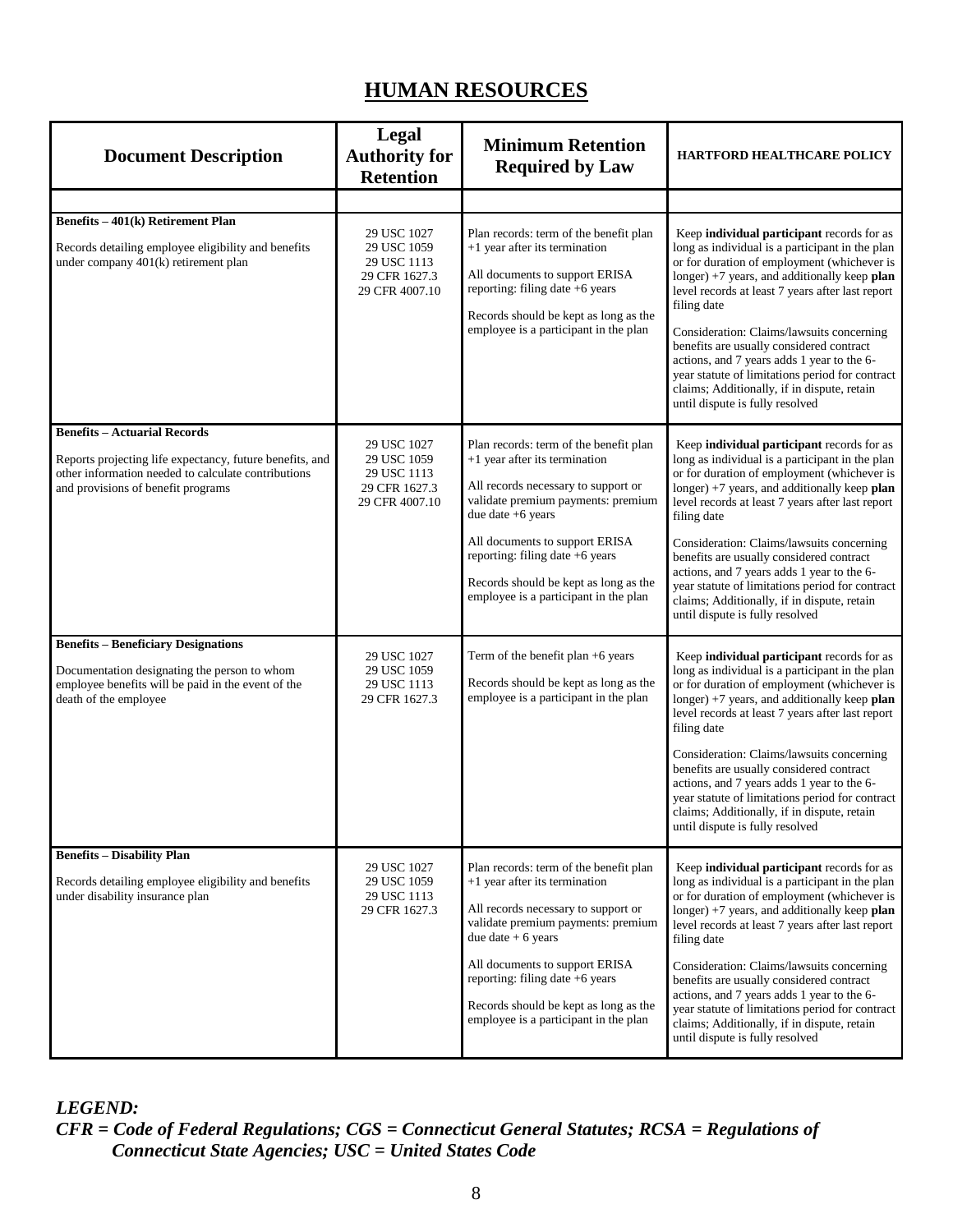| <b>Document Description</b>                                                                                                                                                                                                                                     | Legal<br><b>Authority for</b><br><b>Retention</b>                            | <b>Minimum Retention</b><br><b>Required by Law</b>                                                                                                                                                                                 | <b>HARTFORD HEALTHCARE POLICY</b>                                                                                                                                                                                                                                                                                                                                                                                                                                                                                                                |
|-----------------------------------------------------------------------------------------------------------------------------------------------------------------------------------------------------------------------------------------------------------------|------------------------------------------------------------------------------|------------------------------------------------------------------------------------------------------------------------------------------------------------------------------------------------------------------------------------|--------------------------------------------------------------------------------------------------------------------------------------------------------------------------------------------------------------------------------------------------------------------------------------------------------------------------------------------------------------------------------------------------------------------------------------------------------------------------------------------------------------------------------------------------|
|                                                                                                                                                                                                                                                                 |                                                                              |                                                                                                                                                                                                                                    |                                                                                                                                                                                                                                                                                                                                                                                                                                                                                                                                                  |
| <b>Benefits - Education Assistance Plan</b><br>Records detailing employee eligibility and benefits<br>under education assistance program                                                                                                                        | 29 USC 1027<br>29 USC 1059<br>29 USC 1113<br>29 CFR 1627.3                   | Plan records: term of the benefit plan<br>$+1$ year after its termination<br>All documents to support ERISA<br>reporting: filing date $+6$ years<br>Records should be kept as long as the<br>employee is a participant in the plan | Keep individual participant records for as<br>long as individual is receiving/eligible for<br>benefit or for duration of employment<br>(whichever is longer) +7 years, and<br>additionally keep plan level records at least<br>7 years after last report filing date<br>Consideration: Claims/lawsuits concerning<br>benefits are usually considered contract<br>actions, and 7 years adds 1 year to the 6-<br>year statute of limitations period for contract<br>claims; Additionally, if in dispute, retain<br>until dispute is fully resolved |
| <b>Benefits - Employee Assistance Program</b><br>Records detailing employee benefits received through<br>the employee assistance program, including, but not<br>limited to, records pertaining to leaves of absence                                             | 29 USC 1027<br>29 USC 1059<br>29 USC 1113<br>29 USC 1627.3<br>29 CFR 825.500 | Term of the benefit plan $+1$ year<br>Records should be kept as long as the<br>employee is a participant in the plan<br>and no less than 3 years                                                                                   | Keep individual participant records for as<br>long as individual is a participant in the plan<br>or for duration of employment (whichever is<br>longer) $+7$ years, and additionally keep plan<br>level records at least 7 years after last report<br>filing date<br>Consideration: Claims/lawsuits concerning<br>benefits are usually considered contract<br>actions, and 7 years adds 1 year to the 6-<br>year statute of limitations period for contract<br>claims; Additionally, if in dispute, retain<br>until dispute is fully resolved    |
| <b>Benefits - Employee Relocation Program</b><br>Records detailing employee eligibility and benefits<br>under employee relocation program                                                                                                                       | 29 USC 1027<br>29 USC 1113<br>29 CFR 1627.3                                  | Plan records: term of the benefit plan<br>+1 year after its termination                                                                                                                                                            | Keep for as long as individual is<br>receiving/eligible for benefit or for duration<br>of employment (whichever is longer) $+7$<br>years, and additionally keep at least 7 years<br>after last report filing date<br>Consideration: Claims/lawsuits concerning<br>benefits are usually considered contract<br>actions, and 7 years adds 1 year to the 6-<br>year statute of limitations period for contract<br>claims; Additionally, if in dispute, retain<br>until dispute is fully resolved                                                    |
| <b>Benefits - Flexible Spending Account Plans</b><br>Records detailing employee eligibility and benefits<br>under flexible spending account plans, including<br>contributions, claims, account activity reports,<br>enrollments, claims reports, and workpapers | 29 USC 1027<br>29 USC 1059<br>29 USC 1113<br>29 CFR 1627.3<br>29 CFR 825     | Plan records: term of the benefit plan<br>$+1$ year after its termination<br>All documents to support ERISA<br>reporting: filing date $+6$ years<br>Records should be kept as long as the<br>employee is a participant in the plan | Keep individual participant records for as<br>long as individual is a participant in the plan<br>or for duration of employment (whichever is<br>longer) $+7$ years, and additionally keep plan<br>level records at least 7 years after last report<br>filing date<br>Consideration: Claims/lawsuits concerning<br>benefits are usually considered contract<br>actions, and 7 years adds 1 year to the 6-<br>year statute of limitations period for contract<br>claims; Additionally, if in dispute, retain<br>until dispute is fully resolved    |

*LEGEND: CFR = Code of Federal Regulations; CGS = Connecticut General Statutes; RCSA = Regulations of Connecticut State Agencies; USC = United States Code*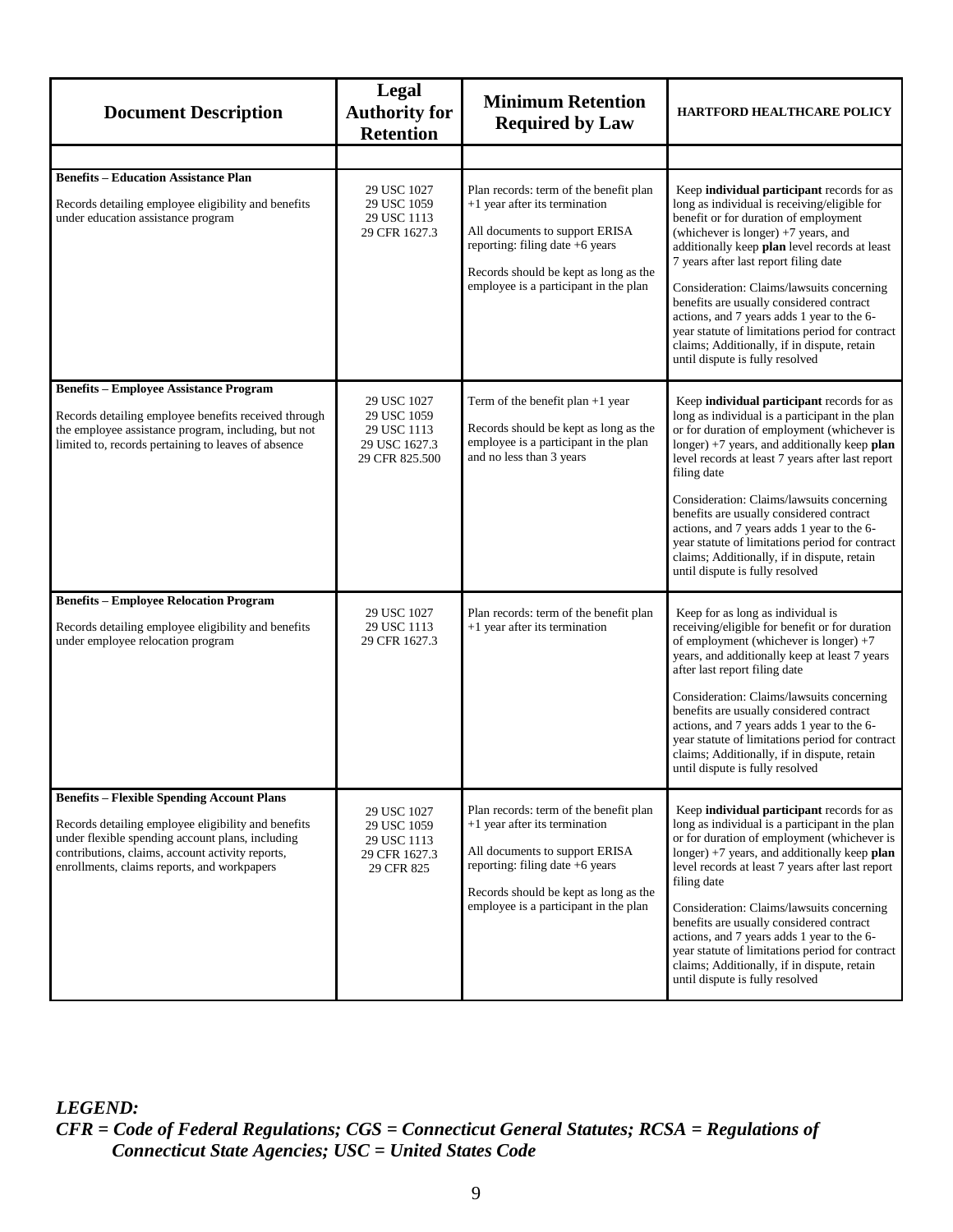| <b>Document Description</b>                                                                                                                                                                                              | <b>Legal</b><br><b>Authority for</b><br><b>Retention</b>   | <b>Minimum Retention</b><br><b>Required by Law</b>                                                                                                                                                                                                                                                                                  | <b>HARTFORD HEALTHCARE POLICY</b>                                                                                                                                                                                                                                                                                                                                                                                                                                                                                                           |
|--------------------------------------------------------------------------------------------------------------------------------------------------------------------------------------------------------------------------|------------------------------------------------------------|-------------------------------------------------------------------------------------------------------------------------------------------------------------------------------------------------------------------------------------------------------------------------------------------------------------------------------------|---------------------------------------------------------------------------------------------------------------------------------------------------------------------------------------------------------------------------------------------------------------------------------------------------------------------------------------------------------------------------------------------------------------------------------------------------------------------------------------------------------------------------------------------|
|                                                                                                                                                                                                                          |                                                            |                                                                                                                                                                                                                                                                                                                                     |                                                                                                                                                                                                                                                                                                                                                                                                                                                                                                                                             |
| <b>Benefits - Group Life Insurance Plans</b><br>Records detailing employee eligibility and benefits<br>under company group life insurance plans, including<br>claims, summary reports, correspondence, and<br>workpapers | 29 USC 1027<br>29 USC 1059<br>29 USC 1113<br>29 CFR 1627.3 | Plan records: term of the benefit plan<br>+1 year after its termination<br>All records necessary to support or<br>validate premium payments: premium<br>due date $+ 6$ years<br>All documents to support ERISA<br>reporting: filing date +6 years<br>Records should be kept as long as the<br>employee is a participant in the plan | Keep individual participant records for as<br>long as individual is a participant in the plan<br>or for duration of employment (whichever is<br>longer) +7 years, and additionally keep plan<br>level records at least 7 years after last report<br>filing date<br>Consideration: Claims/lawsuits concerning<br>benefits are usually considered contract<br>actions, and 7 years adds 1 year to the 6-<br>year statute of limitations period for contract<br>claims; Additionally, if in dispute, retain<br>until dispute is fully resolved |
| <b>Benefits - Health Insurance Plans</b><br>Records detailing employee eligibility and benefits<br>under company health insurance plans, including<br>correspondence, summary claim reports, and<br>workpapers           | 29 USC 1027<br>29 USC 1059<br>29 USC 1113<br>29 CFR 1627.3 | Plan records: term of the benefit plan<br>+1 year after its termination<br>All records necessary to support or<br>validate premium payments: premium<br>due date $+ 6$ years<br>All documents to support ERISA<br>reporting: filing date +6 years<br>Records should be kept as long as the<br>employee is a participant in the plan | Keep individual participant records for as<br>long as individual is a participant in the plan<br>or for duration of employment (whichever is<br>longer) +7 years, and additionally keep plan<br>level records at least 7 years after last report<br>filing date<br>Consideration: Claims/lawsuits concerning<br>benefits are usually considered contract<br>actions, and 7 years adds 1 year to the 6-<br>year statute of limitations period for contract<br>claims; Additionally, if in dispute, retain<br>until dispute is fully resolved |
| <b>Benefits - Incentive Plan</b><br>Records detailing employee eligibility and benefits<br>under company incentive plans, including summary<br>reports and workpapers                                                    | 29 CFR 1627.3<br>29 CFR 516.6                              | Term of the benefit plan $+1$ year<br>+2 year: records of<br>additions/deductions from wages paid                                                                                                                                                                                                                                   | Keep individual participant records for as<br>long as individual is a participant in the plan<br>or for duration of employment (whichever is<br>longer) $+7$ years, and additionally keep plan<br>level records for duration of plan +7 years<br>Consideration: Claims/lawsuits concerning<br>benefits are usually considered contract<br>actions, and 7 years adds 1 year to the 6-<br>year statute of limitations period for contract<br>claims; Additionally, if in dispute, retain<br>until dispute is fully resolved                   |
| <b>Benefits - Paid Time Off Plan</b><br>Records detailing employee eligibility and benefits<br>under employee paid time off plan                                                                                         | 29 CFR 516.5<br>29 CFR 825.500<br>29 CFR 1627.3            | Records supporting calculation of<br>employee's paid compensation,<br>including but not limited to FMLA<br>records and fringe benefits, should be<br>kept a minimum of 3 years<br>Plan records: term of the benefit plan<br>+1 year after its termination                                                                           | Keep for as long as individual is participant<br>in the plan or for duration of employment<br>(whichever is longer) $+7$ years<br>Consideration: Claims/lawsuits concerning<br>benefits are usually considered contract<br>actions, and 7 years adds 1 year to the 6-<br>year statute of limitations period for contract<br>claims; Additionally, if in dispute, retain<br>until dispute is fully resolved                                                                                                                                  |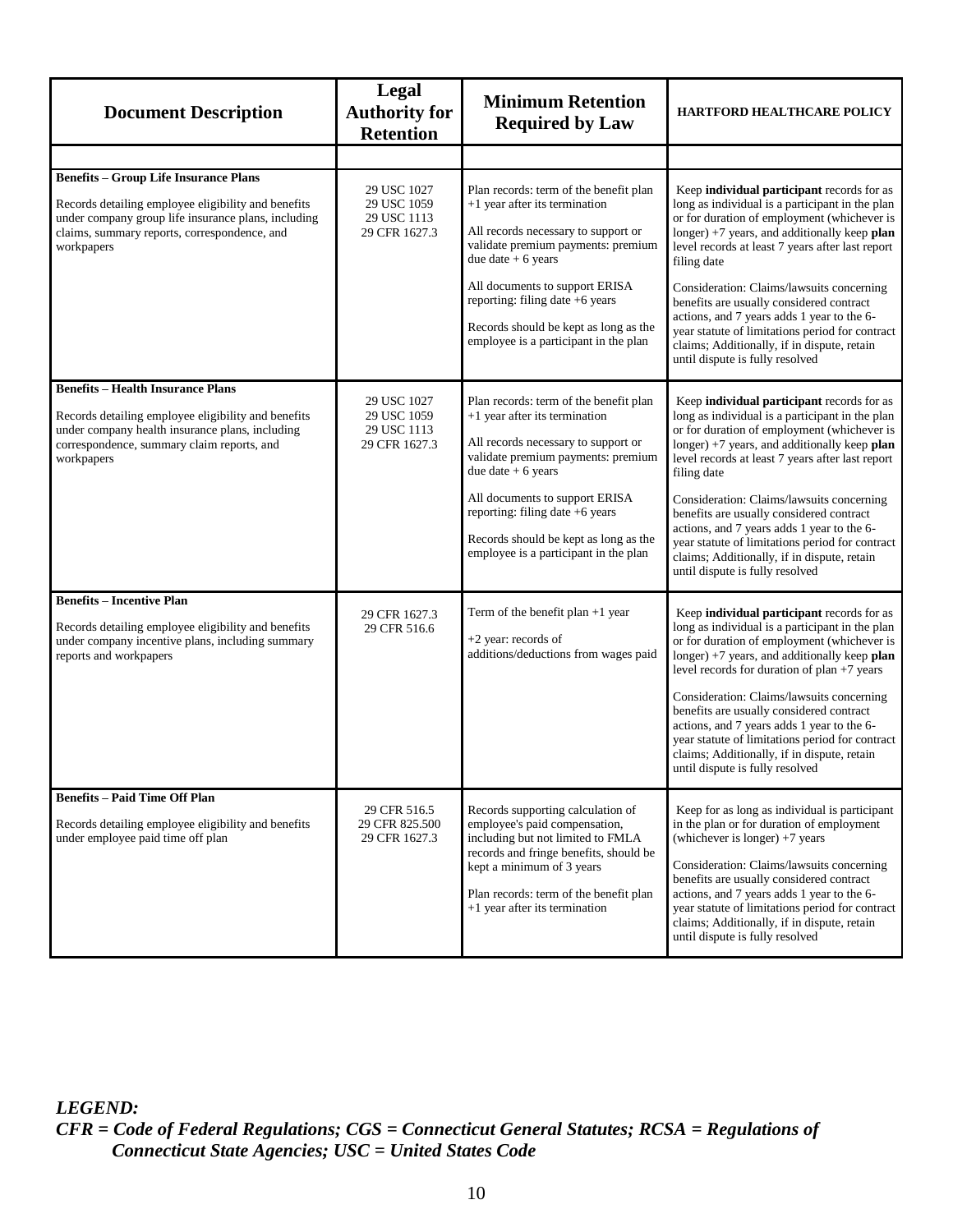<span id="page-15-0"></span>

| <b>Document Description</b>                                                                                                                                                                                     | Legal<br><b>Authority for</b><br><b>Retention</b>                            | <b>Minimum Retention</b><br><b>Required by Law</b>                                                                                                                                                                                                                                                                                 | <b>HARTFORD HEALTHCARE POLICY</b>                                                                                                                                                                                                                                                                                                                                                                                                                                                                                                             |
|-----------------------------------------------------------------------------------------------------------------------------------------------------------------------------------------------------------------|------------------------------------------------------------------------------|------------------------------------------------------------------------------------------------------------------------------------------------------------------------------------------------------------------------------------------------------------------------------------------------------------------------------------|-----------------------------------------------------------------------------------------------------------------------------------------------------------------------------------------------------------------------------------------------------------------------------------------------------------------------------------------------------------------------------------------------------------------------------------------------------------------------------------------------------------------------------------------------|
|                                                                                                                                                                                                                 |                                                                              |                                                                                                                                                                                                                                                                                                                                    |                                                                                                                                                                                                                                                                                                                                                                                                                                                                                                                                               |
| <b>Benefits – Pension Plans</b><br>Records detailing employee eligibility and benefits<br>under company pension plans                                                                                           | 29 USC 1027<br>29 USC 1059<br>29 USC 1113<br>29 CFR 1627.3<br>29 CFR 4007.10 | Plan records: term of the benefit plan<br>+1 year after its termination<br>All records necessary to support or<br>validate premium payments: premium<br>due date $+6$ years<br>All documents to support ERISA<br>reporting: filing date +6 years<br>Records should be kept as long as the<br>employee is a participant in the plan | Keep individual participant records for as<br>long as individual is a participant in the plan<br>or for duration of employment (whichever is<br>longer) $+7$ years, and additionally keep plan<br>level records at least 7 years after last report<br>filing date<br>Consideration: Claims/lawsuits concerning<br>benefits are usually considered contract<br>actions, and 7 years adds 1 year to the 6-<br>year statute of limitations period for contract<br>claims; Additionally, if in dispute, retain<br>until dispute is fully resolved |
| <b>Benefits - Profit Sharing Plan</b><br>Records detailing employee eligibility and benefits<br>under company profit sharing plans, including<br>correspondence, summary reports, statements, and<br>workpapers | 29 USC 1027<br>29 USC 1059<br>29 USC 1113<br>29 CFR 1627.3                   | Plan records: term of the benefit plan<br>+1 year after its termination;<br>All documents to support ERISA<br>reporting: filing date +6 years<br>Records should be kept as long as the<br>employee is a participant in the plan                                                                                                    | Keep individual participant records for as<br>long as individual is a participant in the plan<br>or for duration of employment (whichever is<br>longer) $+7$ years, and additionally keep plan<br>level records at least 7 years after last report<br>filing date<br>Consideration: Claims/lawsuits concerning<br>benefits are usually considered contract<br>actions, and 7 years adds 1 year to the 6-<br>year statute of limitations period for contract<br>claims; Additionally, if in dispute, retain<br>until dispute is fully resolved |
| <b>Government Reporting - Benefit Reports</b><br>Legally required reports related to employee benefits<br>and benefit plans                                                                                     | 29 USC 1027<br>29 USC 1059<br>29 USC 1113                                    | Report filing date +6 years                                                                                                                                                                                                                                                                                                        | Keep for at least 7 years from filing date<br>Consideration: Claims/lawsuits concerning<br>benefits are usually considered contract<br>actions, and 7 years adds 1 year to the 6-<br>year statute of limitations period for contract<br>claims; Proof of appropriate employment<br>practices may be needed beyond minimum<br>legal retention period                                                                                                                                                                                           |
| <b>Government Reporting - Equal Employment</b><br><b>Opportunity Forms</b><br>Copies of legally required forms submitted to the<br>EEOC documenting hiring and personnel actions                                | 29 CFR 1602.7                                                                | Most recent report must be kept                                                                                                                                                                                                                                                                                                    | Keep for at least 7 years from filing date<br>Consideration: Claims/lawsuits concerning<br>benefits are usually considered contract<br>actions, and 7 years adds 1 year to the 6-<br>year statute of limitations period for contract<br>claims; Proof of appropriate employment<br>practices may be needed beyond minimum<br>legal retention period                                                                                                                                                                                           |
| <b>Government Reporting - Salary Administration</b><br>Legally required forms submitted to the government to<br>report earnings, deductions, taxes, etc.                                                        | 26 CFR 31.6001-1                                                             | 4 years following due date of relevant<br>tax return period                                                                                                                                                                                                                                                                        | Keep for at least 7 years from filing date<br>Consideration: Claims/lawsuits concerning<br>benefits are usually considered contract<br>actions, and 7 years adds 1 year to the 6-<br>year statute of limitations period for contract<br>claims; Proof of appropriate employment<br>practices may be needed beyond minimum<br>legal retention period                                                                                                                                                                                           |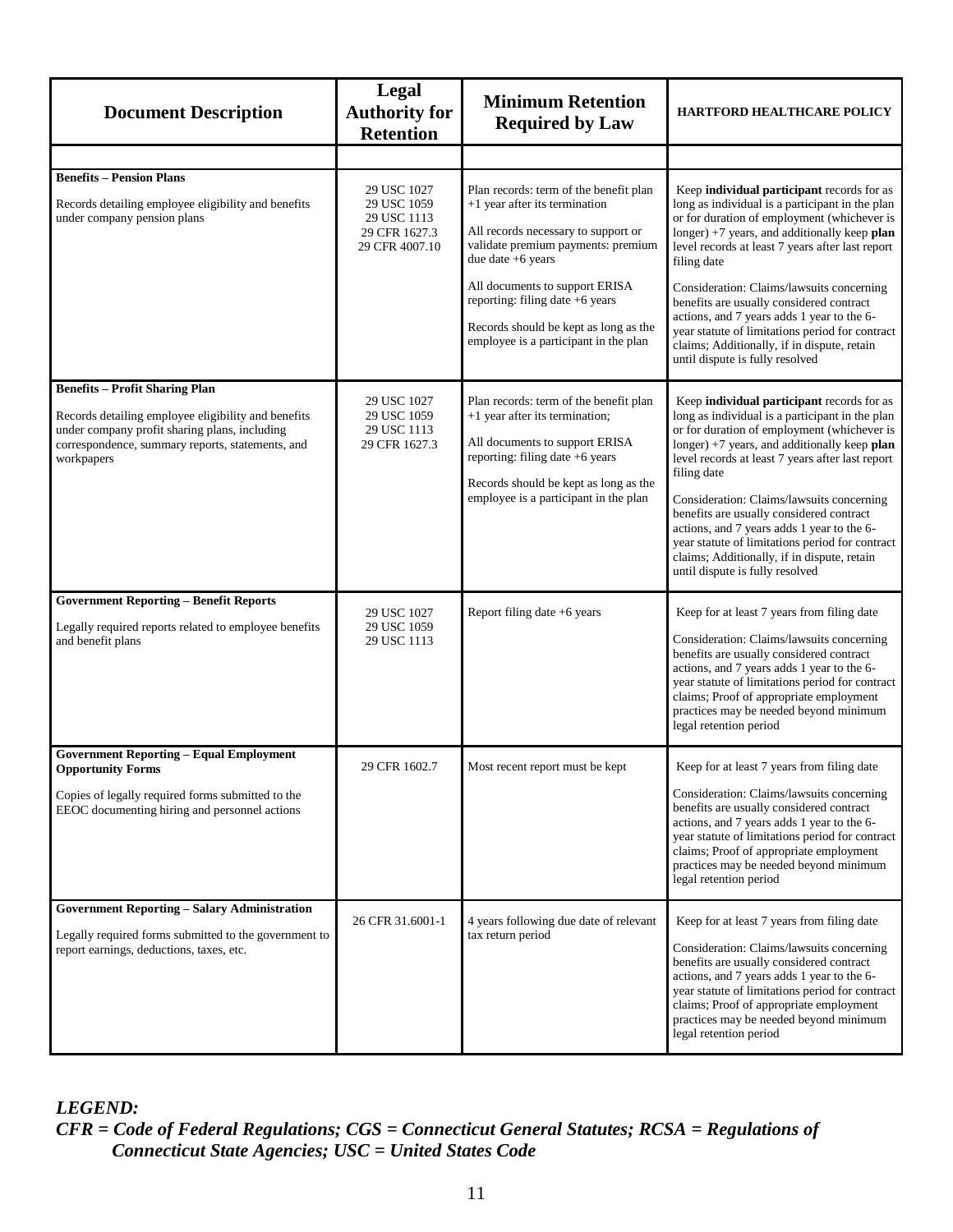<span id="page-16-0"></span>

| <b>Document Description</b>                                                                                                                                                                                                      | Legal<br><b>Authority for</b><br><b>Retention</b> | <b>Minimum Retention</b><br><b>Required by Law</b>                  | <b>HARTFORD HEALTHCARE POLICY</b>                                                                                                                                                                                                                                                                                                                                                                                |
|----------------------------------------------------------------------------------------------------------------------------------------------------------------------------------------------------------------------------------|---------------------------------------------------|---------------------------------------------------------------------|------------------------------------------------------------------------------------------------------------------------------------------------------------------------------------------------------------------------------------------------------------------------------------------------------------------------------------------------------------------------------------------------------------------|
|                                                                                                                                                                                                                                  |                                                   |                                                                     |                                                                                                                                                                                                                                                                                                                                                                                                                  |
| Health and Safety - Accident/Injury Reports<br>Records describing job-related accidents and injuries<br>(OSHA 300 log, privacy case list, annual summary,<br>OSHA 301 Incident Report Forms)                                     | 29 CFR 1904.33                                    | 5 years following the end of the<br>calendar year the records cover | Consideration: To the extent these records<br>relate to exposure to hazardous substances,<br>keep for 30 years. If records relate to<br>employee exposed to acrylonitrile, inorganic<br>arsenic, or 1,2-dibromo-3-chloroprane,<br>records should be kept for at least 40 years<br>or for the duration of employment,<br>whichever is longer (29 CFR 1910.1018, 29<br>CFR 1910.1044, and 29 CFR 1910.1045)        |
| <b>Health and Safety - Employee Hazardous</b><br><b>Exposure Records</b><br>Records documenting specific instances when<br>employees were exposed to hazardous substances                                                        | 29 CFR 1910.1020                                  | Duration of employment $+30$ years                                  | Consideration: To the extent these records<br>relate to employee exposed to acrylonitrile,<br>inorganic arsenic, or 1,2-dibromo-3-<br>chloroprane, records should be kept for at<br>least 40 years or for the duration of<br>employment, whichever is longer (29 CFR)<br>1910.1018, 29 CFR 1910.1044, and 29 CFR<br>1910.1045)                                                                                   |
| <b>Health and Safety - Employee Medical Records -</b><br><b>Hazardous Exposure</b><br>Employee medical records related to hazardous<br>exposure                                                                                  | 29 CFR 1910.1001<br>29 CFR 1910.1020              | Duration of employment $+30$ years                                  | Consideration: To the extent these records<br>relate to employee exposed to acrylonitrile,<br>inorganic arsenic, or 1,2-dibromo-3-<br>chloroprane, records should be kept for at<br>least 40 years or for the duration of<br>employment, whichever is longer (29 CFR<br>1910.1018, 29 CFR 1910.1044, and 29 CFR<br>1910.1045)                                                                                    |
| Health and Safety - Employee Medical Records -<br><b>Non Hazardous Exposure</b><br>Employee medical records not related to hazardous<br>exposure                                                                                 | RCSA 19-13-D3<br>45 CFR 164.105                   | 6 years (policy documentation)<br>10 years (if in medical record)   | Consideration: To the extent that the facility<br>is a HIPAA hybrid entity, the healthcare<br>component designation and adopted<br>procedures will determine which portions of<br>the employee/patient's record are to be kept<br>in the employee file, the medical record, or<br>both; Documentation of these<br>determinations should be kept for a<br>minimum of 10 years (45 CFR 164.105; 45<br>CFR 164.316) |
| <b>Health and Safety - Hazard Communications</b><br><b>Records</b><br>Records documenting the communication of<br>information about hazardous substances or dangerous<br>situations to employees                                 | 29 CFR 1910.1200                                  |                                                                     | Keep as long as in use $+30$ years<br>Consideration: 30-year retention is<br>consistent with similar industrial exposure<br>retention requirements                                                                                                                                                                                                                                                               |
| Health and Safety - Material Safety Data Sheets<br>Records maintained in locations where hazardous<br>substances exist that describe the substances, effects,<br>safety precautions, antidotes, and other related<br>information | 29 CFR 1910.1020                                  | As long as in use $+30$ years                                       | Consideration: Material safety data sheets<br>need not be retained for any specified period<br>as long as some record of the identity of the<br>substance or agent (chemical name if<br>known), where it was used, and when it was<br>used, is retained for at least 30 years                                                                                                                                    |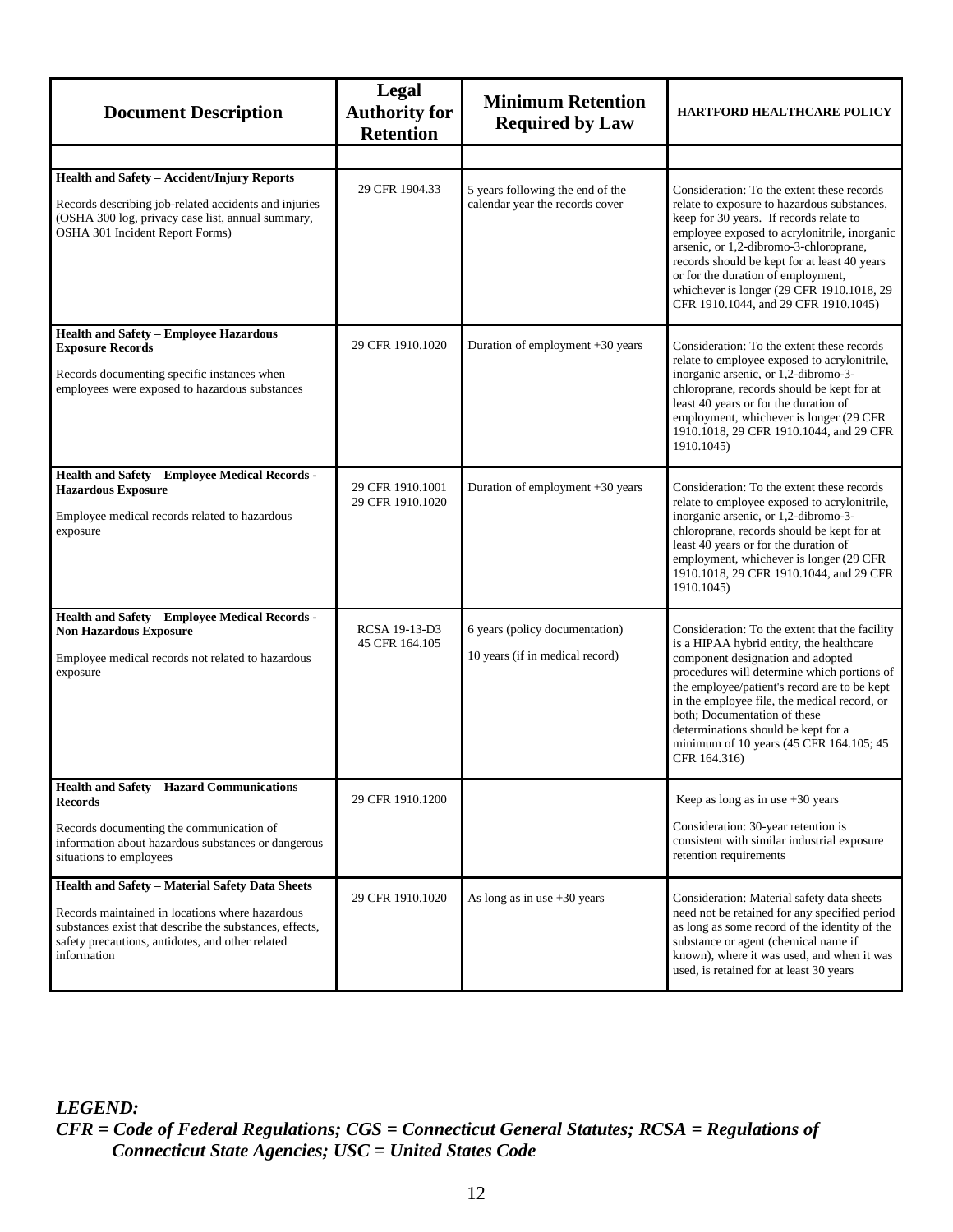<span id="page-17-0"></span>

| <b>Document Description</b>                                                                                                                          | <b>Legal</b><br><b>Authority for</b><br><b>Retention</b>           | <b>Minimum Retention</b><br><b>Required by Law</b>                  | <b>HARTFORD HEALTHCARE POLICY</b>                                                                                                                                                                                                                                                                                                                                                                                                                           |
|------------------------------------------------------------------------------------------------------------------------------------------------------|--------------------------------------------------------------------|---------------------------------------------------------------------|-------------------------------------------------------------------------------------------------------------------------------------------------------------------------------------------------------------------------------------------------------------------------------------------------------------------------------------------------------------------------------------------------------------------------------------------------------------|
|                                                                                                                                                      |                                                                    |                                                                     |                                                                                                                                                                                                                                                                                                                                                                                                                                                             |
| <b>Health and Safety - Radiation Exposure Records</b><br>Records documenting the level and type of radiation to<br>which employees have been exposed | 29 CFR 1910.1020                                                   | 30 years                                                            | Keep documents applicable to exposure of<br>individual employees for duration of<br>employment +30 years<br>Consideration: 30-year retention is<br>consistent with similar industrial exposure<br>retention requirements                                                                                                                                                                                                                                    |
| Health and Safety - Workers' Compensation<br>Records<br>Records documenting occupational injuries and claims<br>involving workers' compensation      | 29 CFR 1904.33                                                     | 5 years following the end of the<br>calendar year the records cover | Consideration: To the extent these records<br>relate to exposure to hazardous substances,<br>keep for 30 years. If records relate to<br>employee exposed to acrylonitrile, inorganic<br>arsenic, or 1,2-dibromo-3-chloroprane,<br>records should be kept for at least 40 years<br>or for the duration of employment,<br>whichever is longer (29 CFR 1910.1018, 29<br>CFR 1910.1044, and 29 CFR 1910.1045)                                                   |
| <b>Personnel Administration - Employee Grievances</b><br>Records related to employee grievances filed with<br><b>Human Resources</b>                 | 29 CFR 1602.14                                                     | 1 year                                                              | Keep for duration of employment +7 years<br>Consideration: 7 years adds 1 year to the 6-<br>year statute of limitations period for contract<br>claims; Proof of appropriate employment<br>practices may be needed beyond minimum<br>legal retention period; If a claim is alleged<br>against employer, all relevant personnel<br>records should be preserved until final<br>disposition of the claim                                                        |
| <b>Personnel Administration - Layoff Records</b><br>Records related to corporate labor force reductions                                              | 29 CFR 1602.14<br>29 CFR 1620.33<br>29 CFR 1627.2<br>29 CFR 1627.3 | 1 year                                                              | Keep for at least 7 years from the date<br>decision made or action taken, whichever is<br>later<br>Consideration: 7 years adds 1 year to the 6-<br>year statute of limitations period for contract<br>claims; Proof of appropriate employment<br>practices may be needed beyond minimum<br>legal retention period; If a claim is alleged<br>against employer, all relevant personnel<br>records should be preserved until final<br>disposition of the claim |
| <b>Personnel Administration - Promotion Records</b><br>Records related to employee promotions                                                        | 29 CFR 1602.14<br>29 CFR 1620.33<br>29 CFR 1627.2<br>29 CFR 1627.3 | 1 year                                                              | Keep for duration of employment +7 years<br>Consideration: 7 years adds 1 year to the 6-<br>year statute of limitations period for contract<br>claims; Proof of appropriate employment<br>practices may be needed beyond minimum<br>legal retention period; If a claim is alleged<br>against employer, all relevant personnel<br>records should be preserved until final<br>disposition of the claim                                                        |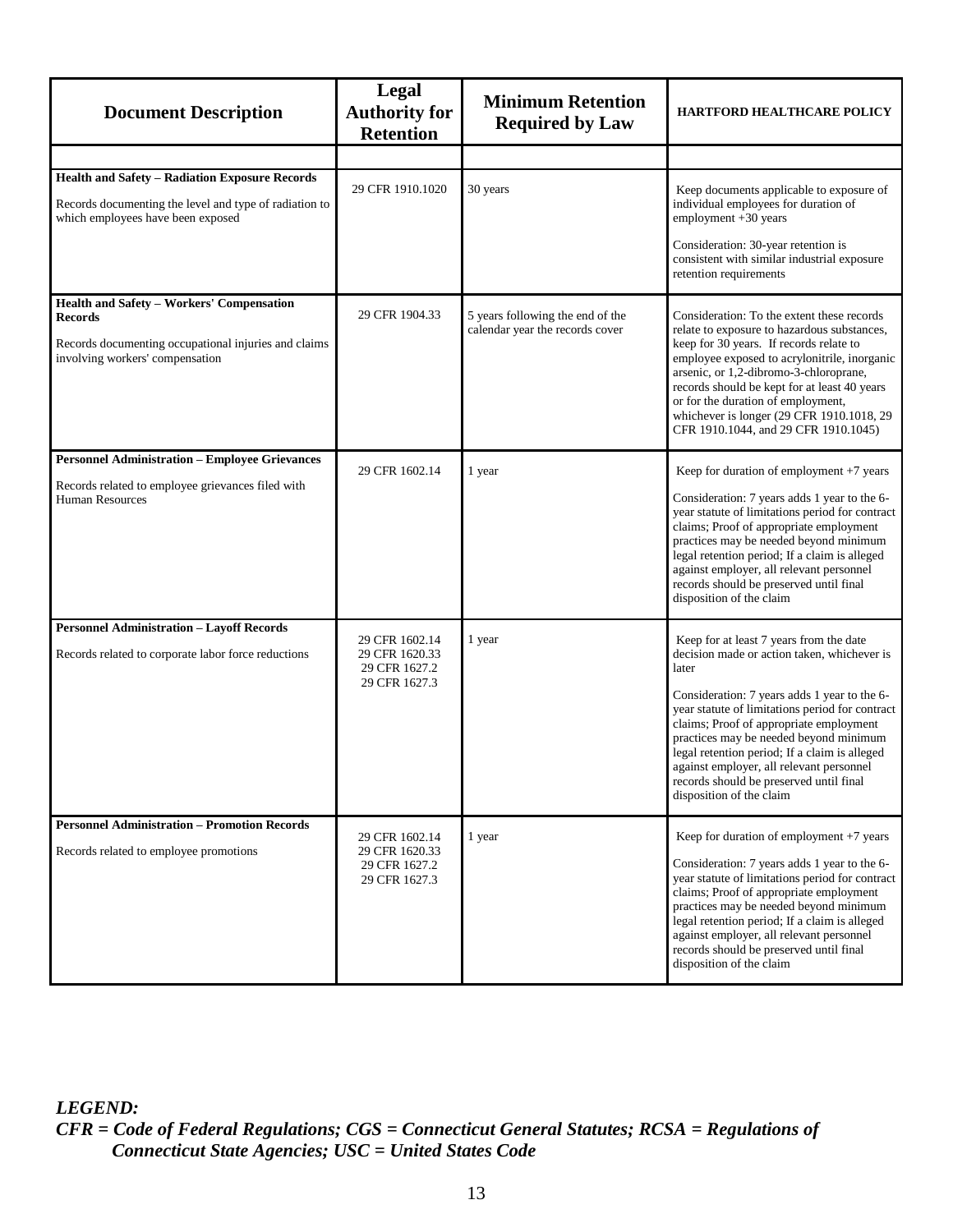<span id="page-18-0"></span>

| <b>Document Description</b>                                                                                                                                                                                                                                                                                | Legal<br><b>Authority for</b><br><b>Retention</b>                                                    | <b>Minimum Retention</b><br><b>Required by Law</b>                                            | HARTFORD HEALTHCARE POLICY                                                                                                                                                                                                                                                                                                                                                                                                                                  |
|------------------------------------------------------------------------------------------------------------------------------------------------------------------------------------------------------------------------------------------------------------------------------------------------------------|------------------------------------------------------------------------------------------------------|-----------------------------------------------------------------------------------------------|-------------------------------------------------------------------------------------------------------------------------------------------------------------------------------------------------------------------------------------------------------------------------------------------------------------------------------------------------------------------------------------------------------------------------------------------------------------|
|                                                                                                                                                                                                                                                                                                            |                                                                                                      |                                                                                               |                                                                                                                                                                                                                                                                                                                                                                                                                                                             |
| <b>Personnel Administration - Retirement Records</b><br>Records related to decisions to retire employees                                                                                                                                                                                                   | 29 CFR 1602.14<br>29 CFR 1620.33<br>29 CFR 1627.2<br>29 CFR 1627.3                                   | 1 year                                                                                        | Keep for at least 7 years from the date<br>decision made or action taken, whichever is<br>later<br>Consideration: 7 years adds 1 year to the 6-<br>year statute of limitations period for contract<br>claims; Proof of appropriate employment<br>practices may be needed beyond minimum<br>legal retention period; If a claim is alleged<br>against employer, all relevant personnel<br>records should be preserved until final<br>disposition of the claim |
| <b>Personnel Administration - Seniority and Merit</b><br><b>Systems</b>                                                                                                                                                                                                                                    | 29 CFR 1627.3                                                                                        | Duration of seniority or merit system<br>$+1$ year                                            | Keep for at least 7 years after last effective<br>date<br>Consideration: 7 years adds 1 year to the 6-<br>year statute of limitations period for contract<br>claims; Proof of appropriate employment<br>practices may be needed beyond minimum<br>legal retention period                                                                                                                                                                                    |
| <b>Personnel Administration - Transfer Records</b><br>Records related to decisions to transfer employees                                                                                                                                                                                                   | 29 CFR 1602.14<br>29 CFR 1620.33<br>29 CFR 1627.2<br>29 CFR 1627.3                                   | 1 year                                                                                        | Keep for duration of employment $+7$ years<br>Consideration: 7 years adds 1 year to the 6-<br>year statute of limitations period for contract<br>claims; Proof of appropriate employment<br>practices may be needed beyond minimum<br>legal retention period; If a claim is alleged<br>against employer, all relevant personnel<br>records should be preserved until final<br>disposition of the claim                                                      |
| <b>Personnel Files - Active Employee Personnel Files</b><br>Records documenting detailed personnel actions for<br>active employees including payroll forms, education<br>records, code of conduct records, plea agreements,<br>confidentiality and security agreements, evaluations,<br>and salary records | CGS § 31-128b<br>CGS § 31-128c<br>29 CFR 1602.14<br>29 CFR 1620.33<br>29 CFR 1627.2<br>29 CFR 1627.3 | Duration of employment $+1$ year (for<br>medical files, duration of employment<br>$+3$ years) | Keep for duration of employment $+7$ years<br>Consideration: 7 years adds 1 year to the 6-<br>year statute of limitations period for contract<br>claims; Proof of appropriate employment<br>practices may be needed beyond minimum<br>legal retention period; If a claim is alleged<br>against employer, all relevant personnel<br>records should be preserved until final<br>disposition of the claim                                                      |
| <b>Personnel Files - Competency Assessments</b>                                                                                                                                                                                                                                                            | 29 CFR 1627.3                                                                                        | 1 year from date action taken                                                                 | Keep for duration of employment +7 years<br>Consideration: 7 years adds 1 year to the 6-<br>year statute of limitations period for contract<br>claims; Proof of appropriate employment<br>practices may be needed beyond minimum<br>legal retention period                                                                                                                                                                                                  |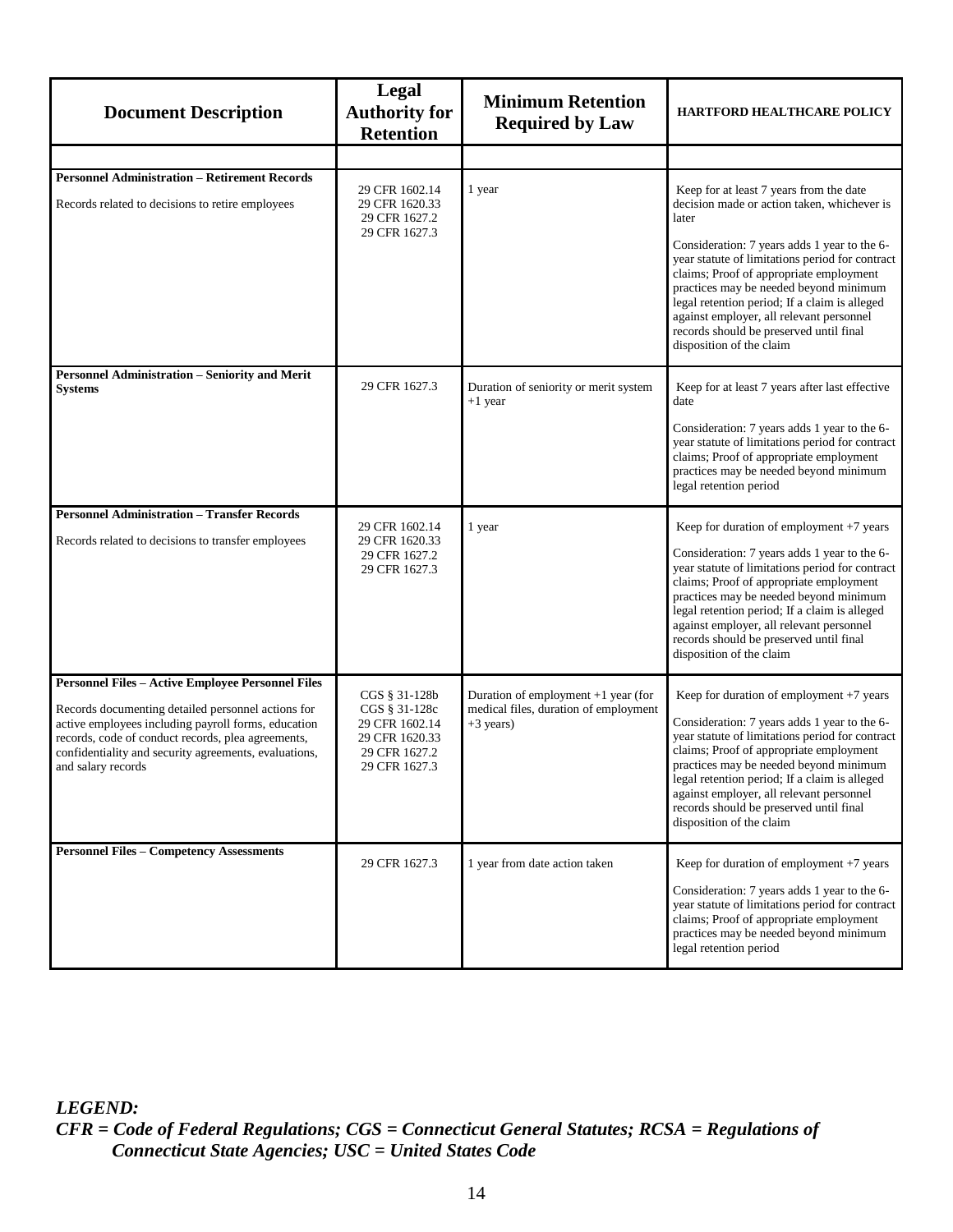| <b>Document Description</b>                                                                                                                                                                                                  | Legal<br><b>Authority for</b><br><b>Retention</b>                                                    | <b>Minimum Retention</b><br><b>Required by Law</b>                                                      | HARTFORD HEALTHCARE POLICY                                                                                                                                                                                                                                                                                                                                                                           |
|------------------------------------------------------------------------------------------------------------------------------------------------------------------------------------------------------------------------------|------------------------------------------------------------------------------------------------------|---------------------------------------------------------------------------------------------------------|------------------------------------------------------------------------------------------------------------------------------------------------------------------------------------------------------------------------------------------------------------------------------------------------------------------------------------------------------------------------------------------------------|
|                                                                                                                                                                                                                              |                                                                                                      |                                                                                                         |                                                                                                                                                                                                                                                                                                                                                                                                      |
| <b>Personnel Files - Employee Evaluations</b><br>Completed employee performance evaluation forms                                                                                                                             | 29 CFR 1602.14<br>29 CFR 1620.32<br>29 CFR 1620.33<br>29 CFR 1627.2<br>29 CFR 1627.3                 | 2 years from evaluation or 1 year after<br>individual's employment is terminated,<br>whichever is later | Keep for duration of employment +7 years<br>Consideration: 7 years adds 1 year to the 6-<br>year statute of limitations period for contract<br>claims; Proof of appropriate employment<br>practices may be needed beyond minimum<br>legal retention period; If a claim is alleged<br>against employer, all relevant personnel<br>records should be preserved until final<br>disposition of the claim |
| <b>Personnel Files - Payroll Forms</b><br>Forms used by Human Resources and/or Payroll<br>Departments to create or change information regarding<br>an employee's position, salary grade, payroll records,<br>and termination | 29 CFR 1602.14<br>29 CFR 1620.33<br>29 CFR 1627.2<br>29 CFR 1627.3                                   | 3 years                                                                                                 | Keep for duration of employment +7 years<br>Consideration: 7 years adds 1 year to the 6-<br>year statute of limitations period for contract<br>claims; If a claim is alleged against<br>employer, all relevant personnel records<br>should be preserved until final disposition of<br>the claim                                                                                                      |
| <b>Personnel Files - Temporary Employee Personnel</b><br><b>Files</b><br>Records documenting personnel actions for temporary<br>employees                                                                                    | CGS § 31-128b<br>CGS § 31-128c<br>29 CFR 1602.14<br>29 CFR 1620.33<br>29 CFR 1627.2<br>29 CFR 1627.3 | Duration of employment $+1$ year (for<br>medical files, duration of employment<br>$+3$ years)           | Keep for duration of employment +7 years<br>Consideration: 7 years adds 1 year to the 6-<br>year statute of limitations period for contract<br>claims; Proof of appropriate employment<br>practices may be needed beyond minimum<br>legal retention period; If a claim is alleged<br>against employer, all relevant personnel<br>records should be preserved until final<br>disposition of the claim |
| <b>Personnel Files - Terminated Employee Personnel</b><br><b>Files</b><br>Records documenting detailed personnel actions for<br>terminated employees                                                                         | CGS § 31-128b<br>CGS § 31-128c<br>29 CFR 1602.14<br>29 CFR 1620.33<br>29 CFR 1627.2<br>29 CFR 1627.3 | Duration of employment +1 year (for<br>medical files, duration of employment<br>$+3$ years)             | Keep for duration of employment +7 years<br>Consideration: 7 years adds 1 year to the 6-<br>year statute of limitations period for contract<br>claims; Proof of appropriate employment<br>practices may be needed beyond minimum<br>legal retention period; If a claim is alleged<br>against employer, all relevant personnel<br>records should be preserved until final<br>disposition of the claim |
| <b>Personnel Selection - Applications - Rejected</b><br>Records documenting hiring activities for employees<br>who were not hired                                                                                            | 29 CFR 1602.14<br>29 CFR 1627.3                                                                      | 1 year                                                                                                  |                                                                                                                                                                                                                                                                                                                                                                                                      |
| <b>Personnel Selection - Employment Requisition</b><br><b>Files</b><br>Records related to the requisition of new employees                                                                                                   | 29 CFR 1627.3                                                                                        | 1 year from date action taken                                                                           |                                                                                                                                                                                                                                                                                                                                                                                                      |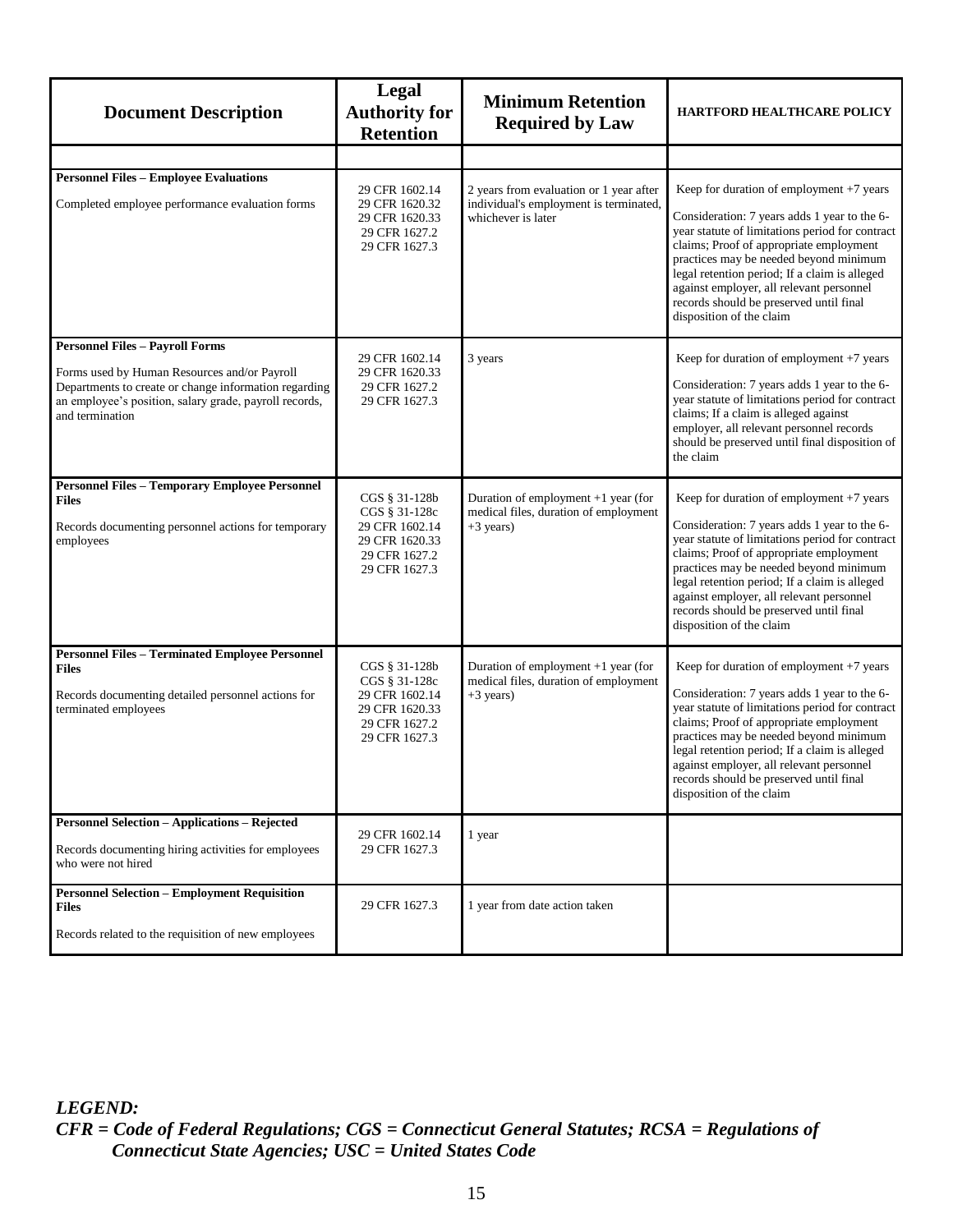| <b>Document Description</b>                                                                                                                 | Legal<br><b>Authority for</b><br><b>Retention</b> | <b>Minimum Retention</b><br><b>Required by Law</b>                                                                                     | <b>HARTFORD HEALTHCARE POLICY</b>                                                                                                                                                                                                                                                                                                                                                                    |
|---------------------------------------------------------------------------------------------------------------------------------------------|---------------------------------------------------|----------------------------------------------------------------------------------------------------------------------------------------|------------------------------------------------------------------------------------------------------------------------------------------------------------------------------------------------------------------------------------------------------------------------------------------------------------------------------------------------------------------------------------------------------|
|                                                                                                                                             |                                                   |                                                                                                                                        |                                                                                                                                                                                                                                                                                                                                                                                                      |
| <b>Personnel Selection - Employment Test Results</b><br>Test papers for any aptitude tests or the results of any                            | 29 CFR 1627.3                                     | 1 year from date action taken                                                                                                          | Keep for duration of employment +7 years;<br>For applicants not hired, keep for 1 year                                                                                                                                                                                                                                                                                                               |
| physical examination considered by the employer in<br>connection with any personnel action                                                  |                                                   |                                                                                                                                        | Consideration: 7 years adds 1 year to the 6-<br>year statute of limitations period for contract<br>claims; Proof of appropriate employment<br>practices may be needed beyond minimum<br>legal retention period; If a claim is alleged<br>against employer, all relevant personnel<br>records should be preserved until final<br>disposition of the claim                                             |
| <b>Personnel Selection - Ineligible Persons</b><br><b>Documentation</b>                                                                     | 48 CFR 9.406-4                                    |                                                                                                                                        | Keep for 5 years                                                                                                                                                                                                                                                                                                                                                                                     |
| Including documentation, if any, that shows person is<br>on GSA list or OIG Sanction Report                                                 |                                                   |                                                                                                                                        | Consideration: Proof of appropriate<br>compliance practices may need to be<br>demonstrated to regulators; OIG or GSA<br>debarment sanction will generally not<br>exceed 5 years; If a claim is alleged against<br>employer, all relevant personnel records<br>should be preserved until final disposition of<br>the claim                                                                            |
| <b>Personnel Selection - Job Announcements</b>                                                                                              | 29 CFR 1627.3                                     | 1 year                                                                                                                                 |                                                                                                                                                                                                                                                                                                                                                                                                      |
| Records documenting notices of job openings<br>communicated in the media or other means                                                     |                                                   |                                                                                                                                        |                                                                                                                                                                                                                                                                                                                                                                                                      |
| <b>Personnel Selection - Verification of Employment</b><br><b>Eligibility (INS Form I-9)</b><br>INS Form I-9 required by federal government | 8 CFR 274a.2<br>RCSA 31-51k-2                     | 3 years from date of hire, or 1 year<br>after individual's employment is<br>terminated, whichever is later<br>3 years if illegal alien | Keep for duration of employment +7 years<br>Consideration: 7 years adds 1 year to the 6-<br>year statute of limitations period for contract<br>claims; Proof of appropriate employment<br>practices may be needed beyond minimum<br>legal retention period; If a claim is alleged<br>against employer, all relevant personnel<br>records should be preserved until final<br>disposition of the claim |
| <b>Policies &amp; Procedures - Affirmative Action Plan</b>                                                                                  | 29 CFR 30.8                                       | 5 years                                                                                                                                | Keep for 7 years from last effective date of                                                                                                                                                                                                                                                                                                                                                         |
| Records documenting plans and procedures for<br>affirmative action                                                                          |                                                   |                                                                                                                                        | plan<br>Consideration: 7 years adds 1 year to the 6-<br>year statute of limitations period for contract<br>claims; Proof of appropriate employment<br>practices may be needed beyond minimum<br>legal retention period                                                                                                                                                                               |
| Policies & Procedures - Employee Handbooks, HR<br><b>Policy Manuals</b>                                                                     |                                                   |                                                                                                                                        | Keep for 7 years from last effective date                                                                                                                                                                                                                                                                                                                                                            |
| Official records establishing business practices for<br>personnel actions                                                                   |                                                   |                                                                                                                                        | Consideration: 7 years adds 1 year to the 6-<br>year statute of limitations period for contract<br>claims                                                                                                                                                                                                                                                                                            |
|                                                                                                                                             |                                                   |                                                                                                                                        | Note: Consult internal compliance program<br>for longer retention of handbooks and policy<br>manuals                                                                                                                                                                                                                                                                                                 |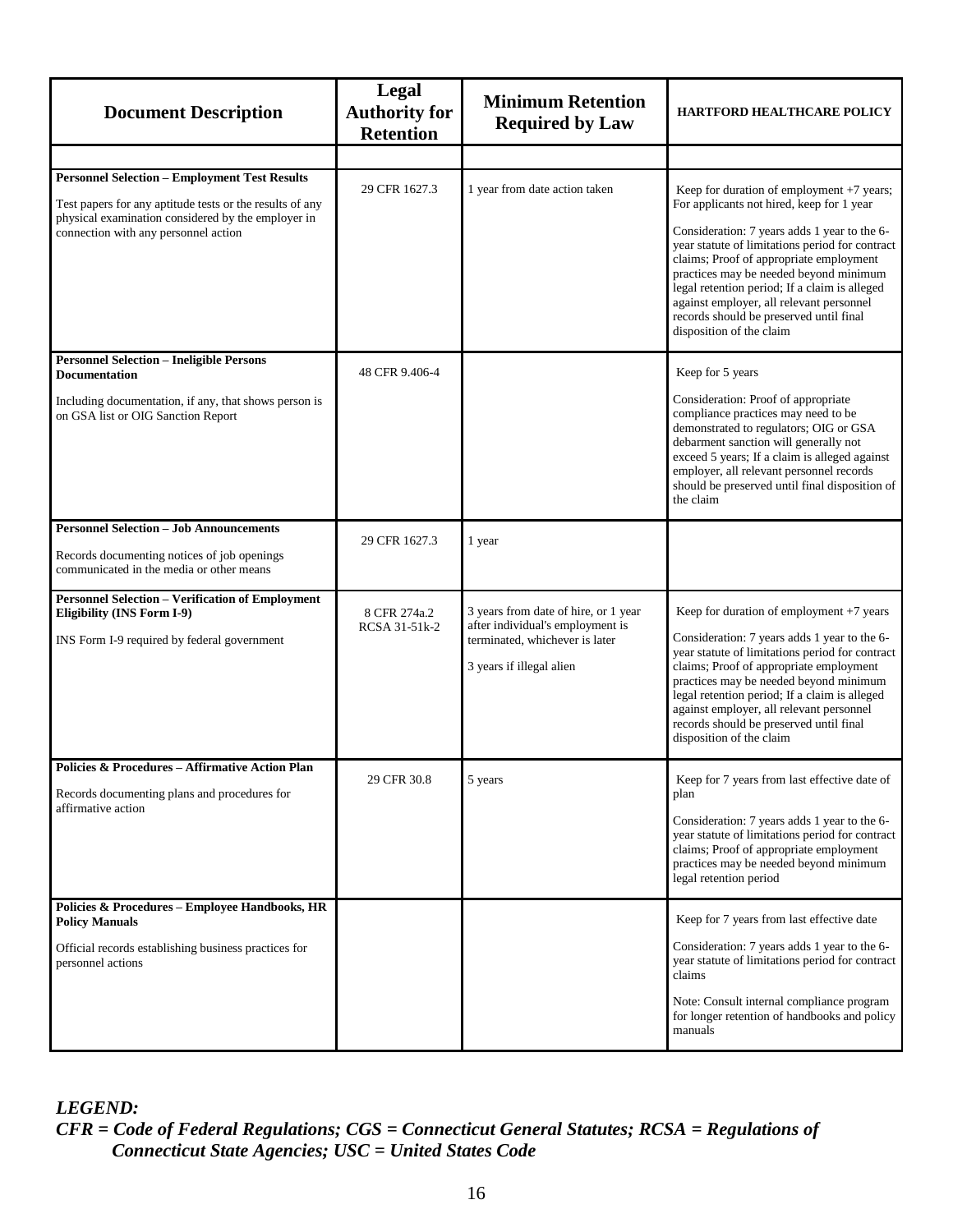| <b>Document Description</b>                                                                             | Legal<br><b>Authority for</b><br><b>Retention</b>                                    | <b>Minimum Retention</b><br><b>Required by Law</b> | <b>HARTFORD HEALTHCARE POLICY</b>                                                                                                                                                                                                                                                                                                                                                                    |
|---------------------------------------------------------------------------------------------------------|--------------------------------------------------------------------------------------|----------------------------------------------------|------------------------------------------------------------------------------------------------------------------------------------------------------------------------------------------------------------------------------------------------------------------------------------------------------------------------------------------------------------------------------------------------------|
|                                                                                                         |                                                                                      |                                                    |                                                                                                                                                                                                                                                                                                                                                                                                      |
| Policies & Procedures - Job<br><b>Descriptions/Performance Standards</b>                                | 29 CFR 1620.32                                                                       | $+2$ years                                         | If record is used to explain a pay<br>differential between genders, keep for                                                                                                                                                                                                                                                                                                                         |
| Records detailing job duties and performance<br>expectations for each position                          |                                                                                      |                                                    | duration of employment +7 years<br>Consideration: 7 years adds 1 year to the 6-<br>year statute of limitations period for contract<br>claims; Proof of appropriate employment<br>practices may be needed beyond minimum<br>legal retention period; If a claim is alleged<br>against employer, all relevant personnel<br>records should be preserved until final<br>disposition of the claim          |
| <b>Safety Committee</b><br>Minutes of meetings, list of committee members and<br>attendance at meetings | RCSA § 31-40v-6                                                                      | Current year $+3$ years                            |                                                                                                                                                                                                                                                                                                                                                                                                      |
| <b>Salary Administration - Bonus Determinations</b>                                                     |                                                                                      |                                                    |                                                                                                                                                                                                                                                                                                                                                                                                      |
| Records related to decisions to issue bonuses                                                           | 29 CFR 1602.14<br>29 CFR 1620.32<br>29 CFR 1620.33<br>29 CFR 1627.2<br>29 CFR 1627.3 | 3 years                                            | Keep for duration of employment +7 years<br>Consideration: 7 years adds 1 year to the 6-<br>year statute of limitations period for contract<br>claims; Proof of appropriate employment<br>practices may be needed beyond minimum<br>legal retention period; If a claim is alleged<br>against employer, all relevant personnel<br>records should be preserved until final<br>disposition of the claim |
| Salary Administration - Cost of Living Records                                                          |                                                                                      |                                                    |                                                                                                                                                                                                                                                                                                                                                                                                      |
| Reference materials available to assist in decisions to<br>determine changes in the cost of living      | 29 CFR 1602.14<br>29 CFR 1627.3                                                      | 3 years                                            | Keep for duration of employment +7 years<br>Consideration: 7 years adds 1 year to the 6-<br>year statute of limitations period for contract<br>claims; Proof of appropriate employment<br>practices may be needed beyond minimum<br>legal retention period; If a claim is alleged<br>against employer, all relevant personnel<br>records should be preserved until final<br>disposition of the claim |
| <b>Salary Administration - Direct Deposit Application</b><br>and Authorization                          | 29 CFR 1627.3                                                                        | 3 years                                            | Keep for duration of employment +7 years                                                                                                                                                                                                                                                                                                                                                             |
| Records related to employee authorized payroll direct<br>deposit                                        |                                                                                      |                                                    | Consideration: 7 years adds 1 year to the 6-<br>year statute of limitations period for contract<br>claims; Audit or investigation involving<br>these materials may occur after the<br>minimum retention period                                                                                                                                                                                       |
| <b>Salary Administration - Earnings Records</b>                                                         |                                                                                      |                                                    | Keep for duration of employment +7 years                                                                                                                                                                                                                                                                                                                                                             |
| Records summarizing earnings of individual<br>employees                                                 | 29 CFR 1627.3<br>29 CFR 1620.32<br>29 CFR 1620.33                                    | 3 years                                            | Consideration: 7 years adds 1 year to the 6-<br>year statute of limitations period for contract<br>claims; Proof of appropriate employment<br>practices may be needed beyond minimum<br>legal retention period; If a claim is alleged<br>against employer, all relevant personnel<br>records should be preserved until final<br>disposition of the claim                                             |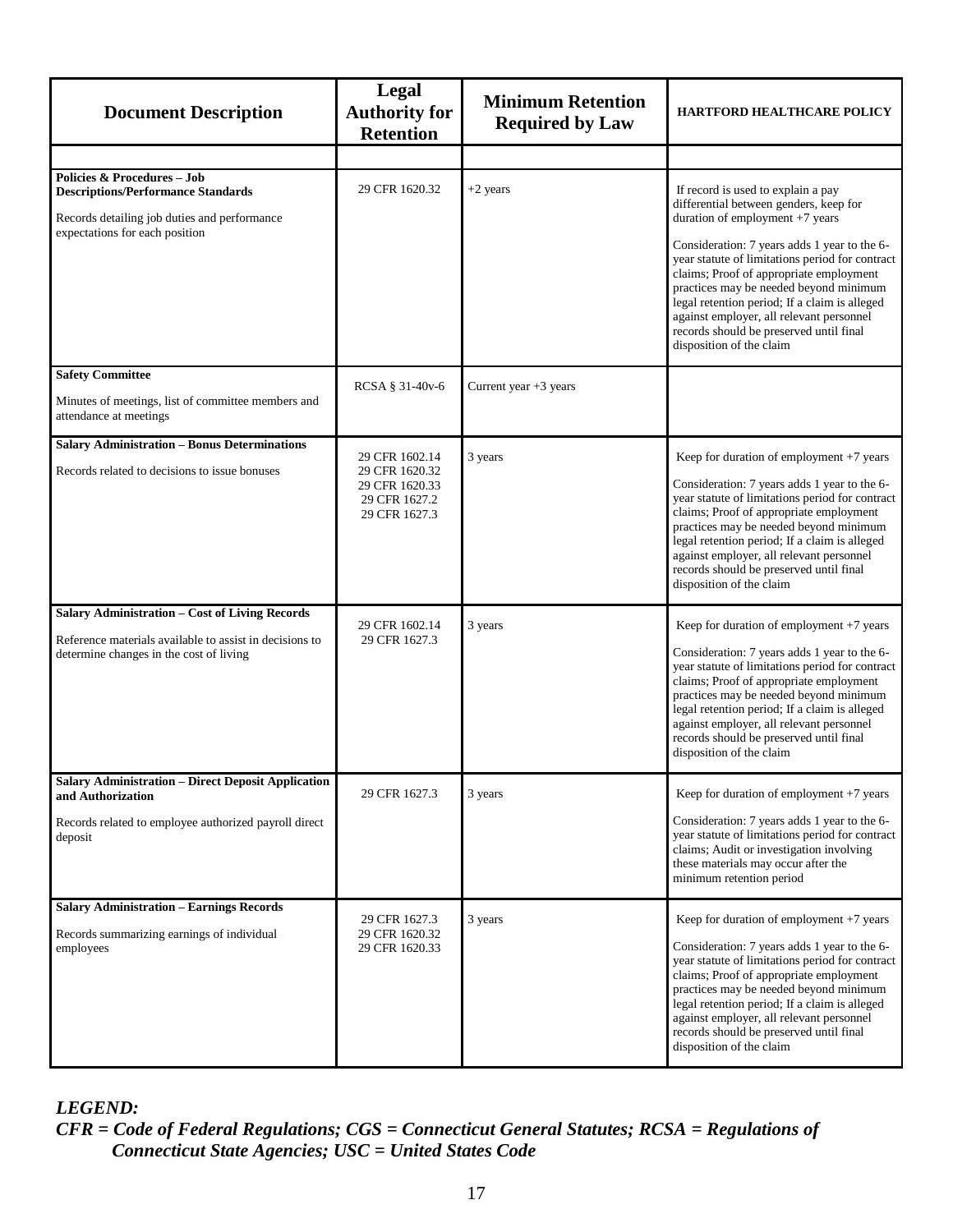| <b>Document Description</b>                                                                            | <b>Legal</b><br><b>Authority for</b><br><b>Retention</b> | <b>Minimum Retention</b><br><b>Required by Law</b>                                          | <b>HARTFORD HEALTHCARE POLICY</b>                                                                                                                                                                                                                   |
|--------------------------------------------------------------------------------------------------------|----------------------------------------------------------|---------------------------------------------------------------------------------------------|-----------------------------------------------------------------------------------------------------------------------------------------------------------------------------------------------------------------------------------------------------|
|                                                                                                        |                                                          |                                                                                             |                                                                                                                                                                                                                                                     |
| <b>Salary Administration - Form 1099</b><br>Internal Revenue Service Form 1099 for contract<br>workers | 26 CFR 31.6001-1<br>26 CFR 301.6501(e)-1                 | 4 years following due date of relevant<br>tax return                                        | Keep for at least 7 years after filing date of<br>applicable tax return                                                                                                                                                                             |
|                                                                                                        |                                                          | 6 years after return filed if gross<br>income omitted                                       | Consideration: 7 years adds 1 year to the 6-<br>year statute of limitations period for contract<br>claims; Audit or investigation involving<br>these materials may occur after the<br>minimum retention period                                      |
| Salary Administration - Form 940/941                                                                   |                                                          |                                                                                             |                                                                                                                                                                                                                                                     |
| Internal Revenue Service Form 940 & 941                                                                | 26 CFR 31.6001-1<br>26 CFR 301.6501(e)-1                 | 4 years following due date of relevant<br>tax return                                        | Keep for at least 7 years after filing date of<br>applicable tax return                                                                                                                                                                             |
|                                                                                                        |                                                          | 6 years after return filed if gross<br>income omitted                                       | Consideration: 7 years adds 1 year to the 6-<br>year statute of limitations period for contract<br>claims; Audit or investigation involving<br>these materials may occur after the<br>minimum retention period                                      |
| <b>Salary Administration - Form W-2</b>                                                                |                                                          |                                                                                             |                                                                                                                                                                                                                                                     |
| Internal Revenue Service Form W-2 for company<br>employees                                             | 26 CFR 31.6001-1<br>26 CFR 301.6501(e)-1                 | 4 years following due date of relevant<br>tax return<br>6 years after return filed if gross | Keep for 7 years after employment ends or<br>for 7 years after individual is no longer<br>receiving/eligible for retirement benefits,<br>whichever is longer                                                                                        |
|                                                                                                        |                                                          | income omitted                                                                              | Consideration: 7 years adds 1 year to the 6-<br>year statute of limitations period for contract<br>claims                                                                                                                                           |
|                                                                                                        |                                                          |                                                                                             | Note: Be aware that some retirement plan<br>auditors are asking for W-2 forms from 20+<br>years prior to audit, so longer retention<br>period may be desirable                                                                                      |
| Salary Administration - Form W-4                                                                       | 26 CFR 31.6001-1                                         | 4 years following due date of relevant                                                      | Keep for 7 years after employment ends or                                                                                                                                                                                                           |
| Internal Revenue Service Form W-4 for company<br>employees                                             | 26 CFR 301.6501(e)-1                                     | tax return<br>6 years after return filed if gross                                           | for 7 years after individual is no longer<br>receiving/eligible for retirement benefits,<br>whichever is longer                                                                                                                                     |
|                                                                                                        |                                                          | income omitted                                                                              | Consideration: 7 years adds 1 year to the 6-<br>year statute of limitations period for contract<br>claims                                                                                                                                           |
|                                                                                                        |                                                          |                                                                                             | Note: Be aware that some retirement plan<br>auditors are asking for W-2 forms from 20+<br>years prior to audit, so longer retention<br>period may be desirable                                                                                      |
| <b>Salary Administration - Pay Scales</b>                                                              |                                                          | 2 years from last effective date                                                            | Keep at least $+7$ years from last effective                                                                                                                                                                                                        |
| Charts used to determine salary for job classifications                                                | 29 CFR 516.6<br>29 CFR 1602.14<br>29 CFR 1620.32         |                                                                                             | date                                                                                                                                                                                                                                                |
|                                                                                                        | 29 CFR 1620.33<br>29 CFR 1627.3                          |                                                                                             | Consideration: 7 years adds 1 year to the 6-<br>year statute of limitations period for contract<br>claims; If a claim is alleged against<br>employer, all relevant personnel records<br>should be preserved until final disposition of<br>the claim |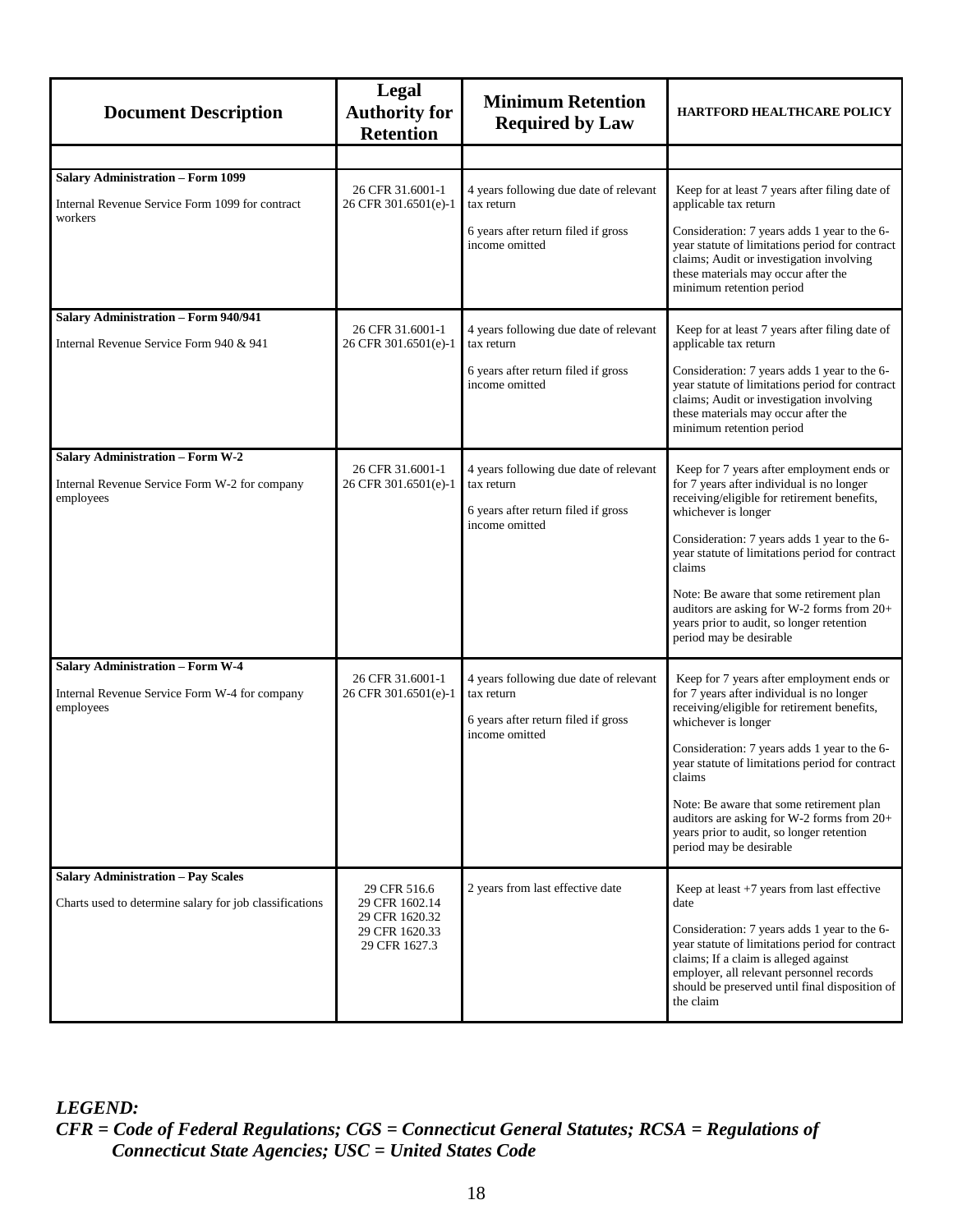| <b>Document Description</b>                                                                                                                                                                                           | Legal<br><b>Authority for</b><br><b>Retention</b>                         | <b>Minimum Retention</b><br><b>Required by Law</b>                                                      | <b>HARTFORD HEALTHCARE POLICY</b>                                                                                                                                                                                                                                                |
|-----------------------------------------------------------------------------------------------------------------------------------------------------------------------------------------------------------------------|---------------------------------------------------------------------------|---------------------------------------------------------------------------------------------------------|----------------------------------------------------------------------------------------------------------------------------------------------------------------------------------------------------------------------------------------------------------------------------------|
|                                                                                                                                                                                                                       |                                                                           |                                                                                                         |                                                                                                                                                                                                                                                                                  |
| <b>Salary Administration - Payroll Deduction</b><br><b>Authorizations</b>                                                                                                                                             | 29 CFR 516.2<br>29 CFR 516.5                                              | 3 years                                                                                                 | Keep for duration of employment +7 years                                                                                                                                                                                                                                         |
| Records related to employee authorized payroll<br>deductions                                                                                                                                                          | 29 CFR 516.6<br>29 CFR 825<br>29 CFR 1627.3<br>29 CFR 2509<br>29 CFR 2530 |                                                                                                         | Consideration: 7 years adds 1 year to the 6-<br>year statute of limitations period for contract<br>claims; If a claim is alleged against<br>employer, all relevant personnel records<br>should be preserved until final disposition of<br>the claim                              |
| <b>Salary Administration - Salary Surveys</b><br>Information gathered to determine industry and<br>geographic salary guidelines for job classification                                                                | 29 CFR 516.6<br>29 CFR 1620.32<br>29 CFR 1620.33<br>29 CFR 1627.3         | 2 years                                                                                                 | Keep for at least 7 years<br>Consideration: 7 years adds 1 year to the 6-<br>year statute of limitations period for contract<br>claims; If a claim is alleged against<br>employer, all relevant personnel records<br>should be preserved until final disposition of<br>the claim |
| Salary Administration - W-9 Letters<br>W-9 letters sent to company employees                                                                                                                                          | 26 CFR 31.6001-1<br>26 CFR 301.6501(e)-1                                  | 4 years after the due date of tax return<br>period, or the date such tax is paid,<br>whichever is later | Keep for duration of employment +10 years<br>Consideration: The look back for tax audits<br>is 10 years                                                                                                                                                                          |
| <b>Training - Course Listings</b><br>Listing of training opportunities available to<br>employees                                                                                                                      |                                                                           |                                                                                                         | Keep for at least 7 years after last effective<br>date<br>Consideration: 7 years adds 1 year to the 6-<br>year statute of limitations period for contract<br>claims; Audit or investigation involving<br>these materials may occur                                               |
| <b>Training - Employee Certification</b><br>Certification or licenses required for employees to<br>perform a particular job or task                                                                                   | 29 CFR 516.5                                                              | 3 years                                                                                                 | Keep for at least 7 years after last effective<br>date<br>Consideration: 7 years adds 1 year to the 6-<br>year statute of limitations period for contract<br>claims; Audit or investigation involving<br>these materials may occur after the<br>minimum retention period         |
| <b>Training - Training Materials</b><br>Records containing materials used to train employees,<br>including records related to the development and<br>operation of company sponsored training programs<br>and seminars | 29 CFR 1627.3                                                             | 1 year                                                                                                  | Keep for at least 7 years after last effective<br>date<br>Consideration: 7 years adds 1 year to the 6-<br>year statute of limitations period for contract<br>claims; Audit or investigation involving<br>these materials may occur after the<br>minimum retention period         |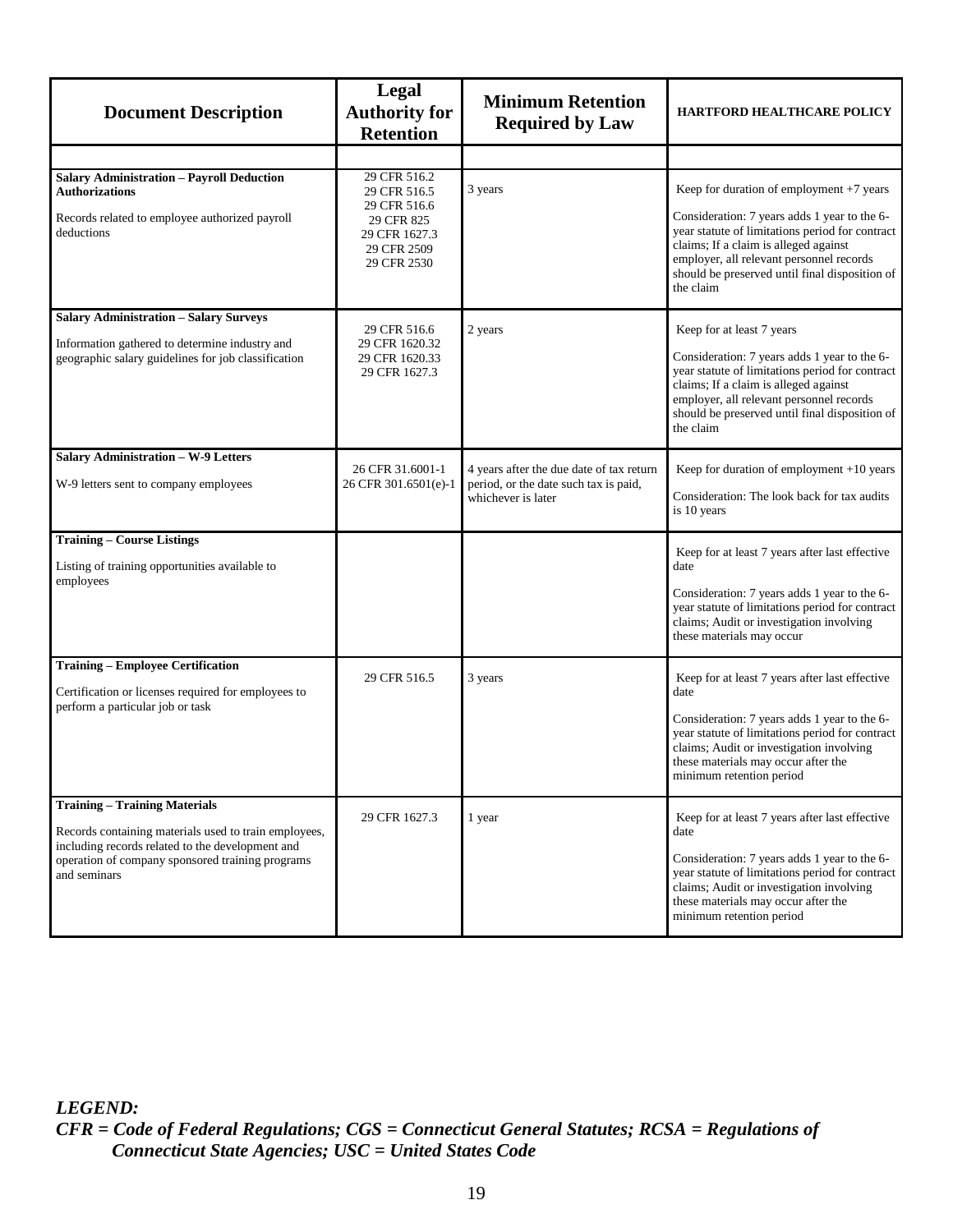# **LABORATORY, PATHOLOGY & BLOOD**

<span id="page-24-0"></span>

| <b>Document Description</b>                                                                                                                                                                                                                     | Legal<br><b>Authority for</b><br><b>Retention</b>      | <b>Minimum Retention</b><br><b>Required by Law</b>                                                                                                                                                                                  | <b>HARTFORD HEALTHCARE POLICY</b>                                                                                                                                                                                                                                                                                                                                                                                                  |
|-------------------------------------------------------------------------------------------------------------------------------------------------------------------------------------------------------------------------------------------------|--------------------------------------------------------|-------------------------------------------------------------------------------------------------------------------------------------------------------------------------------------------------------------------------------------|------------------------------------------------------------------------------------------------------------------------------------------------------------------------------------------------------------------------------------------------------------------------------------------------------------------------------------------------------------------------------------------------------------------------------------|
|                                                                                                                                                                                                                                                 |                                                        |                                                                                                                                                                                                                                     |                                                                                                                                                                                                                                                                                                                                                                                                                                    |
| <b>Analytic System Records (Laboratory)</b><br>Quality control and patient test records (including<br>instrument printouts, if applicable), and records<br>documenting analytic systems activities                                              | 42 CFR 493.1105<br>42 CFR 493.1252-<br>1289            | 2 years                                                                                                                                                                                                                             |                                                                                                                                                                                                                                                                                                                                                                                                                                    |
| <b>Blocks</b><br>Pathology specimen blocks                                                                                                                                                                                                      | 42 CFR 493.1105                                        | 2 years from date of examination                                                                                                                                                                                                    | Consideration: For as long as a block is<br>retained, patient must be allowed access to<br>the block consistent with CGS § 19a-490b                                                                                                                                                                                                                                                                                                |
| <b>Blood and Blood Products</b><br>Immunohematology records and reports, blood and<br>blood product records, and transfusion records                                                                                                            | 21 CFR 606.160<br>42 CFR 493.1105                      | 10 years after the records of<br>processing are completed or 6 months<br>after the latest expiration date for the<br>individual product, whichever is later<br>If there is no expiration date, records<br>are retained indefinitely |                                                                                                                                                                                                                                                                                                                                                                                                                                    |
| <b>Blood Bank - Concurrent Recordkeeping</b><br>Each step in collection, processing, compatibility<br>testing, storage and distribution of each unit of blood<br>and blood component must be documented in a<br>manner that would allow tracing | 21 CFR 606.160<br>42 CFR 482.27                        | 10 years, in a manner that permits<br>prompt retrieval                                                                                                                                                                              | Permanent retention of portions of the<br>blood records may be appropriate<br>Consideration: Compliance with all FDA<br>blood bank requirements may be facilitated<br>by permanent retention of some or all of<br>these records as the department director may<br>advise<br>Note: Donor's medical history must be kept<br>for no less than 1 year for DPH inspection                                                               |
| <b>Blood Bank - Deferred Donors, Donors Under</b><br><b>Surveillance, Unsuitable Donors</b><br>Records of unsuitable or deferred donors, and blood<br>donors placed under surveillance for the recipient's<br>protection                        | 21 CFR 606.160<br>21 CFR 610.41                        | Permanently                                                                                                                                                                                                                         | Consideration: Permanent retention of<br>unsuitable and/or deferred donors is<br>consistent with the recommendations of the<br>College of American Pathologists and FDA<br>regulatory scheme                                                                                                                                                                                                                                       |
| <b>Blood Bank - Quality Control Records</b><br>Records documenting quality control related to blood<br>donations                                                                                                                                | 21 CFR 606.100<br>21 CFR 606.160<br>21 CFR 610.53      | 10 years                                                                                                                                                                                                                            | Keep for 10 years, at a minimum<br>Consideration: FDA inspectors will review<br>for quality controls and records relating to<br>unexplained discrepancies; Documentation<br>of steps in follow up to quality reviews must<br>be available for inspection<br>21 CFR 610.53 requires a 10 year storage<br>period for plasma products, frozen red blood<br>cells and albumin, so records must be<br>retained for at least same period |
| Lab Reports (Other Than Pathology Reports)<br>Laboratory reports other than pathology reports                                                                                                                                                   | RCSA § 19a-14-42<br>RCSA § 19-13-D3<br>42 CFR 493.1105 | 5 years, but only positive (abnormal)<br>results need be retained                                                                                                                                                                   | Keep for 10 years, with patient's medical<br>record<br>Consideration: Risk management, quality<br>and integration of record systems weigh in<br>favor of keeping all test results for a<br>minimum of 10 years                                                                                                                                                                                                                     |

#### *LEGEND:*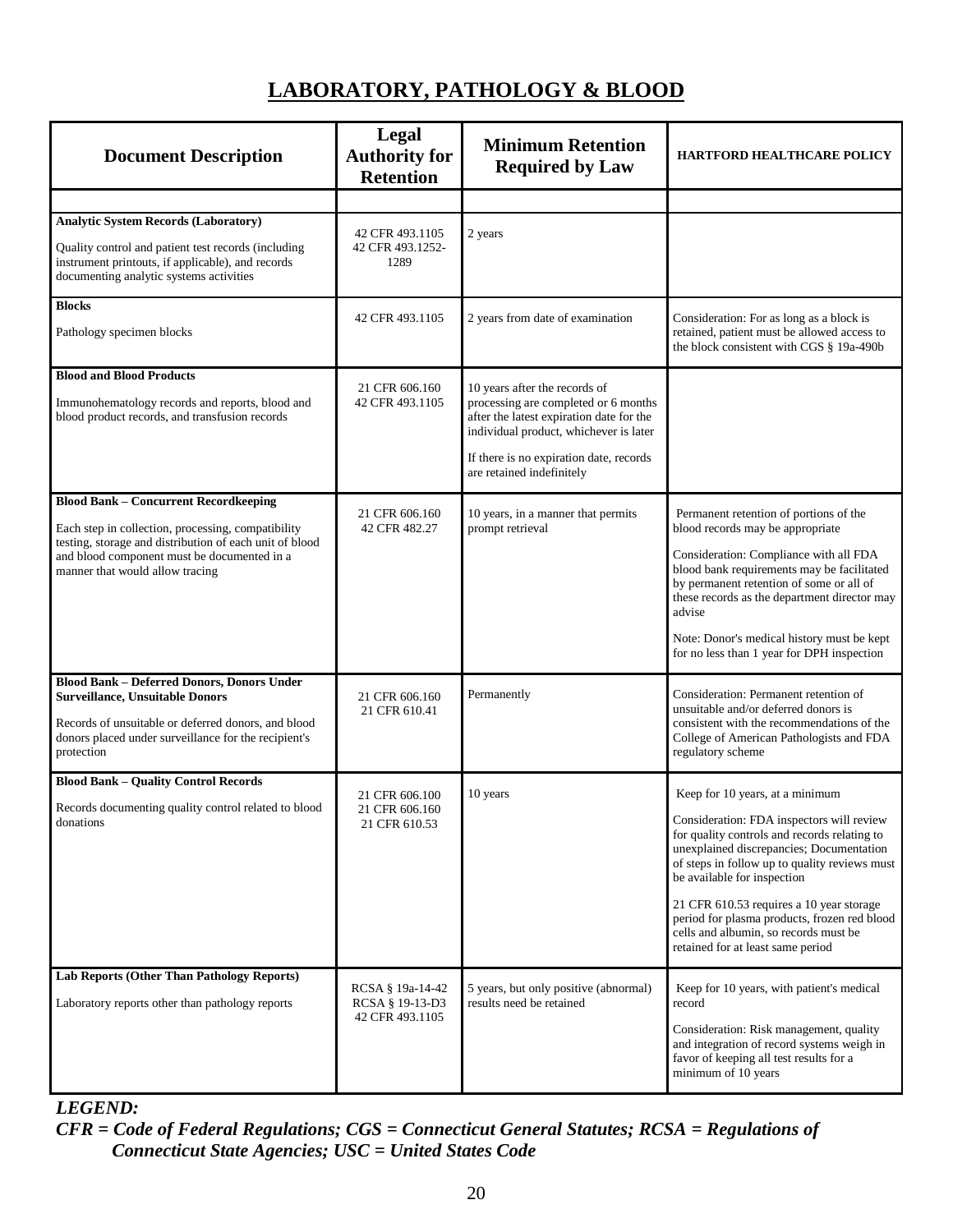| <b>Document Description</b>                                                                                                                       | <b>Legal</b><br><b>Authority for</b><br><b>Retention</b>  | <b>Minimum Retention</b><br><b>Required by Law</b>                                                                        | <b>HARTFORD HEALTHCARE POLICY</b>                                                                                                                                                                                         |
|---------------------------------------------------------------------------------------------------------------------------------------------------|-----------------------------------------------------------|---------------------------------------------------------------------------------------------------------------------------|---------------------------------------------------------------------------------------------------------------------------------------------------------------------------------------------------------------------------|
|                                                                                                                                                   |                                                           |                                                                                                                           |                                                                                                                                                                                                                           |
| <b>Pathology Test Reports (Laboratory)</b><br>Original pathology test reports (including final,<br>preliminary and corrected reports)             | RCSA § 19-13-D3<br>42 CFR 493.1105                        | 10 years                                                                                                                  | Consideration: Federal regulation requires<br>10 years for pathology reports, superseding<br>any State exception for a shorter timeframe                                                                                  |
| <b>Proficiency Testing Records (Laboratory)</b>                                                                                                   | 42 CFR 493.1105                                           | 2 years                                                                                                                   |                                                                                                                                                                                                                           |
| <b>Quality System Assessment Records (Laboratory)</b>                                                                                             | 42 CFR 493.1105                                           | 2 years                                                                                                                   |                                                                                                                                                                                                                           |
| Slides (cytology)<br>Records and cytology slide preparations (see different<br>requirement for histopathology slides)                             | RCSA § 19a-14-42<br>42 CFR 493.1105<br>42 CFR 493.1274(f) | 7 years                                                                                                                   | Based on risk management factors,<br>continuity of care, availability of data for<br>quality or research purposes, it is strongly<br>recommended that all records, including<br>slides, be kept for a minimum of 10 years |
|                                                                                                                                                   |                                                           |                                                                                                                           | Consideration: Slides may be loaned to<br>proficiency testing programs, but<br>documentation of the loan is required                                                                                                      |
|                                                                                                                                                   |                                                           |                                                                                                                           | Consideration: For as long as a slide is<br>retained, patient must be allowed access to<br>the slide consistent with CGS § 19a-490b                                                                                       |
| Slides (histopathology)<br>Records and histopathology slide preparations                                                                          | 42 CFR 493.1105                                           | 10 years                                                                                                                  | Consideration: For as long as a slide is<br>retained, patient must be allowed access to<br>the slide consistent with CGS § 19a-490b                                                                                       |
| <b>Test Procedures</b><br>Records of laboratory test procedures                                                                                   | 42 CFR 493.1105                                           | 2 years after procedure has been<br>discontinued (each record must<br>include dates of initial use and<br>discontinuance) |                                                                                                                                                                                                                           |
| <b>Test Requisitions and Authorizations</b><br>Records of laboratory test requisitions and test<br>authorizations                                 | 42 CFR 493.1105                                           | 2 years                                                                                                                   |                                                                                                                                                                                                                           |
| <b>Test System Performance Specifications</b><br>Records of test system performance specifications that<br>the laboratory establishes or verifies | 42 CFR 493.1105<br>42 CFR 493.1253                        | Full period that the laboratory uses the<br>test system, but no less than 2 years                                         |                                                                                                                                                                                                                           |
| <b>Tissue</b><br>Tissue specimens intended for pathology examination                                                                              | 42 CFR 493.1105                                           | Preserve remnants until a diagnosis is<br>made on the specimen                                                            | Consideration: The College of American<br>Pathologists recommends 2 weeks after final<br>report for surgical pathology of wet tissue<br>(including bone marrow)                                                           |
|                                                                                                                                                   |                                                           |                                                                                                                           | Consideration: For as long as a tissue<br>specimen is retained, patient must be<br>allowed access to the tissue consistent with<br>CGS § 19a-490b                                                                         |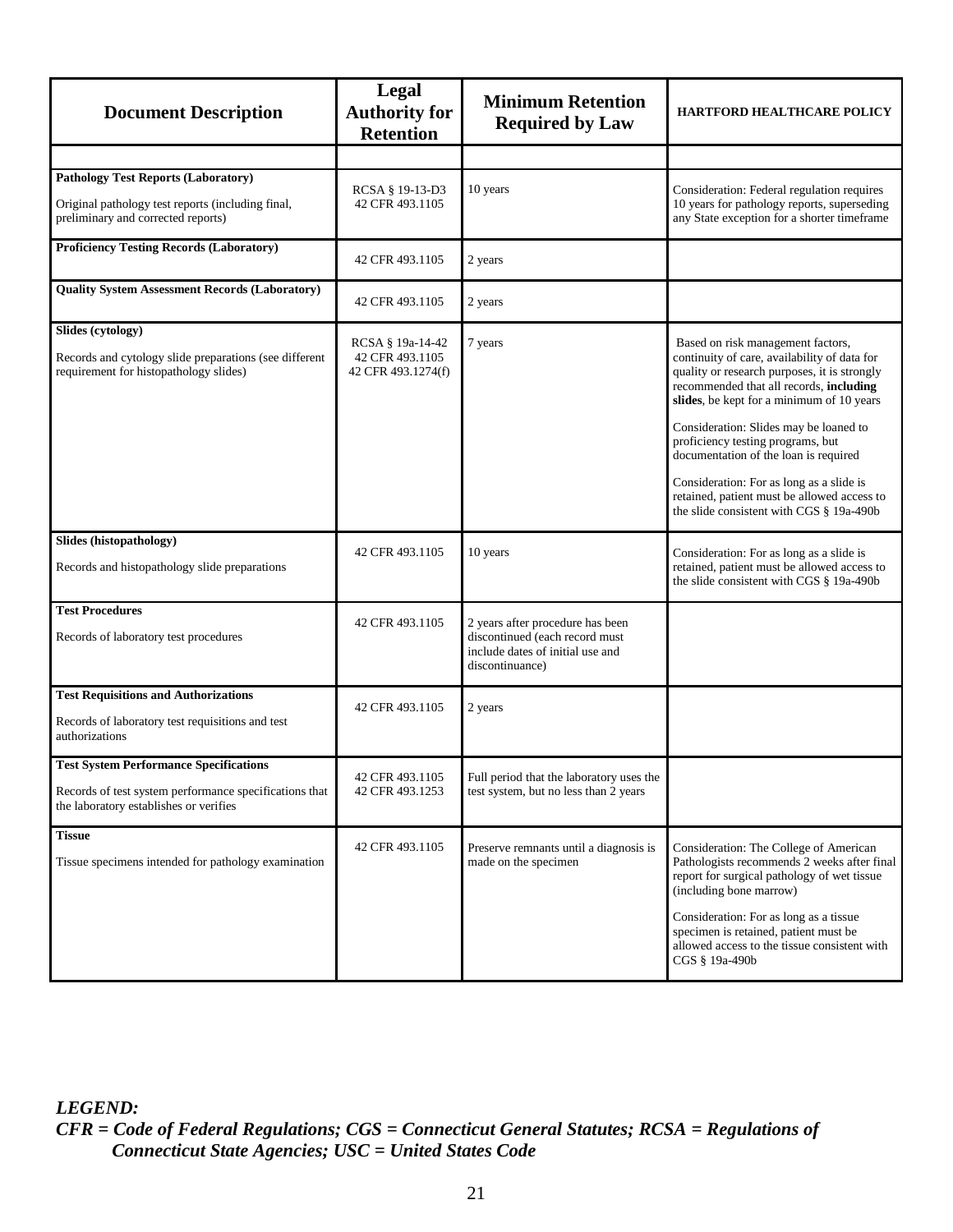# **LEGAL/RISK**

<span id="page-26-0"></span>

| <b>Document Description</b>                                                                                                          | Legal<br><b>Authority for</b><br><b>Retention</b> | <b>Minimum Retention</b><br><b>Required by Law</b> | <b>Additional Recommendations and</b><br><b>Considerations</b>                                                                                                                                                                                                                                                                                                                                                                                                                                                                                                            |
|--------------------------------------------------------------------------------------------------------------------------------------|---------------------------------------------------|----------------------------------------------------|---------------------------------------------------------------------------------------------------------------------------------------------------------------------------------------------------------------------------------------------------------------------------------------------------------------------------------------------------------------------------------------------------------------------------------------------------------------------------------------------------------------------------------------------------------------------------|
|                                                                                                                                      |                                                   |                                                    |                                                                                                                                                                                                                                                                                                                                                                                                                                                                                                                                                                           |
| <b>Adverse Event Reports</b><br>Connecticut mandated adverse event reports filed with<br>the Department of Public Health             | RCSA § 19a-127n-2                                 | 3 years, at a minimum                              | Consideration: If adverse event is also the<br>subject of a claim, ensure longer retention                                                                                                                                                                                                                                                                                                                                                                                                                                                                                |
| <b>Incident Reports</b>                                                                                                              | CGS § 19a-582                                     |                                                    | Keep for a minimum of 10 years (length of                                                                                                                                                                                                                                                                                                                                                                                                                                                                                                                                 |
| Incident reports where no claim has been made                                                                                        | CGS § 19a-583                                     |                                                    | retention for medical record)<br>Consideration: In instances where the statute<br>of limitations may exceed 10 years,<br>retention of pertinent materials may need to<br>be extended; Examples include sexual<br>abuse, exploitation or assault of a minor<br>(age of majority $+30$ years); Where the<br>statute has been tolled by agreement or court<br>order; Where the statute of limitations has<br>been extended by a collection action                                                                                                                            |
| Litigation - Claims, Complaints and Lawsuits<br>Records of claims or active litigation                                               | RCSA § 19a-14-42<br>(medical liability<br>claims) | Retain until claim or suit is fully<br>resolved    | Keep records for 3 years after claim or suit<br>is resolved<br>Consideration: Audits, claims reporting and<br>other administrative activities rely on closed<br>claim information<br>Note: Destruction schedules for electronic<br>information should not be shorter than non-<br>electronic materials – version management<br>and multiple copy management should be<br>considered; Additionally, all potentially<br>relevant electronically stored information<br>should be maintained where it is anticipated<br>it will be discoverable as part of a claim or<br>suit |
| <b>Releases of Claims or Suits</b><br>Records demonstrating final disposition of claims,<br>including settlement papers and releases |                                                   |                                                    | Keep permanently<br>Consideration: Paperwork for final<br>disposition may not exist in any other place;<br>Protecting the facility from double payment<br>may depend on being able to reproduce<br>settlement paperwork                                                                                                                                                                                                                                                                                                                                                   |

*LEGEND:*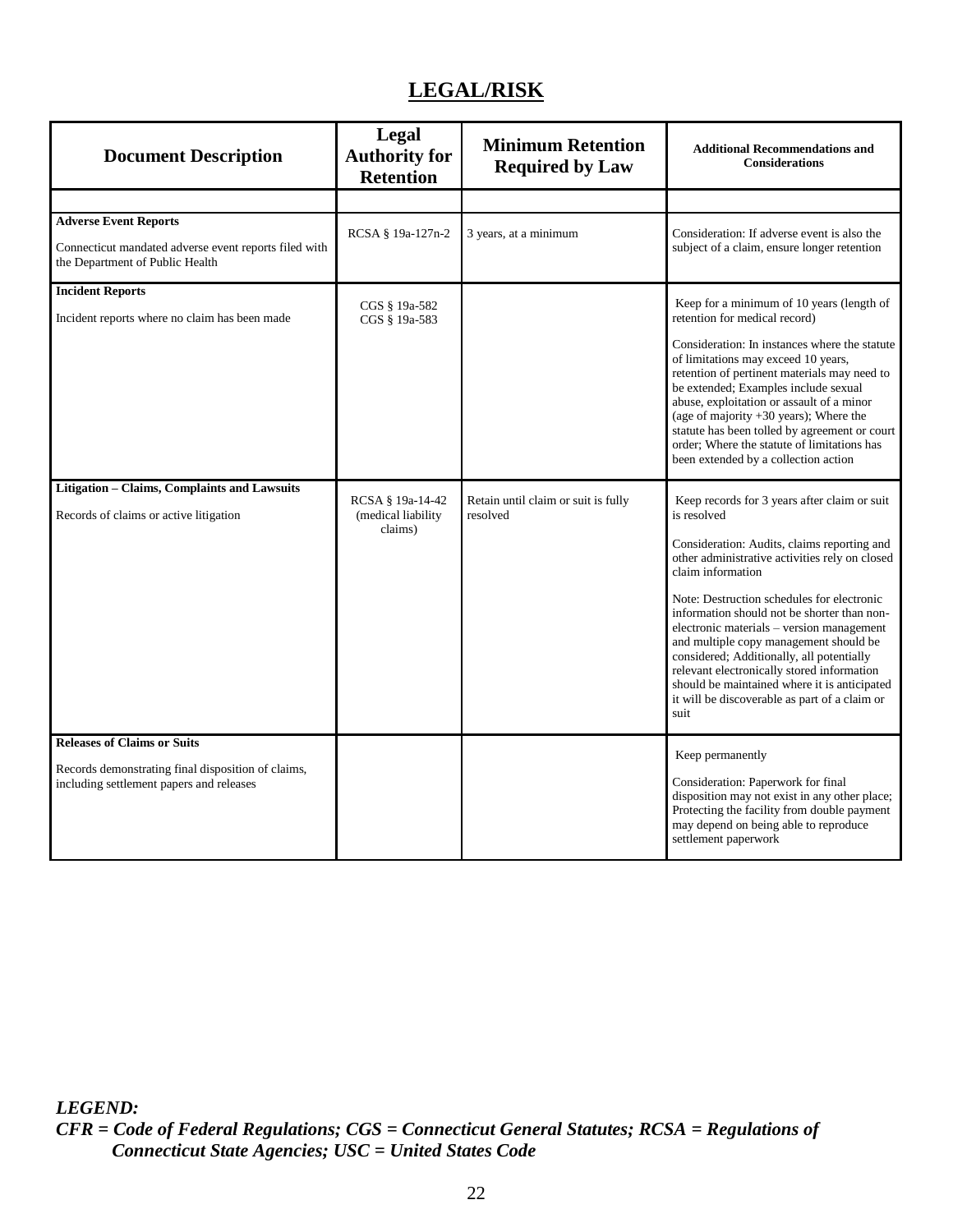## **MEDICAL STAFF AND CLINICAL DEPARTMENT RECORDS**

<span id="page-27-0"></span>

| <b>Document Description</b>                                                                                                         | Legal<br><b>Authority for</b><br><b>Retention</b>                             | <b>Minimum Retention</b><br><b>Required by Law</b>                                         | <b>HARTFORD HEALTHCARE POLICY</b>                                                                                                                                                                                                                               |
|-------------------------------------------------------------------------------------------------------------------------------------|-------------------------------------------------------------------------------|--------------------------------------------------------------------------------------------|-----------------------------------------------------------------------------------------------------------------------------------------------------------------------------------------------------------------------------------------------------------------|
|                                                                                                                                     |                                                                               |                                                                                            |                                                                                                                                                                                                                                                                 |
| Bylaws, Rules & Regulations of the Medical Staff                                                                                    | RCSA § 19-13-D3<br>33 CGS 33-1000, et.<br>seq.<br>42 CFR 482.12               | Current documents should be<br>available for inspection                                    | Keep permanently<br>Consideration: Historic revisions of medical<br>staff bylaws, rules and regulations are core<br>documents that should be maintained<br>permanently                                                                                          |
| <b>Credentialing Files</b>                                                                                                          | 42 CFR 482.22                                                                 | Current files should be available for<br>inspection                                        | Keep for 7 years following termination of<br>privileges<br>Consideration: 7 years adds 1 year to the 6-<br>year statute of limitations period for contract<br>claims; Regulators may review these<br>materials; Maintain longer if a claim or<br>dispute exists |
| <b>Dietary</b><br>Records regarding equipment and personnel, menus,<br>methods of sanitizing, food handling and garbage<br>disposal | RCSA § 19-13-D3(h)<br>42 CFR 482.28<br>RCSA 19a-495-171(v)<br>RCSA 19a-495-6c | Current materials must be available<br>for inspection<br>Menus maintained at least 30 days | Keep for 3 years<br>Consideration: Regulators may review these<br>materials                                                                                                                                                                                     |
| <b>Hearings or Other Proceedings Concerning</b><br><b>Medical Staff Privileges</b>                                                  | RCSA 19a-495-5b(b)<br>RCSA 19-13-D48<br>RCSA 19-13-D3(c)                      | Current documents should be<br>available for inspection                                    | Keep for 7 years following termination of<br>privileges<br>Consideration: 7 years adds 1 year to the 6-<br>year statute of limitations period for contract<br>claims; Regulators may review these<br>materials; Maintain longer if a claim or<br>dispute exists |
| <b>Infection Control Program</b><br>Records of meetings and minutes                                                                 | RCSA § 19-13-D3(l)                                                            | Proof of current meetings and minutes<br>must be available for inspection                  | Keep for 3 years<br>Consideration: Regulators may review these<br>materials                                                                                                                                                                                     |
| <b>Minutes - Credentials Committee Meetings</b>                                                                                     | RCSA 19-13-D3(c)                                                              | Proof of current meetings and minutes<br>must be available for inspection                  | Keep for 25 years [policy reconsideration]<br>Consideration: Historic information<br>concerning credentialing may be important<br>to medical staff governance and oversight                                                                                     |
| <b>Minutes - Executive Committee Meetings</b>                                                                                       | RCSA 19-13-D3(c)                                                              | Proof of current meetings and minutes<br>must be available for inspection                  | Keep for 25 years [policy reconsideration]<br>Consideration: Historic information<br>concerning medical staff executive<br>committee meetings may be important to<br>medical staff governance and oversight                                                     |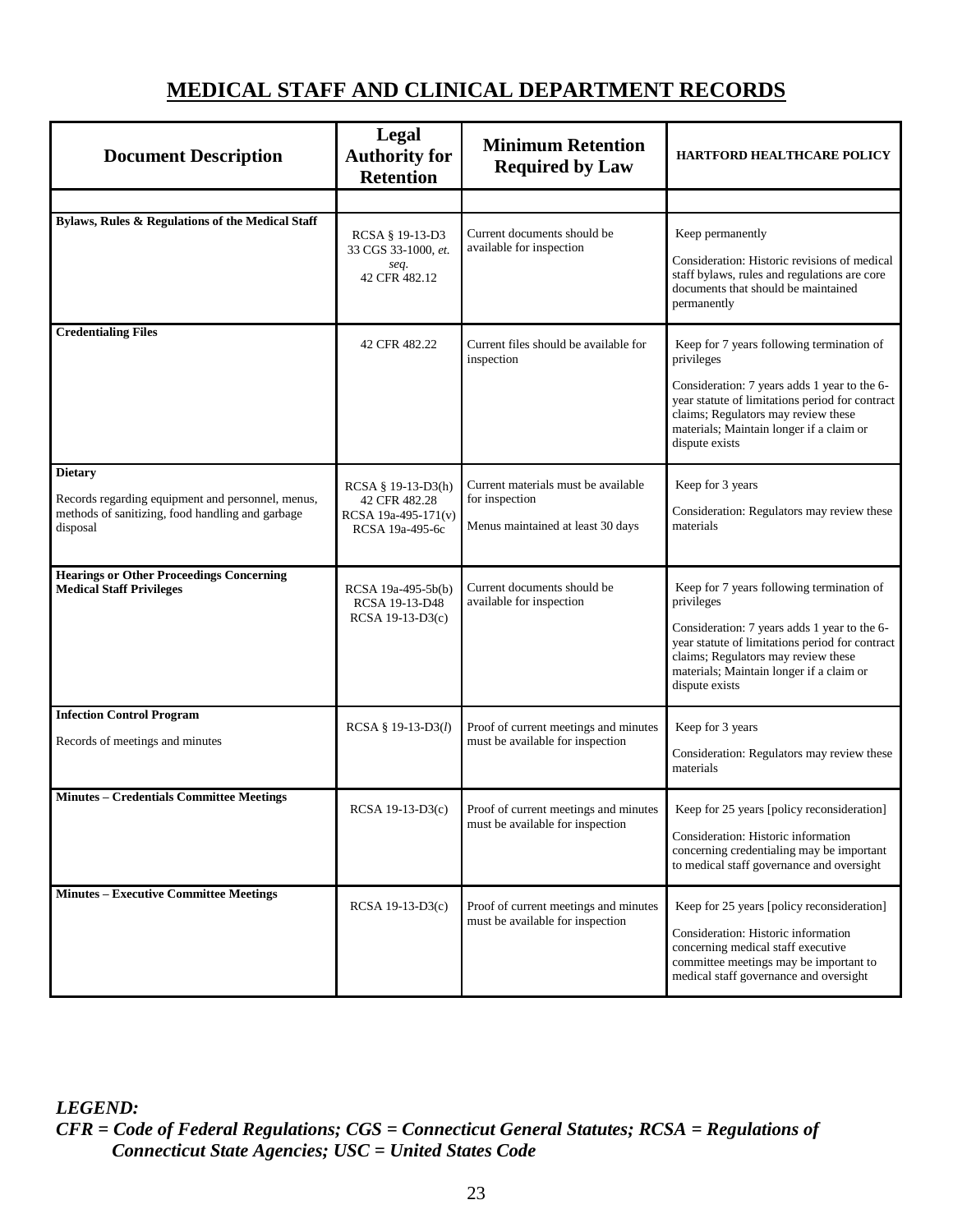| <b>Document Description</b>                                                     | Legal<br><b>Authority for</b><br><b>Retention</b> | <b>Minimum Retention</b><br><b>Required by Law</b>                                   | <b>HARTFORD HEALTHCARE POLICY</b>                                                                                                                                                                                     |
|---------------------------------------------------------------------------------|---------------------------------------------------|--------------------------------------------------------------------------------------|-----------------------------------------------------------------------------------------------------------------------------------------------------------------------------------------------------------------------|
|                                                                                 |                                                   |                                                                                      |                                                                                                                                                                                                                       |
| <b>Minutes – Medical Staff Conferences and General</b><br><b>Staff Meetings</b> | $RCSA$ § 19-13-D3(c)                              | Current minutes must be kept                                                         | Keep for 25 years [policy reconsideration]<br>Consideration: Historic information<br>concerning medical staff conferences and<br>general staff meetings may be important to<br>medical staff governance and oversight |
| <b>Nursing Ratios</b>                                                           | $RCSA \S 19-13-D3(e)$<br>42 CFR 482.23            | Proof of nurse staffing and adequate<br>coverage must be available for<br>inspection | Keep for 3 years<br>Consideration: Regulators may review these<br>materials                                                                                                                                           |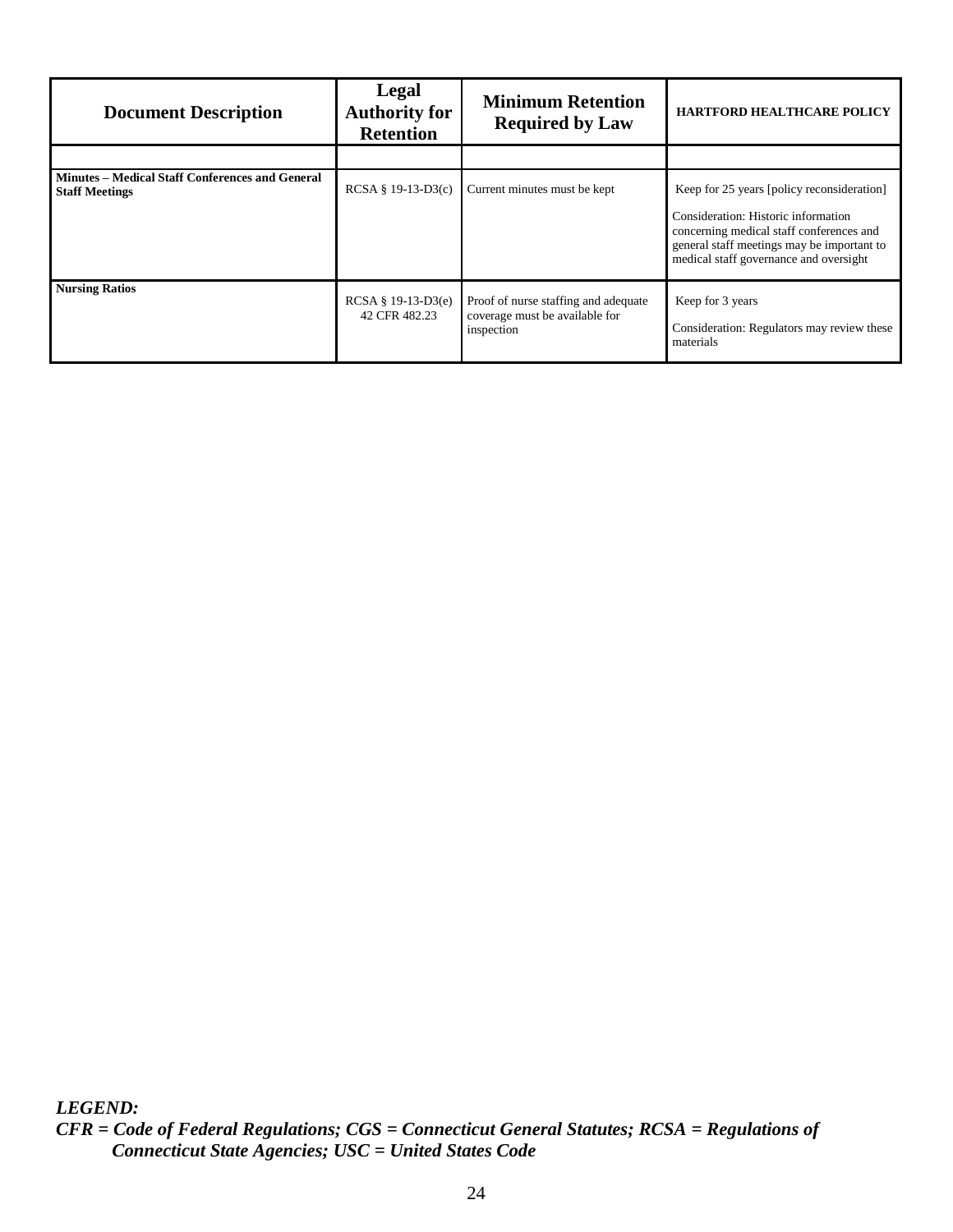# **MISCELLANEOUS**

<span id="page-29-0"></span>

| <b>Document Description</b>                                                                                                                      | Legal<br><b>Authority for</b><br><b>Retention</b> | <b>Minimum Retention</b><br><b>Required by Law</b>    | <b>HARTFORD HEALTHCARE POLICY</b>                                                                                                                                                                                                                                                                                                    |
|--------------------------------------------------------------------------------------------------------------------------------------------------|---------------------------------------------------|-------------------------------------------------------|--------------------------------------------------------------------------------------------------------------------------------------------------------------------------------------------------------------------------------------------------------------------------------------------------------------------------------------|
|                                                                                                                                                  |                                                   |                                                       |                                                                                                                                                                                                                                                                                                                                      |
| <b>Audits – Internal</b>                                                                                                                         | 42 CFR 425.314                                    |                                                       | Keep for 10 years<br>Consideration: The False Claims Act may<br>be enforced up to 10 years after an event,<br>and these materials may be necessary to<br>demonstrate internal controls                                                                                                                                               |
| <b>Compliance Statements and Affidavits</b>                                                                                                      |                                                   |                                                       | Keep permanently                                                                                                                                                                                                                                                                                                                     |
| <b>Statements of Annual Disclosures and Attestations</b><br>regarding compliance                                                                 |                                                   |                                                       | Consideration: The potential for serial<br>investigations or look-backs indicate that all<br>disclosures and attestations should be<br>permanently maintained                                                                                                                                                                        |
| <b>Contracts/Purchase Orders</b><br>Copies of contracts for goods, services and payment                                                          | RCSA § 19-13-D3<br>42 CFR 482.12                  |                                                       | Keep for 7 years<br>Consideration: 7 years adds 1 year to the 6-<br>year statute of limitations period for contract<br>claims; Additionally, regulators will seek<br>proof of all contracted services<br>arrangements<br>Note: If in dispute, retain until dispute is<br>fully resolved                                              |
| Policies & Procedures - General<br>Policies and procedures applicable to hospital<br>operations                                                  | 42 CFR 482<br>RCSA 19a-495-571                    | Current materials must be available<br>for inspection | Keep no less than 10 years, and keep prior<br>version or revision<br>Consideration: Regulators are increasingly<br>relying on policy adherence and policy<br>decision-making to determine compliance<br>with state and federal laws; Background and<br>notes may be important to retain with<br>policies to track historical changes |
| <b>Policies &amp; Procedures - HIPAA</b><br>Documents describing HIPAA Privacy and Security<br>policies, forms, and compliance-related documents | 45 CFR 164.530<br>45 CFR 164.316                  | 6 years                                               | Keep 10 years<br>Consideration: Overlap with other policies<br>warrants extending to 10 years                                                                                                                                                                                                                                        |

*LEGEND:*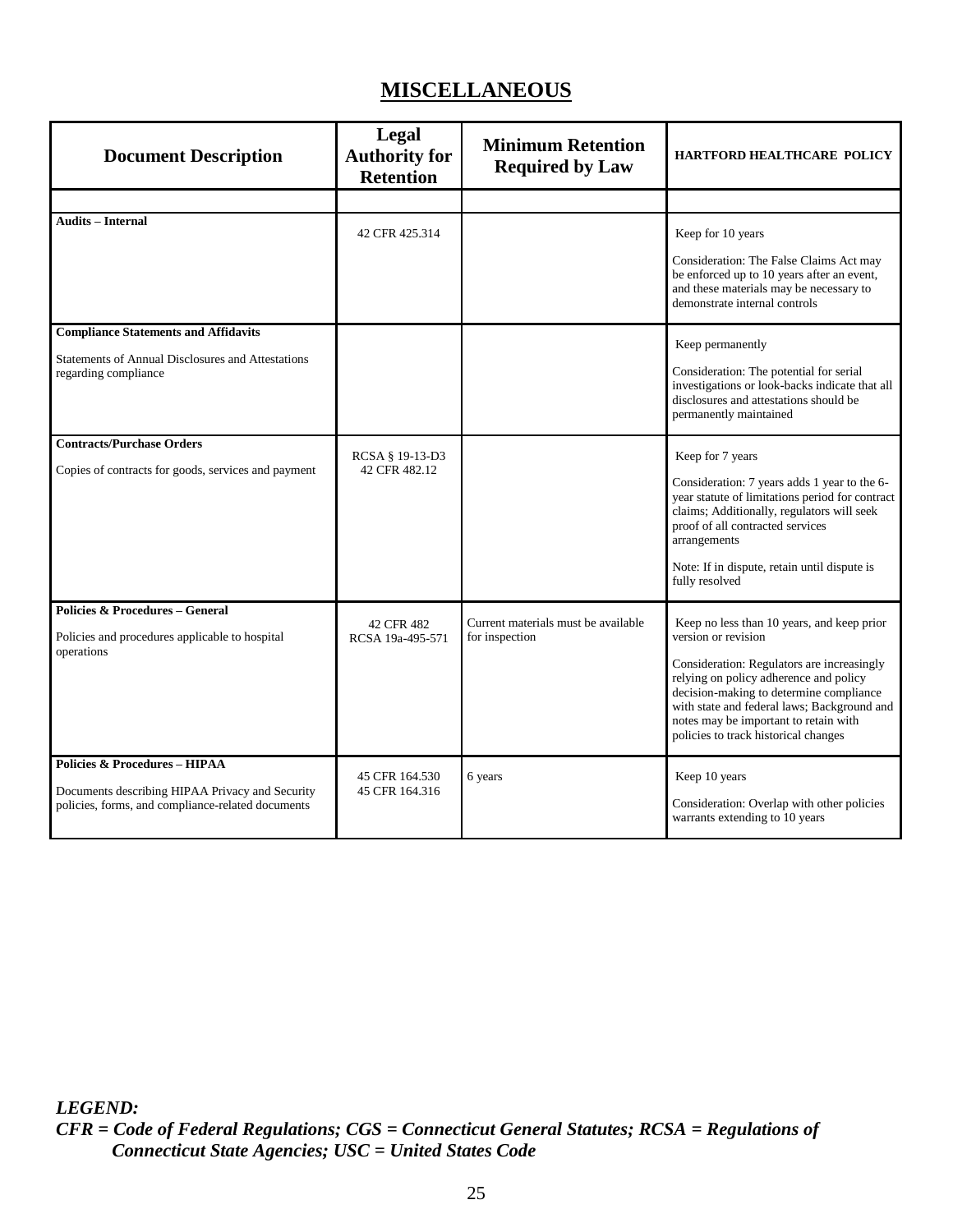# **PATIENT ACCOUNT SERVICES**

<span id="page-30-0"></span>

| <b>Document Description</b>                                                                                                                                          | <b>Legal</b><br><b>Authority for</b><br><b>Retention</b>                         | <b>Minimum Retention</b><br><b>Required by Law</b>                                    | <b>HARTFORD HEALTHCARE POLICY</b>                                                                                                                                                                                                             |
|----------------------------------------------------------------------------------------------------------------------------------------------------------------------|----------------------------------------------------------------------------------|---------------------------------------------------------------------------------------|-----------------------------------------------------------------------------------------------------------------------------------------------------------------------------------------------------------------------------------------------|
|                                                                                                                                                                      |                                                                                  |                                                                                       |                                                                                                                                                                                                                                               |
| <b>Account Ledger Index</b><br>Lists accounts from the Account Ledger in<br>alphabetical order by patient name                                                       | 42 USC 1395g<br>42 CFR 412<br>42 CFR 413.20<br>42 CFR 413.24<br>RCSA 19a-643-206 | Materials that support cost reports<br>must be available for review and<br>inspection | Keep for 10 years<br>Consideration: The False Claims Act may<br>be enforced up to 10 years after an event;<br>These materials may also be necessary as<br>back up relating to audits and contractual<br>disputes with non-governmental payers |
| <b>Accounts Receivable Aging Report</b><br>Accounts receivable aging information as of<br>preliminary close by financial class and service code                      | 42 USC 1395g<br>42 CFR 412<br>42 CFR 413.20<br>42 CFR 413.24<br>RCSA 19a-643-206 | Materials that support cost reports<br>must be available for review and<br>inspection | Keep for 10 years<br>Consideration: The False Claims Act may<br>be enforced up to 10 years after an event;<br>These materials may also be necessary as<br>back up relating to audits and contractual<br>disputes with non-governmental payers |
| <b>Accounts Receivable Ledger</b><br>Historical account information for patients who are no<br>longer active                                                         | 42 USC 1395g<br>42 CFR 412<br>42 CFR 413.20<br>42 CFR 413.24<br>RCSA 19a-643-206 | Materials that support cost reports<br>must be available for review and<br>inspection | Keep for 10 years<br>Consideration: The False Claims Act may<br>be enforced up to 10 years after an event;<br>These materials may also be necessary as<br>back up relating to audits and contractual<br>disputes with non-governmental payers |
| <b>Cash Journal Entry Summary</b><br>Detailed list of journal entries passed to the general<br>ledger                                                                | 42 USC 1395g<br>42 CFR 412<br>42 CFR 413.20<br>42 CFR 413.24<br>RCSA 19a-643-206 | Materials that support cost reports<br>must be available for review and<br>inspection | Keep for 10 years<br>Consideration: The False Claims Act may<br>be enforced up to 10 years after an event;<br>These materials may also be necessary as<br>back up relating to audits and contractual<br>disputes with non-governmental payers |
| <b>Cash Receipts</b><br>Records documenting cash payments received for<br>medical care, including copy of bill and receipt;<br>Records may be batched for data entry | 42 USC 1395g<br>42 CFR 412<br>42 CFR 413.20<br>42 CFR 413.24<br>RCSA 19a-643-206 | Materials that support cost reports<br>must be available for review and<br>inspection | Keep for 10 years<br>Consideration: The False Claims Act may<br>be enforced up to 10 years after an event;<br>These materials may also be necessary as<br>back up relating to audits and contractual<br>disputes with non-governmental payers |
| <b>Cash Receipts Journal</b><br>Lists all payments received as of the date of the report                                                                             | 42 USC 1395g<br>42 CFR 412<br>42 CFR 413.20<br>42 CFR 413.24<br>RCSA 19a-643-206 | Materials that support cost reports<br>must be available for review and<br>inspection | Keep for 10 years<br>Consideration: The False Claims Act may<br>be enforced up to 10 years after an event;<br>These materials may also be necessary as<br>back up relating to audits and contractual<br>disputes with non-governmental payers |
| <b>Daily Revenue Analysis Report</b><br>Lists daily and month-to-date patient days information<br>as well as month-to-date revenue by department                     | 42 USC 1395g<br>42 CFR 412<br>42 CFR 413.20<br>42 CFR 413.24<br>RCSA 19a-643-206 | Materials that support cost reports<br>must be available for review and<br>inspection | Keep for 10 years<br>Consideration: The False Claims Act may<br>be enforced up to 10 years after an event;<br>These materials may also be necessary as<br>back up relating to audits and contractual<br>disputes with non-governmental payers |

#### *LEGEND:*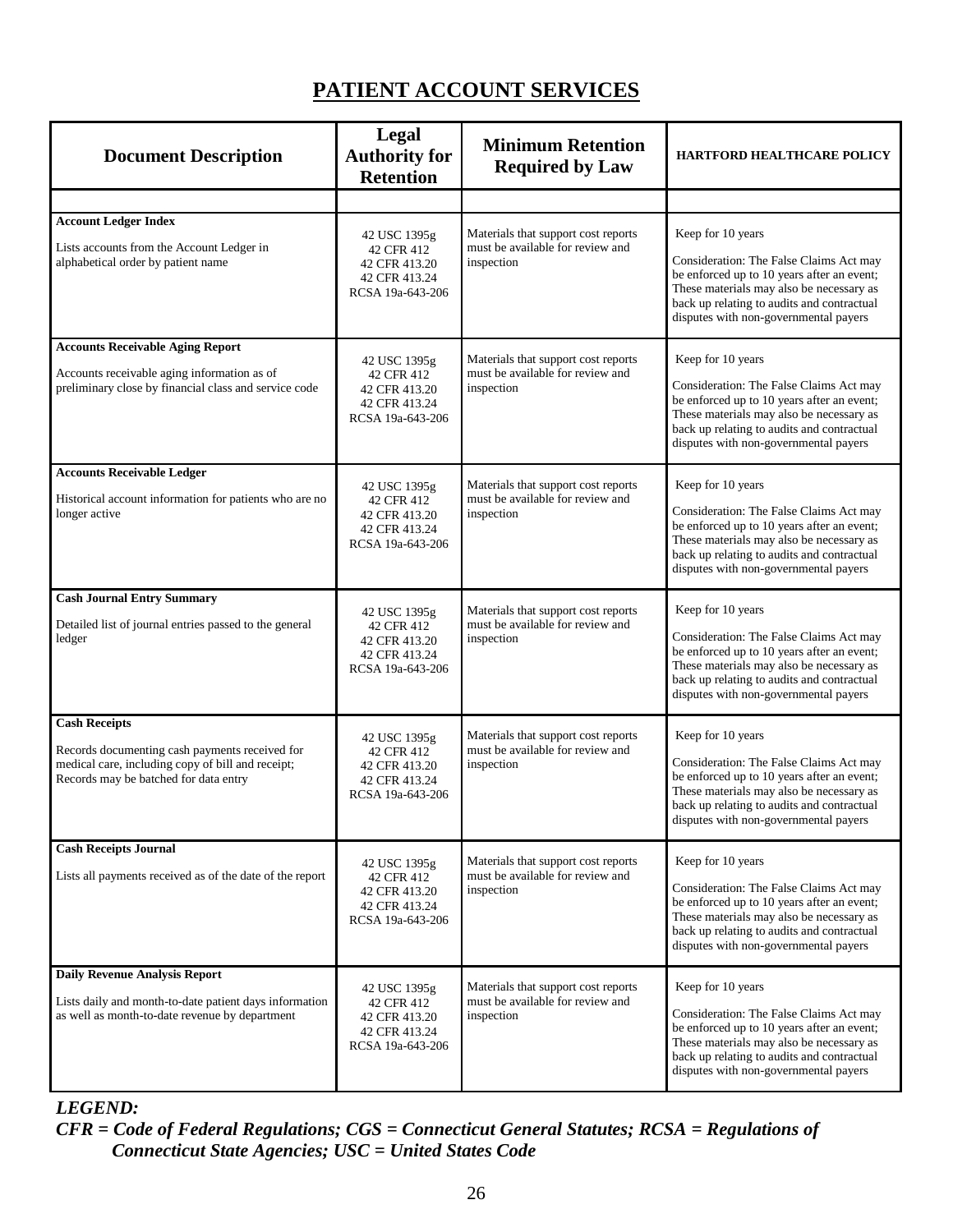| <b>Document Description</b>                                                                                                                                                                                                           | Legal<br><b>Authority for</b><br><b>Retention</b>                                | <b>Minimum Retention</b><br><b>Required by Law</b>                                    | <b>HARTFORD HEALTHCARE POLICY</b>                                                                                                                                                                                                             |
|---------------------------------------------------------------------------------------------------------------------------------------------------------------------------------------------------------------------------------------|----------------------------------------------------------------------------------|---------------------------------------------------------------------------------------|-----------------------------------------------------------------------------------------------------------------------------------------------------------------------------------------------------------------------------------------------|
|                                                                                                                                                                                                                                       |                                                                                  |                                                                                       |                                                                                                                                                                                                                                               |
| <b>Detail Age Analysis Report</b><br>Lists all aged accounts and amounts as of month-end,<br>including patient, industrial, and unbilled discharged<br>account detail as well as active account and pre-<br>service account summaries | 42 USC 1395g<br>42 CFR 412<br>42 CFR 413.20<br>42 CFR 413.24<br>RCSA 19a-643-206 | Materials that support cost reports<br>must be available for review and<br>inspection | Keep for 10 years<br>Consideration: The False Claims Act may<br>be enforced up to 10 years after an event;<br>These materials may also be necessary as<br>back up relating to audits and contractual<br>disputes with non-governmental payers |
| <b>Discharged Accounts Report</b><br>Lists discharged patients, including one-day stays, and<br>leave of absence patients                                                                                                             | 42 USC 1395g<br>42 CFR 412<br>42 CFR 413.20<br>42 CFR 413.24<br>RCSA 19a-643-206 | Materials that support cost reports<br>must be available for review and<br>inspection | Keep for 10 years<br>Consideration: The False Claims Act may<br>be enforced up to 10 years after an event;<br>These materials may also be necessary as<br>back up relating to audits and contractual<br>disputes with non-governmental payers |
| <b>Discounted Procedures Report</b><br>Year-to-date summary of gross and net revenue billed<br>for rooms and procedures for discounted payers                                                                                         | 42 USC 1395g<br>42 CFR 412<br>42 CFR 413.20<br>42 CFR 413.24<br>RCSA 19a-643-206 | Materials that support cost reports<br>must be available for review and<br>inspection | Keep for 10 years<br>Consideration: The False Claims Act may<br>be enforced up to 10 years after an event;<br>These materials may also be necessary as<br>back up relating to audits and contractual<br>disputes with non-governmental payers |
| <b>Insurance Remittance</b><br>Payments received from insurance companies                                                                                                                                                             | 42 USC 1395g<br>42 CFR 412<br>42 CFR 413.20<br>42 CFR 413.24<br>RCSA 19a-643-206 | Materials that support cost reports<br>must be available for review and<br>inspection | Keep for 10 years<br>Consideration: The False Claims Act may<br>be enforced up to 10 years after an event;<br>These materials may also be necessary as<br>back up relating to audits and contractual<br>disputes with non-governmental payers |
| <b>Management Reports</b><br>Includes management level daily, monthly, and year-<br>to-date statistical analysis for inpatients and<br>outpatients                                                                                    | 42 USC 1395g<br>42 CFR 412<br>42 CFR 413.20<br>42 CFR 413.24<br>RCSA 19a-643-206 | Materials that support cost reports<br>must be available for review and<br>inspection | Keep for 10 years<br>Consideration: The False Claims Act may<br>be enforced up to 10 years after an event;<br>These materials may also be necessary as<br>back up relating to audits and contractual<br>disputes with non-governmental payers |
| <b>Medicare 3-Day Window Report</b><br>Lists non-combined accounts that may qualify for<br>combined billing under Medicare's regulations for PPS<br>and Non-PPS coverage                                                              | 42 USC 1395g<br>42 CFR 412<br>42 CFR 413.20<br>42 CFR 413.24                     | Materials that support cost reports<br>must be available for review and<br>inspection | Keep for 10 years<br>Consideration: The False Claims Act may<br>be enforced up to 10 years after an event                                                                                                                                     |
| <b>Medicare Claim Acknowledgement Report</b><br>Acknowledgement of Medicare electronic claims<br>received by insurers                                                                                                                 | 42 USC 1395g<br>42 CFR 412<br>42 CFR 413.20<br>42 CFR 413.24                     | Materials that support cost reports<br>must be available for review and<br>inspection | Keep for 10 years<br>Consideration: The False Claims Act may<br>be enforced up to 10 years after an event                                                                                                                                     |
| <b>Medicare/Medicaid Records</b><br>Copies of Medicare and Medicaid financial,<br>administrative, and program records associated with<br>claims, reimbursement, and client activities                                                 | 42 USC 1395g<br>42 CFR 412<br>42 CFR 413.20<br>42 CFR 413.24                     | Materials that support cost reports<br>must be available for review and<br>inspection | Keep for 10 years<br>Consideration: The False Claims Act may<br>be enforced up to 10 years after an event                                                                                                                                     |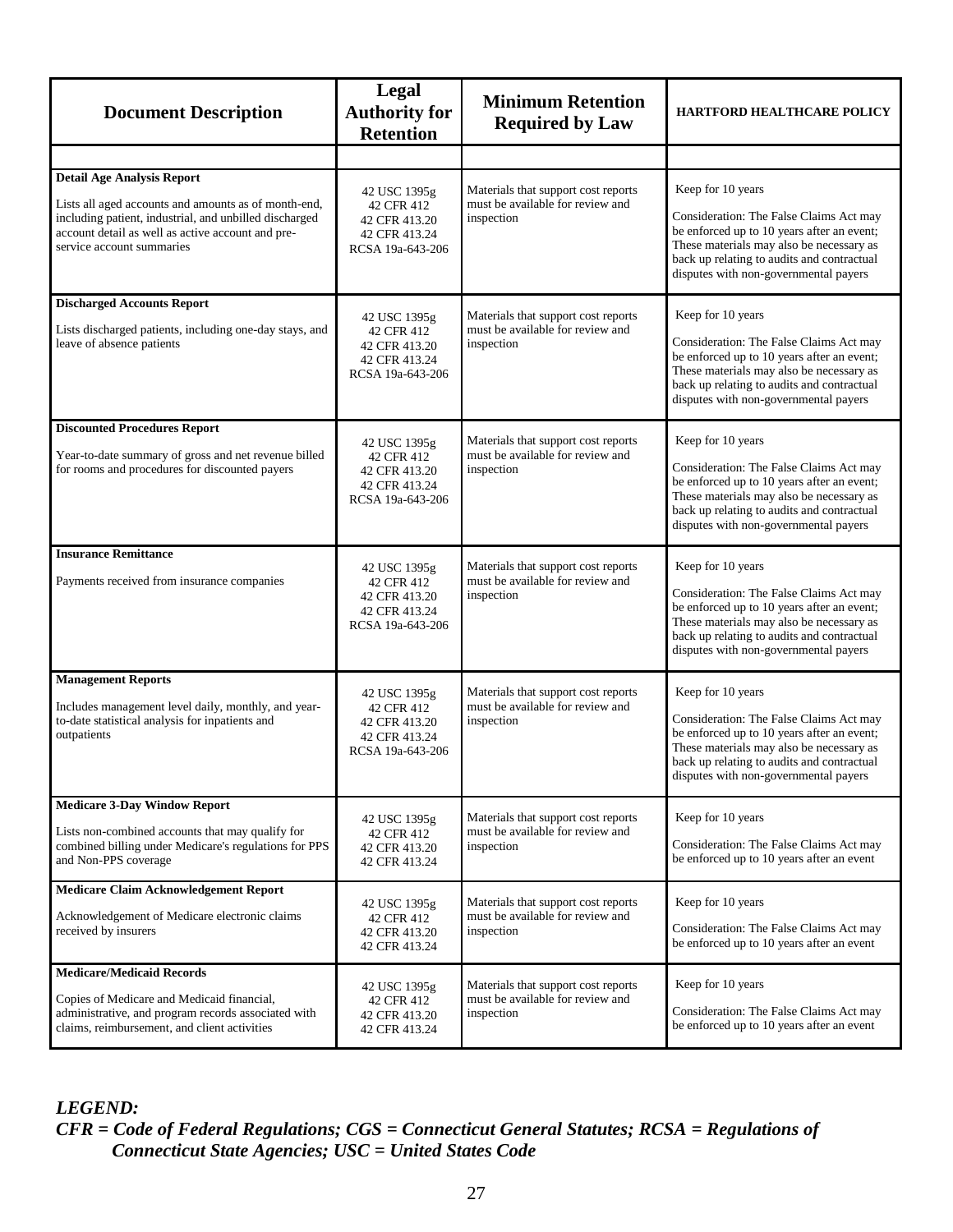<span id="page-32-6"></span><span id="page-32-5"></span><span id="page-32-4"></span><span id="page-32-3"></span><span id="page-32-2"></span><span id="page-32-1"></span><span id="page-32-0"></span>

| <b>Document Description</b>                                                                                                                                                                        | Legal<br><b>Authority for</b><br><b>Retention</b>                                                   | <b>Minimum Retention</b><br><b>Required by Law</b>                                                                                                                                        | <b>HARTFORD HEALTHCARE POLICY</b>                                                                                                                                                                                                             |
|----------------------------------------------------------------------------------------------------------------------------------------------------------------------------------------------------|-----------------------------------------------------------------------------------------------------|-------------------------------------------------------------------------------------------------------------------------------------------------------------------------------------------|-----------------------------------------------------------------------------------------------------------------------------------------------------------------------------------------------------------------------------------------------|
|                                                                                                                                                                                                    |                                                                                                     |                                                                                                                                                                                           |                                                                                                                                                                                                                                               |
| <b>Monthly Late Charge Analysis Report</b><br>Lists current month and year-to-date late charges by<br>department                                                                                   | 42 USC 1395g<br>42 CFR 412<br>42 CFR 413.20<br>42 CFR 413.24                                        | Materials that support cost reports<br>must be available for review and<br>inspection                                                                                                     | Keep for 10 years<br>Consideration: The False Claims Act may<br>be enforced up to 10 years after an event;<br>These materials may also be necessary as<br>back up relating to audits and contractual<br>disputes with non-governmental payers |
| <b>Monthly Medicare Revenue Analysis Report</b><br>Current month and year-to-date Medicare patient days<br>and revenue information by department                                                   | 42 USC 1395g<br>42 CFR 412<br>42 CFR 413.20<br>42 CFR 413.24                                        | Materials that support cost reports<br>must be available for review and<br>inspection                                                                                                     | Keep for 10 years<br>Consideration: The False Claims Act may<br>be enforced up to 10 years after an event                                                                                                                                     |
| <b>Monthly Physician Analysis Summary</b><br>Statistics for current month and year-to-date inpatient<br>Medicare revenue                                                                           | 42 USC 1395g<br>42 CFR 412<br>42 CFR 413.20<br>42 CFR 413.24                                        | Materials that support cost reports<br>must be available for review and<br>inspection                                                                                                     | Keep for 10 years<br>Consideration: The False Claims Act may<br>be enforced up to 10 years after an event                                                                                                                                     |
| <b>Monthly Physician Analysis Summary Report</b><br>Lists attending physicians by their percentage of total<br>revenue in descending order or by attending physician<br>number and financial class | 42 USC 1395g<br>42 CFR 412<br>42 CFR 413.20<br>42 CFR 413.24                                        | Materials that support cost reports<br>must be available for review and<br>inspection                                                                                                     | Keep for 10 years<br>Consideration: The False Claims Act may<br>be enforced up to 10 years after an event;<br>These materials may also be necessary as<br>back up relating to audits and contractual<br>disputes with non-governmental payers |
| <b>Monthly Procedure Analysis Report</b><br>Current month and year-to-date procedure code<br>analysis for both inpatients and outpatients, including<br>all procedure types                        | 42 USC 1395g<br>42 CFR 412<br>42 CFR 413.20<br>42 CFR 413.24                                        | Materials that support cost reports<br>must be available for review and<br>inspection                                                                                                     | Keep for 10 years<br>Consideration: The False Claims Act may<br>be enforced up to 10 years after an event;<br>These materials may also be necessary as<br>back up relating to audits and contractual<br>disputes with non-governmental payers |
| <b>Monthly Relative Value Analysis Report</b><br>Current month and year-to-date relative value analysis<br>of procedures for inpatients and outpatients                                            | 42 USC 1395g<br>42 CFR 412<br>42 CFR 413.20<br>42 CFR 413.24                                        | Materials that support cost reports<br>must be available for review and<br>inspection                                                                                                     | Keep for 10 years<br>Consideration: The False Claims Act may<br>be enforced up to 10 years after an event;<br>These materials may also be necessary as<br>back up relating to audits and contractual<br>disputes with non-governmental payers |
| <b>Monthly Revenue Analysis Report</b><br>Current month and year-to-date patient days and<br>revenue information by department, service code,<br>employer, insurance plan, and medical specialty   | 42 USC 1395g<br>42 CFR 412<br>42 CFR 413.20<br>42 CFR 413.24                                        | Materials that support cost reports<br>must be available for review and<br>inspection                                                                                                     | Keep for 10 years<br>Consideration: The False Claims Act may<br>be enforced up to 10 years after an event;<br>These materials may also be necessary as<br>back up relating to audits and contractual<br>disputes with non-governmental payers |
| <b>Occupancy Report</b><br>Detailed information about patient occupancy by nurse<br>station and by patient type                                                                                    | 42 USC 1395g<br>42 CFR 412<br>42 CFR 413.20<br>42 CFR 413.24<br>RCSA 19a-495-571<br>RCSA 19a-495-5b | Materials that support cost reports<br>must be available for review and<br>inspection<br>Materials must support/comply with<br>State building, fire safety and national<br>electric codes | Keep for 10 years<br>Consideration: The False Claims Act may<br>be enforced up to 10 years after an event;<br>These materials may also be necessary as<br>back up relating to audits and contractual<br>disputes with non-governmental payers |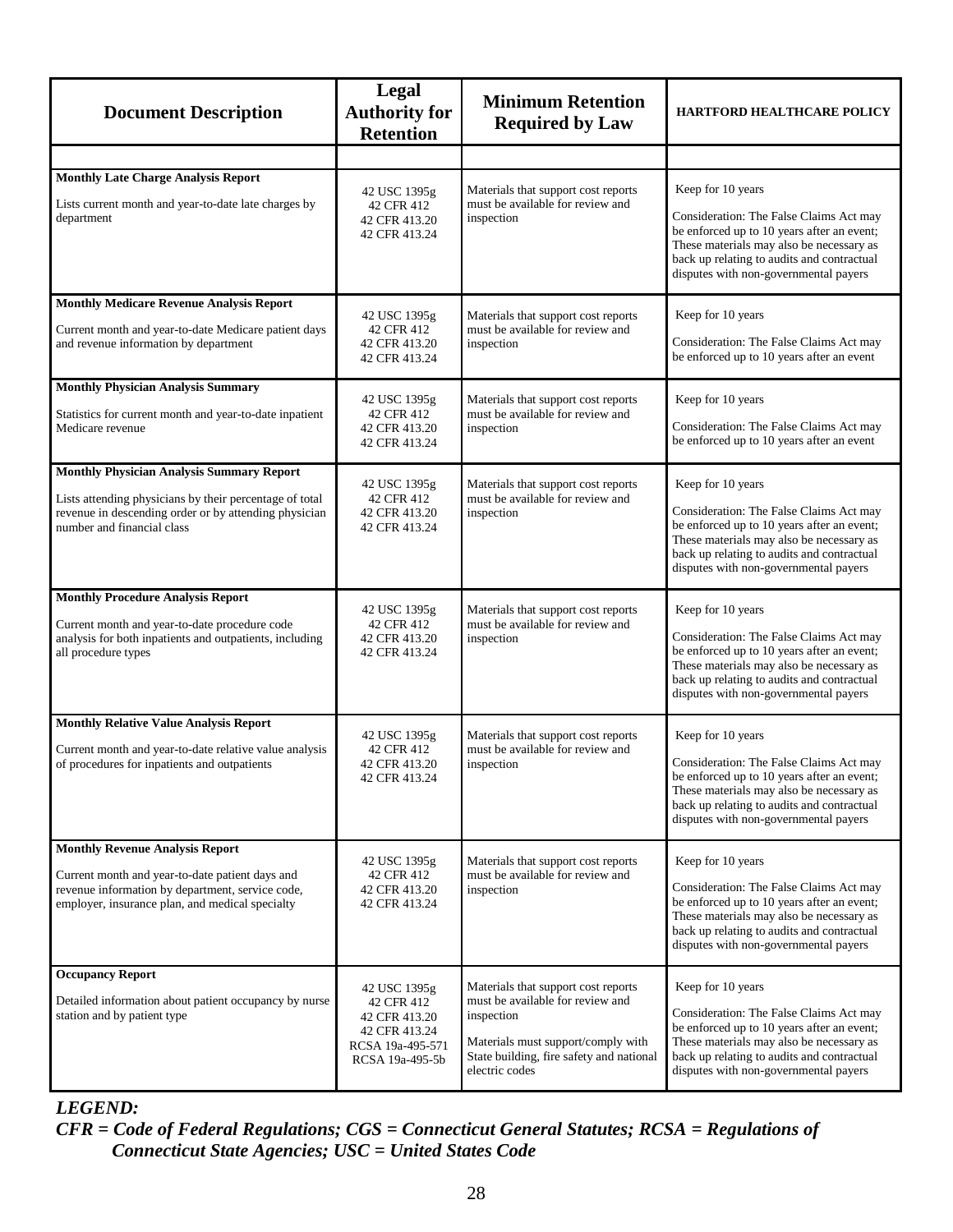<span id="page-33-5"></span><span id="page-33-4"></span><span id="page-33-3"></span><span id="page-33-2"></span><span id="page-33-1"></span><span id="page-33-0"></span>

| <b>Document Description</b>                                                                                                                                                                                                                                                                                                                                                                                                                | Legal<br><b>Authority for</b><br><b>Retention</b>                                                            | <b>Minimum Retention</b><br><b>Required by Law</b>                                                                                   | <b>HARTFORD HEALTHCARE POLICY</b>                                                                                                                                                                                                             |
|--------------------------------------------------------------------------------------------------------------------------------------------------------------------------------------------------------------------------------------------------------------------------------------------------------------------------------------------------------------------------------------------------------------------------------------------|--------------------------------------------------------------------------------------------------------------|--------------------------------------------------------------------------------------------------------------------------------------|-----------------------------------------------------------------------------------------------------------------------------------------------------------------------------------------------------------------------------------------------|
|                                                                                                                                                                                                                                                                                                                                                                                                                                            |                                                                                                              |                                                                                                                                      |                                                                                                                                                                                                                                               |
| <b>Patient Accounting Files</b><br>Patient accounting information that contains diagnosis<br>or treatment related information, including admissions<br>forms, insurance verification forms, Medicare<br>eligibility verification form, consent to treat form,<br>admissions reports, examination records, records of<br>treatment administered, medical supplies used in<br>treatment, patient charge summaries, and remittance<br>advices | 31 USC 3731<br>42 USC 1395g<br>42 CFR 412<br>42 CFR 413.20<br>42 CFR 413.24<br>RCSA 19a-25-3<br>CGS §19a-550 | Materials that support cost reports<br>must be available for review and<br>inspection<br>10 years for purpose of False Claims<br>Act | Keep for 10 years<br>Consideration: The False Claims Act may<br>be enforced up to 10 years after an event;<br>These materials may also be necessary as<br>back up relating to audits and contractual<br>disputes with non-governmental payers |
| <b>Patient Activity Report</b><br>Lists activities performed, such as an attending<br>physician change or a cancelled admission                                                                                                                                                                                                                                                                                                            | 42 USC 1395g<br>42 CFR 412<br>42 CFR 413.20<br>42 CFR 413.24<br>RCSA 17b-262-342<br>RCSA 17-134d-80          | Materials that support cost reports<br>must be available for review and<br>inspection                                                | Keep for 10 years<br>Consideration: The False Claims Act may<br>be enforced up to 10 years after an event;<br>These materials may also be necessary as<br>back up relating to audits and contractual<br>disputes with non-governmental payers |
| <b>Procedure Analysis Report</b><br>Lists current month and year-to-date procedures by<br>financial class                                                                                                                                                                                                                                                                                                                                  | 42 USC 1395g<br>42 CFR 412<br>42 CFR 413.20<br>42 CFR 413.24                                                 | Materials that support cost reports<br>must be available for review and<br>inspection                                                | Keep for 10 years<br>Consideration: The False Claims Act may<br>be enforced up to 10 years after an event;<br>These materials may also be necessary as<br>back up relating to audits and contractual<br>disputes with non-governmental payers |
| Procedures - No Activity Last 12 Months Report<br>Lists all active procedures that have had no activity in<br>the last 12 months                                                                                                                                                                                                                                                                                                           | 42 USC 1395g<br>42 CFR 412<br>42 CFR 413.20<br>42 CFR 413.24                                                 | Materials that support cost reports<br>must be available for review and<br>inspection                                                | Keep for 10 years<br>Consideration: The False Claims Act may<br>be enforced up to 10 years after an event;<br>These materials may also be necessary as<br>back up relating to audits and contractual<br>disputes with non-governmental payers |
| <b>Registrations Activity Report</b><br>Reports on active and discharged registrations                                                                                                                                                                                                                                                                                                                                                     | 42 USC 1395g<br>42 CFR 412<br>42 CFR 413.20<br>42 CFR 413.24<br>RCSA 19a-495-571                             | Materials that support cost reports<br>must be available for review and<br>inspection                                                | Keep for 10 years<br>Consideration: The False Claims Act may<br>be enforced up to 10 years after an event;<br>These materials may also be necessary as<br>back up relating to audits and contractual<br>disputes with non-governmental payers |
| <b>Remittances Received - Detailed Report</b><br>Report of the electronic remittance advice for<br>Medicare payments                                                                                                                                                                                                                                                                                                                       | 42 USC 1395g<br>42 CFR 412<br>42 CFR 413.20<br>42 CFR 413.24                                                 | Materials that support cost reports<br>must be available for review and<br>inspection                                                | Keep for 10 years<br>Consideration: The False Claims Act may<br>be enforced up to 10 years after an event                                                                                                                                     |
| <b>Remittances Received - Report</b><br>Lists transmitted remittance advices received by<br>electronic processing for various payer plans                                                                                                                                                                                                                                                                                                  | 42 USC 1395g<br>42 CFR 412<br>42 CFR 413.20<br>42 CFR 413.24                                                 | Materials that support cost reports<br>must be available for review and<br>inspection                                                | Keep for 10 years<br>Consideration: The False Claims Act may<br>be enforced up to 10 years after an event;<br>These materials may also be necessary as<br>back up relating to audits and contractual<br>disputes with non-governmental payers |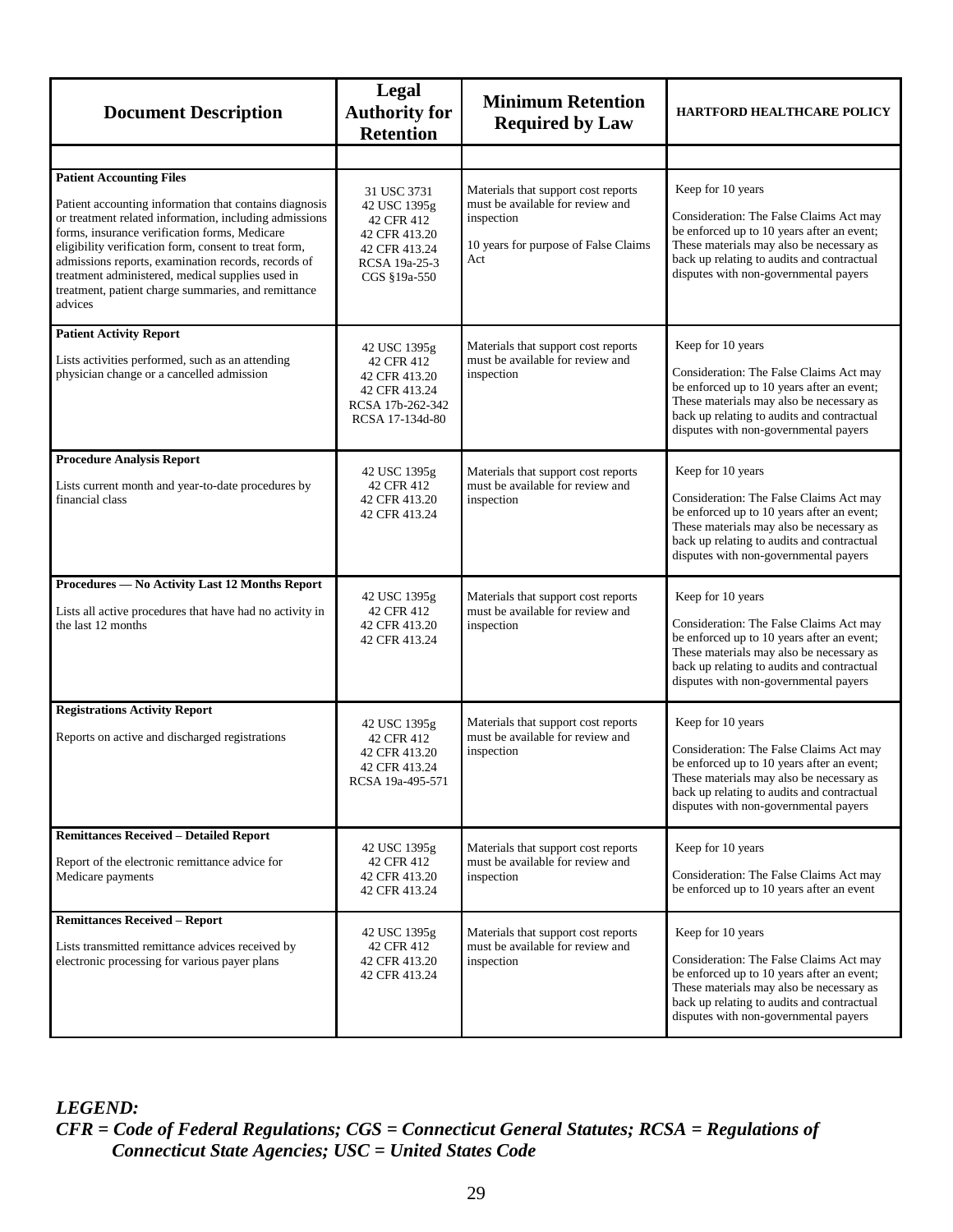<span id="page-34-6"></span><span id="page-34-5"></span><span id="page-34-4"></span><span id="page-34-3"></span><span id="page-34-2"></span><span id="page-34-1"></span><span id="page-34-0"></span>

| <b>Document Description</b>                                                                                                                  | Legal<br><b>Authority for</b><br><b>Retention</b>            | <b>Minimum Retention</b><br><b>Required by Law</b>                                    | <b>HARTFORD HEALTHCARE POLICY</b>                                                                                                                                                                                                             |
|----------------------------------------------------------------------------------------------------------------------------------------------|--------------------------------------------------------------|---------------------------------------------------------------------------------------|-----------------------------------------------------------------------------------------------------------------------------------------------------------------------------------------------------------------------------------------------|
|                                                                                                                                              |                                                              |                                                                                       |                                                                                                                                                                                                                                               |
| <b>Room/Bed Transfer Report</b>                                                                                                              | 42 USC 1395g<br>42 CFR 412                                   | Materials that support cost reports                                                   | Keep for 10 years                                                                                                                                                                                                                             |
| Lists information about room/bed transfers                                                                                                   | 42 CFR 413.20<br>42 CFR 413.24<br>RCSA 19a-495-571           | must be available for review and<br>inspection                                        | Consideration: The False Claims Act may<br>be enforced up to 10 years after an event;<br>These materials may also be necessary as<br>back up relating to audits and contractual<br>disputes with non-governmental payers                      |
| <b>Third Party Aged Detail Report</b>                                                                                                        | 42 USC 1395g                                                 | Materials that support cost reports                                                   | Keep for 10 years                                                                                                                                                                                                                             |
| Detailed aging analysis of third party liability by<br>patient number                                                                        | 42 CFR 412<br>42 CFR 413.20<br>42 CFR 413.24                 | must be available for review and<br>inspection                                        | Consideration: The False Claims Act may<br>be enforced up to 10 years after an event;<br>These materials may also be necessary as<br>back up relating to audits and contractual<br>disputes with non-governmental payers                      |
| <b>Third Party Analysis Report</b>                                                                                                           |                                                              |                                                                                       |                                                                                                                                                                                                                                               |
| Analysis of third party liability, which includes<br>amounts owed by insurers (primary, secondary, and<br>tertiary) of final billed accounts | 42 USC 1395g<br>42 CFR 412<br>42 CFR 413.20<br>42 CFR 413.24 | Materials that support cost reports<br>must be available for review and<br>inspection | Keep for 10 years<br>Consideration: The False Claims Act may<br>be enforced up to 10 years after an event;<br>These materials may also be necessary as<br>back up relating to audits and contractual<br>disputes with non-governmental payers |
| <b>Transaction Change Log</b>                                                                                                                | 42 USC 1395g                                                 | Materials that support cost reports                                                   | Keep for 10 years                                                                                                                                                                                                                             |
| Lists journal entries and payment records that changed<br>within the time period between two successive cutoff<br>dates                      | 42 CFR 412<br>42 CFR 413.20<br>42 CFR 413.24                 | must be available for review and<br>inspection                                        | Consideration: The False Claims Act may<br>be enforced up to 10 years after an event;<br>These materials may also be necessary as<br>back up relating to audits and contractual<br>disputes with non-governmental payers                      |
| <b>Unapplied Cash Log/Activity Report</b>                                                                                                    | 42 USC 1395g                                                 | Materials that support cost reports                                                   | Keep for 10 years                                                                                                                                                                                                                             |
| Lists the daily unapplied cash activity and provides<br>information about all unapplied cash                                                 | 42 CFR 412<br>42 CFR 413.20<br>42 CFR 413.24                 | must be available for review and<br>inspection                                        | Consideration: The False Claims Act may<br>be enforced up to 10 years after an event;<br>These materials may also be necessary as<br>back up relating to audits and contractual<br>disputes with non-governmental payers                      |
| <b>Weekly/Monthly Accounts Receivable Analysis</b><br><b>Report</b>                                                                          | 42 USC 1395g                                                 | Materials that support cost reports                                                   | Keep for 10 years                                                                                                                                                                                                                             |
| Weekly/monthly account analysis and account<br>summary                                                                                       | 42 CFR 412<br>42 CFR 413.20<br>42 CFR 413.24                 | must be available for review and<br>inspection                                        | Consideration: The False Claims Act may<br>be enforced up to 10 years after an event;<br>These materials may also be necessary as<br>back up relating to audits and contractual<br>disputes with non-governmental payers                      |
| <b>Write-off Analysis Report</b>                                                                                                             | 42 USC 1395g                                                 | Materials that support cost reports                                                   | Keep for 10 years                                                                                                                                                                                                                             |
| Detailed write-off information                                                                                                               | 42 CFR 412<br>42 CFR 413.20<br>42 CFR 413.24                 | must be available for review and<br>inspection                                        | Consideration: The False Claims Act may<br>be enforced up to 10 years after an event;<br>These materials may also be necessary as<br>back up relating to audits and contractual<br>disputes with non-governmental payers                      |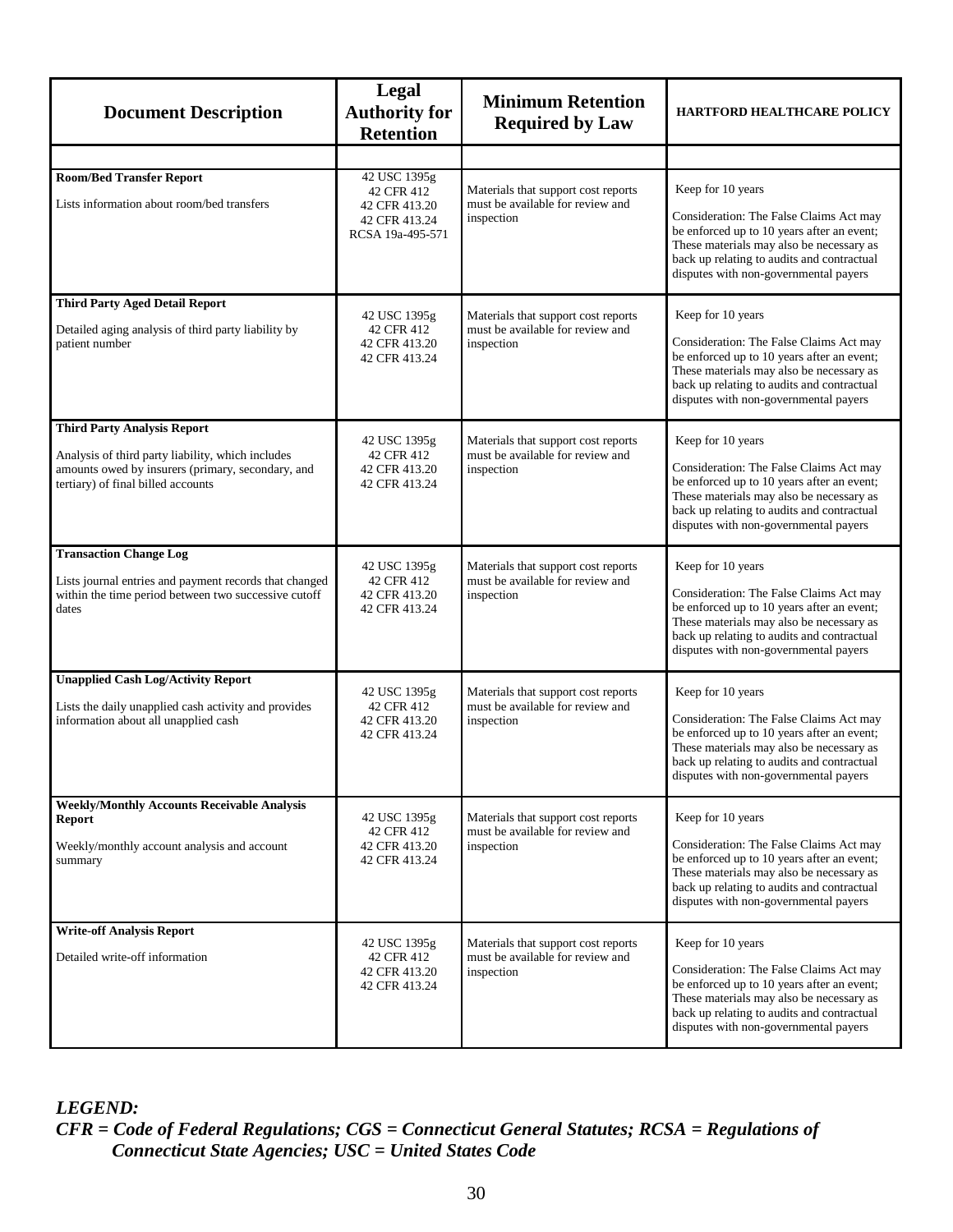# **PAYROLL**

<span id="page-35-4"></span><span id="page-35-3"></span><span id="page-35-2"></span><span id="page-35-1"></span><span id="page-35-0"></span>

| <b>Document Description</b>                                                                                                                                                                                                                                                                                  | Legal<br><b>Authority for</b><br><b>Retention</b>               | <b>Minimum Retention</b><br><b>Required by Law</b> | <b>HARTFORD HEALTHCARE POLICY</b>                                                                                                                                                                                                                                                                                                                        |
|--------------------------------------------------------------------------------------------------------------------------------------------------------------------------------------------------------------------------------------------------------------------------------------------------------------|-----------------------------------------------------------------|----------------------------------------------------|----------------------------------------------------------------------------------------------------------------------------------------------------------------------------------------------------------------------------------------------------------------------------------------------------------------------------------------------------------|
|                                                                                                                                                                                                                                                                                                              |                                                                 |                                                    |                                                                                                                                                                                                                                                                                                                                                          |
| <b>Collective Bargaining Agreements and</b><br><b>Employment Contracts</b>                                                                                                                                                                                                                                   | 29 CFR 516.5                                                    | Duration of agreement +3 years                     | Keep for duration of agreement $+7$ years                                                                                                                                                                                                                                                                                                                |
| Collective bargaining agreements, individual<br>employment contracts, and written memoranda<br>summarizing the terms of any oral employment<br>agreements                                                                                                                                                    |                                                                 |                                                    | Consideration: 7 years adds 1 year to the 6-<br>year statute of limitations period for contract<br>claims                                                                                                                                                                                                                                                |
| <b>Compensation Tables</b>                                                                                                                                                                                                                                                                                   | 29 CFR 516.6                                                    | 2 years                                            | Keep for at least 7 years after last effective                                                                                                                                                                                                                                                                                                           |
| Tables and schedules that provide the rates used in<br>computing straight-time earnings, wages, salary or<br>overtime pay compensation                                                                                                                                                                       |                                                                 |                                                    | date<br>Consideration: 7 years adds 1 year to the 6-<br>year statute of limitations period for contract<br>claims; If a claim is alleged against<br>employer, all relevant personnel records<br>should be preserved until final disposition of<br>the claim                                                                                              |
| <b>Garnishment Orders and Accounting</b>                                                                                                                                                                                                                                                                     | 29 CFR 516.5                                                    | 3 years                                            | Keep for duration of employment +7 years                                                                                                                                                                                                                                                                                                                 |
| Legal orders received from courts requiring specified<br>amounts of money to be withheld from employee<br>wages to satisfy a debt, including records related to the<br>withholding and payment to third parties as required<br>by court order                                                                | 29 CFR 1627.3                                                   |                                                    | Consideration: 7 years adds 1 year to the 6-<br>year statute of limitations period for contract<br>claims; Proof of appropriate employment<br>practices may be needed beyond minimum<br>legal retention period                                                                                                                                           |
| <b>Payroll Checks - Paid/Cleared</b>                                                                                                                                                                                                                                                                         | 29 CFR 516.5                                                    | 3 years                                            | Keep at least 7 years after calendar year in                                                                                                                                                                                                                                                                                                             |
| Checks issued for payroll that have been cashed and<br>returned by the bank                                                                                                                                                                                                                                  | 29 CFR 1627.3<br>CGS §31-66                                     |                                                    | which check was issued<br>Consideration: 7 years adds 1 year to the 6-<br>year statute of limitations period for contract<br>claims; Audit or investigation involving<br>these materials may occur after the<br>minimum retention period                                                                                                                 |
| <b>Payroll Reconciliations</b>                                                                                                                                                                                                                                                                               |                                                                 | 3 years                                            | Keep for duration of employment $+7$ years                                                                                                                                                                                                                                                                                                               |
| Payroll reconciliation reports, workpapers and payroll<br>edits                                                                                                                                                                                                                                              | 29 CFR 516.5<br>29 CFR 1627.3<br>CGS §31-66                     |                                                    | Consideration: 7 years adds 1 year to the 6-<br>year statute of limitations period for contract<br>claims; Additionally, if in dispute, retain<br>until dispute is fully resolved                                                                                                                                                                        |
| <b>Payroll Records</b>                                                                                                                                                                                                                                                                                       | CGS § 31-66                                                     | 3 years                                            | Keep for duration of employment $+7$ years                                                                                                                                                                                                                                                                                                               |
| Records documenting payments for payroll including<br>dates, employee name, occupation, address, date of<br>birth, rate of pay, compensation earned, paid time off,<br>withholding amounts and purpose, final check amount<br>and other related information, including payroll<br>itineraries, and pay stubs | 29 CFR 516.2<br>29 CFR 516.5<br>29 CFR 825.500<br>29 CFR 1627.3 |                                                    | Consideration: 7 years adds 1 year to the 6-<br>year statute of limitations period for contract<br>claims; Proof of appropriate employment<br>practices may be needed beyond minimum<br>legal retention period; If a claim is alleged<br>against employer, all relevant personnel<br>records should be preserved until final<br>disposition of the claim |

<span id="page-35-6"></span><span id="page-35-5"></span>*LEGEND:*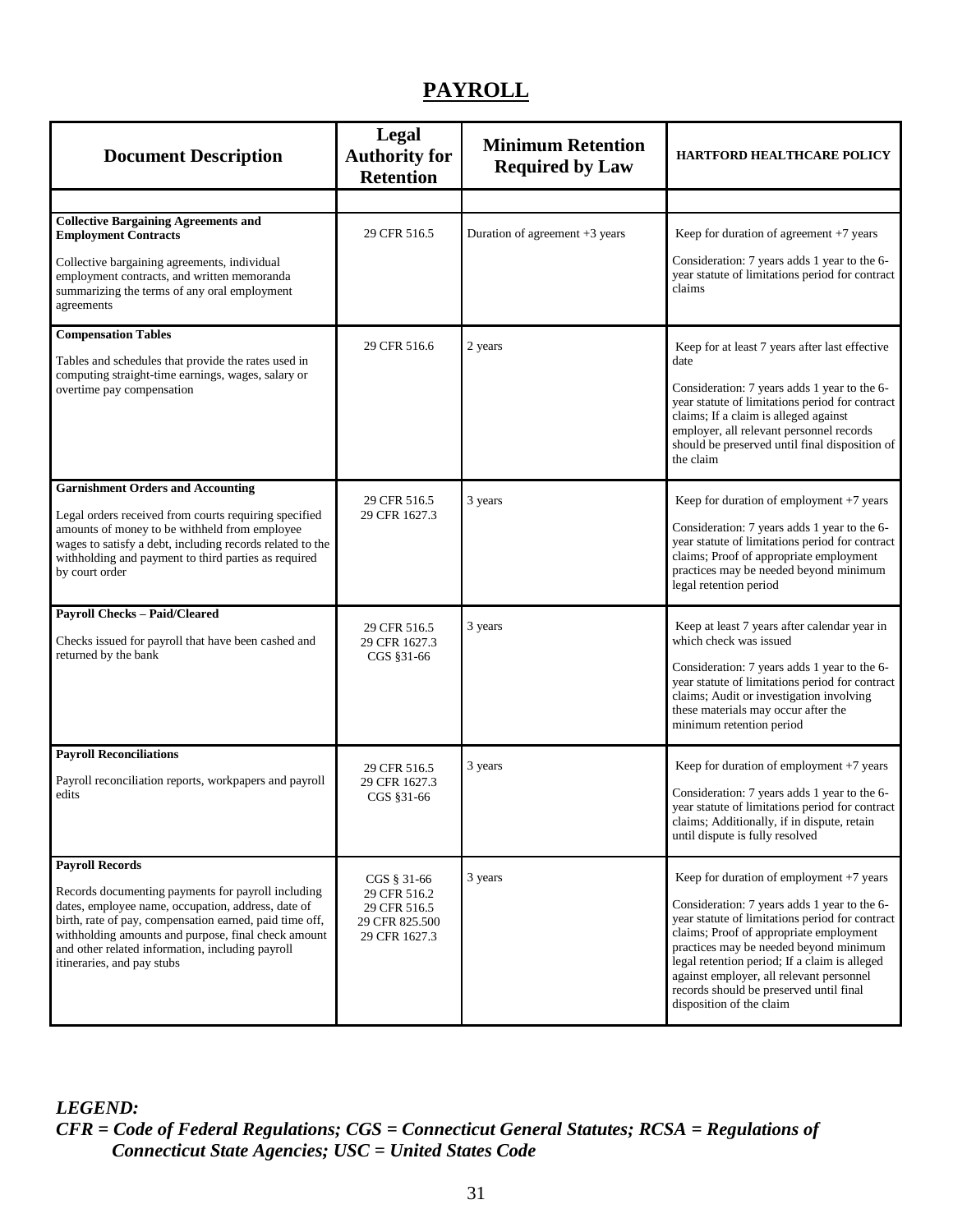<span id="page-36-2"></span><span id="page-36-1"></span><span id="page-36-0"></span>

| <b>Document Description</b>                                                                                                                                                             | Legal<br><b>Authority for</b><br><b>Retention</b> | <b>Minimum Retention</b><br><b>Required by Law</b> | <b>HARTFORD HEALTHCARE POLICY</b>                                                                                                                                                                                                                                                                                                                                                                      |
|-----------------------------------------------------------------------------------------------------------------------------------------------------------------------------------------|---------------------------------------------------|----------------------------------------------------|--------------------------------------------------------------------------------------------------------------------------------------------------------------------------------------------------------------------------------------------------------------------------------------------------------------------------------------------------------------------------------------------------------|
|                                                                                                                                                                                         |                                                   |                                                    |                                                                                                                                                                                                                                                                                                                                                                                                        |
| <b>Payroll Reports and Workpapers</b><br>Includes consolidated payroll outstanding/paid report,<br>payroll deletes, payroll control log, payroll void<br>reports and payroll workpapers | 29 CFR 516.5<br>29 CFR 1627.3<br>CGS § 31-66      | 3 years                                            | Keep for duration of employment $+7$ years<br>Consideration: 7 years adds 1 year to the 6-<br>year statute of limitations period for contract<br>claims; Proof of appropriate employment<br>practices may be needed beyond minimum<br>legal retention period; If a claim is alleged<br>against employer, all relevant personnel<br>records should be preserved until final<br>disposition of the claim |
| <b>State Income Withholding</b><br>Records pertinent to withholding of State income tax                                                                                                 | RCSA § $12-740(c)-2$                              | 4 years                                            | Keep for 10 years<br>Consideration: The look back for tax audits<br>is 10 years                                                                                                                                                                                                                                                                                                                        |
| <b>Time Cards</b><br>Records indicating time worked, including absences,<br>vacation, sick leave, etc., including payroll tickets,<br>time slips, and time edits                        | CGS § 31-66<br>29 CFR 516.5<br>29 CFR 825.500     | 3 years                                            | Keep for duration of employment $+7$ years<br>Consideration: 7 years adds 1 year to the 6-<br>year statute of limitations period for contract<br>claims; Proof of appropriate employment<br>practices may be needed beyond minimum<br>legal retention period; If a claim is alleged<br>against employer, all relevant personnel<br>records should be preserved until final<br>disposition of the claim |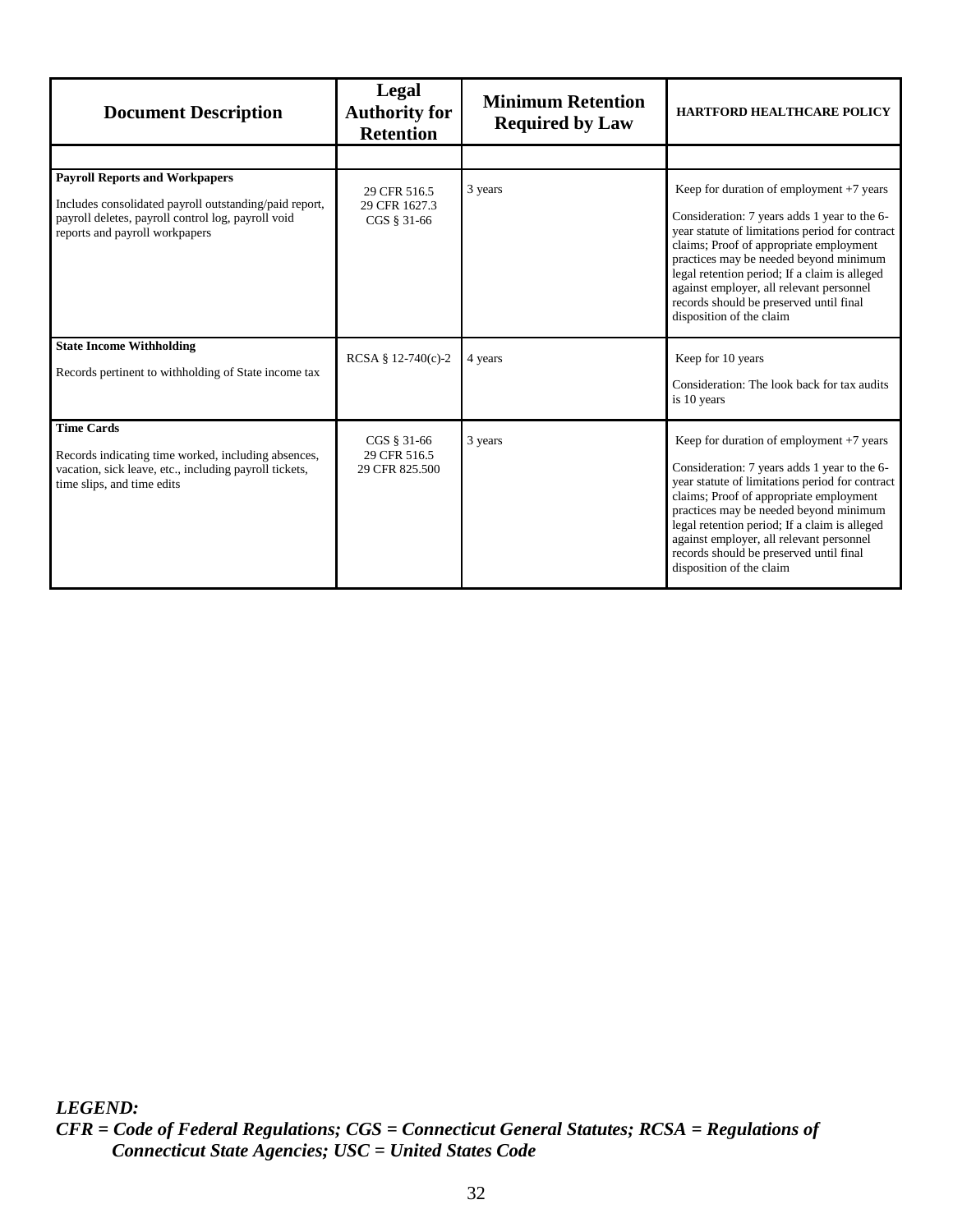# <span id="page-37-3"></span><span id="page-37-1"></span>**PHARMACY**

<span id="page-37-4"></span><span id="page-37-2"></span><span id="page-37-0"></span>

| <b>Document Description</b>                                                                                                                                                                                                          | <b>Legal</b><br><b>Authority for</b><br><b>Retention</b>                | <b>Minimum Retention</b><br><b>Required by Law</b>                   | <b>HARTFORD HEALTHCARE POLICY</b>                                                                                                                                                                                                             |
|--------------------------------------------------------------------------------------------------------------------------------------------------------------------------------------------------------------------------------------|-------------------------------------------------------------------------|----------------------------------------------------------------------|-----------------------------------------------------------------------------------------------------------------------------------------------------------------------------------------------------------------------------------------------|
|                                                                                                                                                                                                                                      |                                                                         |                                                                      |                                                                                                                                                                                                                                               |
| <b>Adverse Drug or Biological Reactions</b><br>Records relating to adverse drug reactions in patients                                                                                                                                | 42 CFR 482.25<br>RCSA 19a-127n-2                                        | All adverse event reports maintained<br>at facility at least 3 years | Keep for 10 years with patient's medical<br>record                                                                                                                                                                                            |
|                                                                                                                                                                                                                                      |                                                                         |                                                                      | Consideration: Voluntary Medwatch forms<br>and State adverse event reporting may<br>overlap                                                                                                                                                   |
| <b>Controlled Substance Transfers Between</b><br><b>Pharmacies</b><br>Records of transfers of controlled substances between<br>pharmacies                                                                                            | CGS § 21a-249<br>CGS § 21a-254<br>RCSA 21a-254-2 to 6<br>21 CFR 1304.04 | 3 years                                                              | Consideration: Records concerning<br>controlled substances must be maintained<br>on premises, must be separated from other<br>records, and must be readily available for<br>inspection according to various state and<br>federal requirements |
| <b>Controlled Substances Inventory Records</b><br>Inventory records of controlled substances, including<br>the initial and biennial inventories                                                                                      | CGS § 21a-254(h)<br>21 CFR 1304.04                                      | 3 years                                                              | Consideration: Records concerning<br>controlled substances must be maintained<br>on premises, must be separated from other<br>records, and must be readily available for<br>inspection according to various state and<br>federal requirements |
| <b>Controlled Substances Order Form</b><br>DEA Form 222 for ordering Schedule I and II<br>controlled substances                                                                                                                      | CGS § 21a-248(c)<br>21 CFR 1304.04<br>21 CFR 1305.17                    | 3 years                                                              | Consideration: Records concerning<br>controlled substances must be maintained<br>on premises, must be separated from other<br>records, and must be readily available for<br>inspection according to various state and<br>federal requirements |
| <b>Controlled Substances Receipts and Invoices</b><br>Receipts and invoices for Schedule III, IV and V<br>controlled substances                                                                                                      | CGS § 21a-254<br>21 CFR 1304.04                                         | 3 years                                                              | Consideration: Records concerning<br>controlled substances must be maintained<br>on premises, must be separated from other<br>records, and must be readily available for<br>inspection according to various state and<br>federal requirements |
| <b>DEA Registration Certificate</b>                                                                                                                                                                                                  | 21 CFR 1301.35                                                          |                                                                      | Keep permanently                                                                                                                                                                                                                              |
| Form 223                                                                                                                                                                                                                             | 21 CFR 1304.04                                                          |                                                                      | Consideration: This form is a core document<br>that may be needed in the future to<br>demonstrate continuous compliance                                                                                                                       |
| FDA Adverse Event Report - Medical Device<br>Records relating to mandatory reporting of adverse<br>event with a medical device, including Medwatch<br>Form 3500A (individual event report) and FDA Form<br>3419 (semi-annual report) | 21 CFR 803.18                                                           | 2 years from the date of the event                                   | Keep for 11 years after adverse event<br>Consideration: 11 years adds one year to the<br>10-year statute of limitations for product<br>liability claims                                                                                       |
| <b>Inventory of Controlled Substances for Disposal</b><br>Records of disposal of controlled substances, such as<br>DEA Form 41 documenting registrant's inventory of<br>drugs surrendered                                            | CGS § 21a-254<br>21 CFR 1304.04<br>21 CFR 1307.21                       | 3 years                                                              | Consideration: Records concerning<br>controlled substances must be maintained<br>on premises, must be separated from other<br>records, and must be readily available for<br>inspection according to various state and<br>federal requirements |

## <span id="page-37-8"></span><span id="page-37-7"></span><span id="page-37-6"></span><span id="page-37-5"></span>*LEGEND:*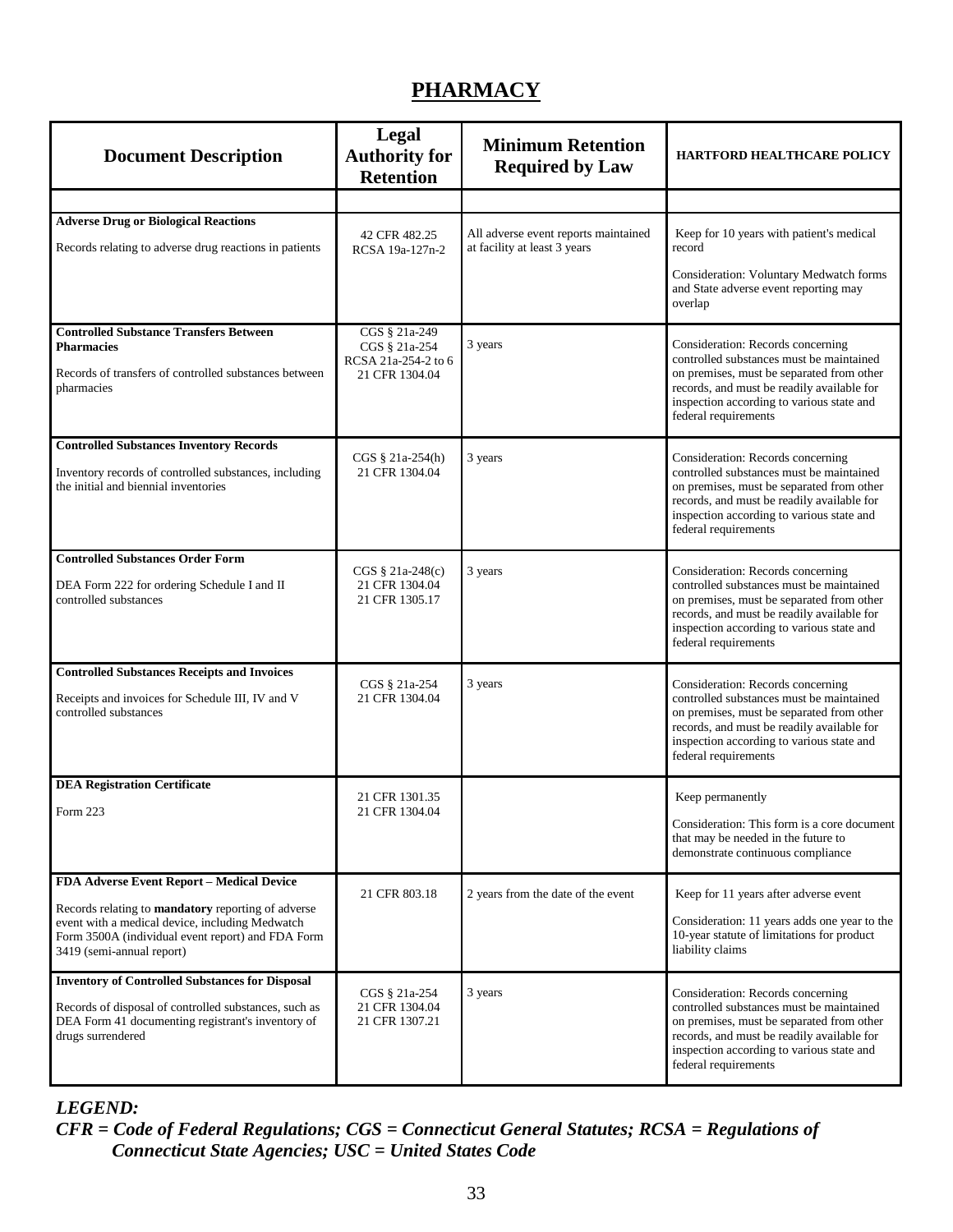<span id="page-38-5"></span><span id="page-38-4"></span><span id="page-38-3"></span><span id="page-38-2"></span><span id="page-38-1"></span><span id="page-38-0"></span>

| <b>Document Description</b>                                                                                                                                                                                                                                                       | Legal<br><b>Authority for</b><br><b>Retention</b>                    | <b>Minimum Retention</b><br><b>Required by Law</b>           | HARTFORD HEALTHCARE POLICY                                                                                                                                                                                                                                                     |
|-----------------------------------------------------------------------------------------------------------------------------------------------------------------------------------------------------------------------------------------------------------------------------------|----------------------------------------------------------------------|--------------------------------------------------------------|--------------------------------------------------------------------------------------------------------------------------------------------------------------------------------------------------------------------------------------------------------------------------------|
|                                                                                                                                                                                                                                                                                   |                                                                      |                                                              |                                                                                                                                                                                                                                                                                |
| <b>Medwatch Form 3500A</b><br>Records relating to mandatory reporting of adverse<br>event with drug or biological (occurring during<br>clinical studies), or medical device, including<br>Medwatch Form 3500A (individual event report) and<br>FDA Form 3419 (semi-annual report) | 21 CFR 803.18                                                        | 2 years from the date of the event if<br>report is mandatory | Keep for 11 years after adverse event<br>Consideration: 11 years adds one year to the<br>10-year statute of limitations for product<br>liability claims; State adverse event<br>reporting may overlap                                                                          |
| <b>Policy Concerning Electronic Drug Records</b><br>Policies reflecting the manner in which the hospital's<br>electronic drug records are created and maintained                                                                                                                  | RCSA § 21a-244-3                                                     | Last effective date of policy $+3$ years                     | Consideration: Records concerning<br>controlled substances must be maintained<br>on premises, must be separated from other<br>records, and must be readily available for<br>inspection according to various state and<br>federal requirements                                  |
| Power of Attorney to Sign Order Forms for<br><b>Controlled Substances</b>                                                                                                                                                                                                         | 21 CFR 1304.04<br>21 CFR 1305.05                                     | 2 years                                                      | Keep for 3 years<br>Consideration: Records concerning<br>controlled substances must be maintained<br>on premises, must be separated from other<br>records, and must be readily available for<br>inspection according to various state and<br>federal requirements              |
| <b>Prescriptions for Controlled Substances</b><br>Records of controlled substances distributed or<br>dispensed                                                                                                                                                                    | CGS § 21a-249<br>CGS § 21a-250(a)<br>CGS § 21a-254<br>21 CFR 1304.04 | 3 years                                                      | Consideration: Records concerning<br>controlled substances must be maintained<br>on premises, must be separated from other<br>records, and must be readily available for<br>inspection according to various state and<br>federal requirements                                  |
| <b>Prescriptions for Outpatient Use</b><br>Prescriptions for drugs or devices dispensed by an<br>institutional pharmacy for outpatient use or for an<br>employee or retiree of the hospital                                                                                       | CGS § 20-615<br>RCSA 20-576-46                                       | 3 years                                                      |                                                                                                                                                                                                                                                                                |
| <b>Proof of Use Sheet (Controlled Substances)</b><br>Records of controlled substance showing time of<br>administering or dispensing, prescribing physician and<br>nurse administering or dispensing the substance                                                                 | CGS § 21a-254<br>RCSA § 21a-254-7                                    | 3 years                                                      | Keep for a minimum of 3 years<br>Consideration: Records concerning<br>controlled substances must be maintained<br>on premises, must be separated from other<br>records, and must be readily available for<br>inspection according to various state and<br>federal requirements |
| <b>Quality Assurance Program (Outpatient)</b><br>Written copy of quality assurance program for drugs<br>or devices dispensed by an institutional pharmacy for<br>outpatient use or for an employee or retiree of the<br>hospital                                                  | RCSA § 20-635-5                                                      | Current program $+3$ years                                   | Consideration: Records to be kept on<br>premises and available to the pharmacy<br>department and all pharmacy personnel;<br>Also there may be overlap with federal<br>CoPs for pharmacy (42 CFR 482.25) and<br>quality assurance (42 CFR 482.21)                               |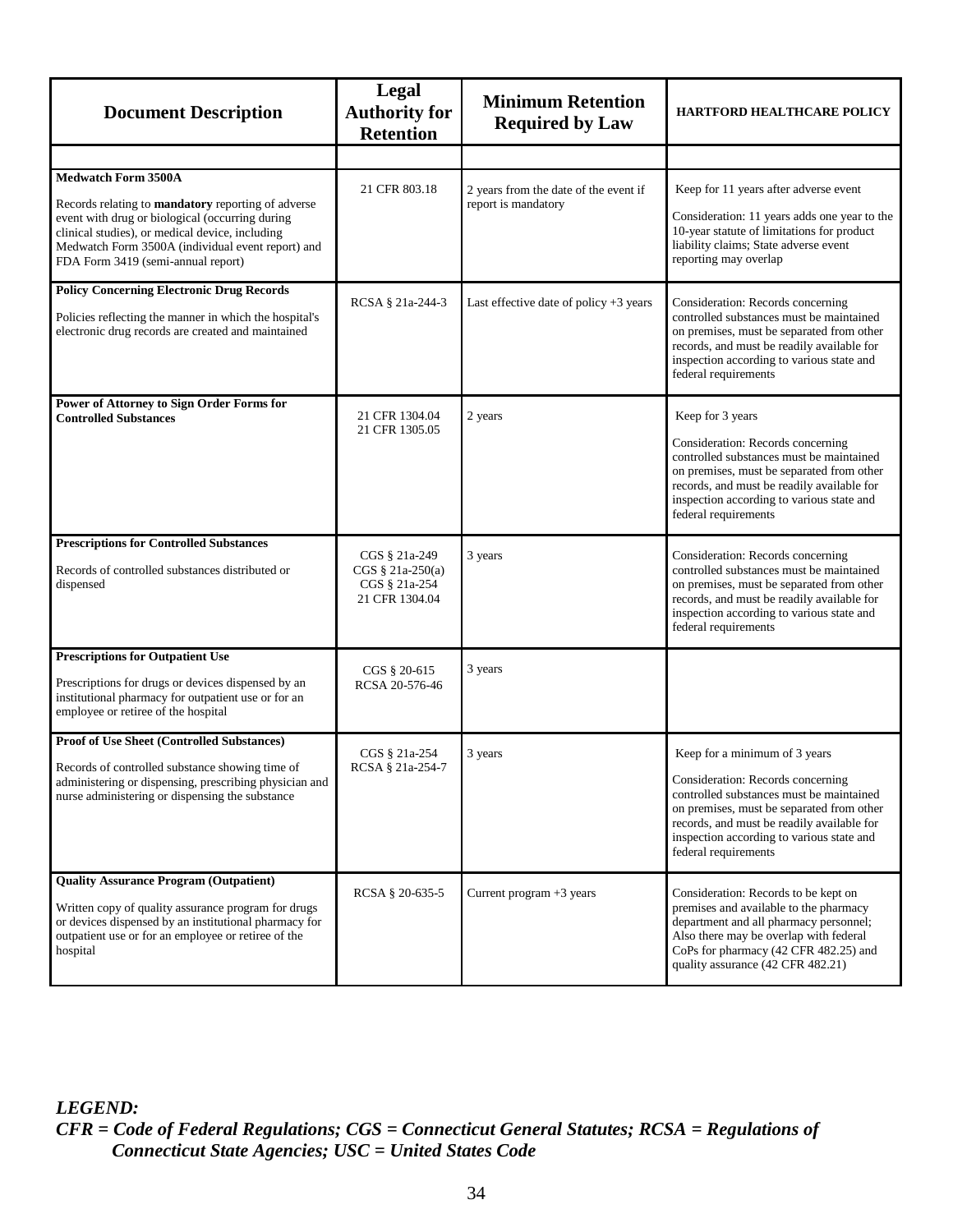<span id="page-39-3"></span><span id="page-39-2"></span><span id="page-39-1"></span><span id="page-39-0"></span>

| <b>Document Description</b>                                                                                                                                                                                                                                                                                     | <b>Legal</b><br><b>Authority for</b><br><b>Retention</b>              | <b>Minimum Retention</b><br><b>Required by Law</b> | <b>HARTFORD HEALTHCARE POLICY</b>                                                                                                                                                                                                             |
|-----------------------------------------------------------------------------------------------------------------------------------------------------------------------------------------------------------------------------------------------------------------------------------------------------------------|-----------------------------------------------------------------------|----------------------------------------------------|-----------------------------------------------------------------------------------------------------------------------------------------------------------------------------------------------------------------------------------------------|
|                                                                                                                                                                                                                                                                                                                 |                                                                       |                                                    |                                                                                                                                                                                                                                               |
| <b>Quality Assurance Review (Outpatient)</b><br>Records of quality assurance review for prescription<br>errors, filed by date, related to prescriptions for drugs<br>or devices dispensed by an institutional pharmacy for<br>outpatient use or for an employee or retiree of the<br>hospital                   | RCSA § 20-635-5                                                       | 3 years                                            | Consideration: There may be overlap with<br>federal CoPs for pharmacy (42 CFR 482.25)<br>and quality assurance (42 CFR 482.21)                                                                                                                |
| <b>Receipts for Controlled Substance Records</b><br><b>Removed by Law Enforcement</b><br>Receipts provided by persons authorized to enforce<br>Connecticut controlled substance statutes or<br>Connecticut food, drug and cosmetic laws for removal<br>of records for purpose of investigation or as evidence   | $CGS \S 21a-254(i)$                                                   | 3 years                                            | Consideration: Records concerning<br>controlled substances must be maintained<br>on premises, must be separated from other<br>records, and must be readily available for<br>inspection according to various state and<br>federal requirements |
| <b>Report of Loss or Theft of Controlled Substances</b><br>Reports of lost or stolen controlled substances,<br>including DEA Form 106                                                                                                                                                                           | CGS § 21a-254<br>RCSA § 21a-262-3<br>21 CFR 1301.76<br>21 CFR 1304.04 | 3 years                                            | Consideration: Records concerning<br>controlled substances must be maintained<br>on premises, must be separated from other<br>records, and must be readily available for<br>inspection according to various state and<br>federal requirements |
| <b>Report of Prescription Error (Outpatient)</b><br>Reports of errors of clinical significance relating to the<br>dispensing (by an institutional pharmacy to an<br>outpatient, employee or retiree) of a drug that results<br>in or may reasonably be expected to result in injury to<br>or death of a patient | CGS § 20-635                                                          | 3 years                                            | Consideration: There may be overlap with<br>federal CoPs for pharmacy (42 CFR 482.25)<br>and quality assurance (42 CFR 482.21);<br>Voluntary Medwatch forms and state<br>adverse event reporting may overlap                                  |
| <b>Training - Pharmacy Technician</b><br>Records of initial and continuing training of pharmacy<br>technicians                                                                                                                                                                                                  | RCSA § 20-576-37                                                      |                                                    | Keep for length of pharmacy technician's<br>$employment +10 years$<br>Consideration: Regulators may request this<br>documentation                                                                                                             |

<span id="page-39-4"></span>*CFR = Code of Federal Regulations; CGS = Connecticut General Statutes; RCSA = Regulations of Connecticut State Agencies; USC = United States Code*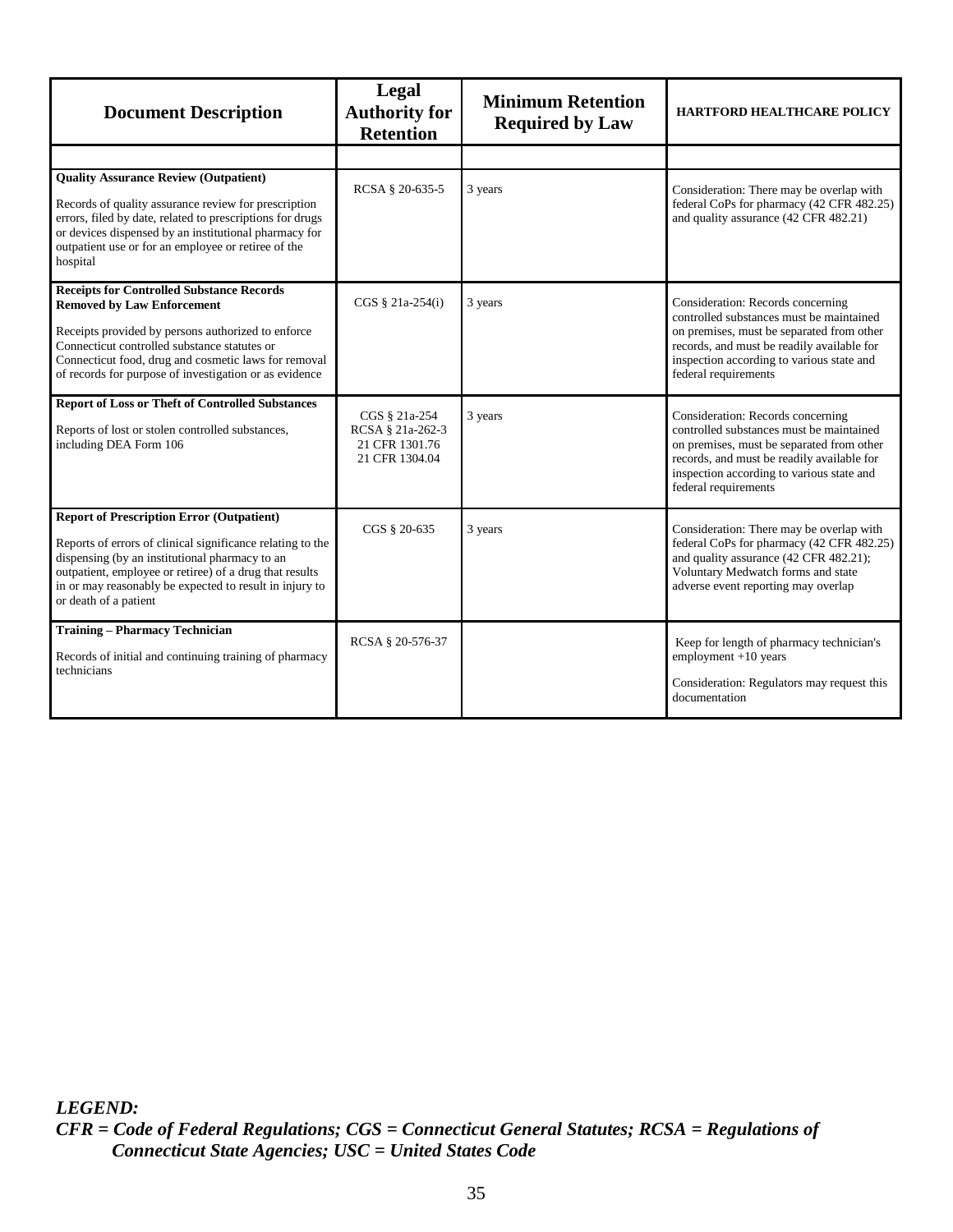## <span id="page-40-4"></span><span id="page-40-3"></span>**REIMBURSEMENT**

<span id="page-40-6"></span><span id="page-40-5"></span><span id="page-40-2"></span><span id="page-40-1"></span><span id="page-40-0"></span>

| <b>Document Description</b>                                                                                                                                                                                                            | Legal<br><b>Authority for</b><br><b>Retention</b>                                 | <b>Minimum Retention</b><br><b>Required by Law</b>                                    | <b>HARTFORD HEALTHCARE POLICY</b>                                                                                                                                                                                                             |
|----------------------------------------------------------------------------------------------------------------------------------------------------------------------------------------------------------------------------------------|-----------------------------------------------------------------------------------|---------------------------------------------------------------------------------------|-----------------------------------------------------------------------------------------------------------------------------------------------------------------------------------------------------------------------------------------------|
|                                                                                                                                                                                                                                        |                                                                                   |                                                                                       |                                                                                                                                                                                                                                               |
| <b>Correspondence with Fiscal</b><br><b>Intermediaries</b><br>Correspondence with third party intermediaries<br>contracted with HHS                                                                                                    | 31 USC 3731                                                                       |                                                                                       | Keep for 10 years<br>Consideration: The False Claims Act may<br>be enforced up to 10 years after an event                                                                                                                                     |
| <b>Correspondence with HHS</b><br>Correspondence with the Department of Health and<br><b>Human Services</b>                                                                                                                            | 31 USC 3731                                                                       |                                                                                       | Keep for 10 years<br>Consideration: The False Claims Act may<br>be enforced up to 10 years after an event                                                                                                                                     |
| <b>Cost Report Materials</b><br>Cost reports filed with HHS for Medicare/Medicaid<br>reimbursement, appeals, supporting documents, and<br>workpapers used to construct reports                                                         | 31 USC 3731<br>42 USC 1395g<br>42 CFR 413.20<br>42 CFR 413.24<br>RCSA 19a-643-206 | Materials that support cost reports<br>must be available for review and<br>inspection | Cost Report Year +15 years<br>Consideration: Cost report changes, changes<br>in federal interpretation and serial nature of<br>reports support long retention                                                                                 |
| <b>Reimbursement General Files</b><br>Reference information used by the accountants that is<br>not needed for cost reports or appeals                                                                                                  | 31 USC 3731                                                                       |                                                                                       | Keep for 10 years<br>Consideration: The False Claims Act may<br>be enforced up to 10 years after an event;<br>These materials may also be necessary as<br>back up relating to audits and contractual<br>disputes with non-governmental payers |
| <b>Reimbursement OIG Requests</b><br>Copies of information requested by HHS Office of<br><b>Inspector General</b>                                                                                                                      | 31 USC 3731                                                                       |                                                                                       | Keep for 10 years<br>Consideration: The False Claims Act may<br>be enforced up to 10 years after an event                                                                                                                                     |
| <b>Reimbursement Reports</b><br>Summary reports detailing reimbursement totals by<br>facility or cost center                                                                                                                           | 31 USC 3731<br>42 CFR 413.20<br>42 CFR 413.24                                     | Materials that support cost reports<br>must be available for review and<br>inspection | Keep for 10 years<br>Consideration: The False Claims Act may<br>be enforced up to 10 years after an event                                                                                                                                     |
| <b>Training – Reimbursement</b><br>Documentation of training concerning reimbursement,<br>including sign-in sheets, agendas, evaluations,<br>certificate copies, manuals, and supporting materials<br>for continuing education credits |                                                                                   |                                                                                       | Keep for 10 years<br>Consideration: The False Claims Act may<br>be enforced up to 10 years after an event                                                                                                                                     |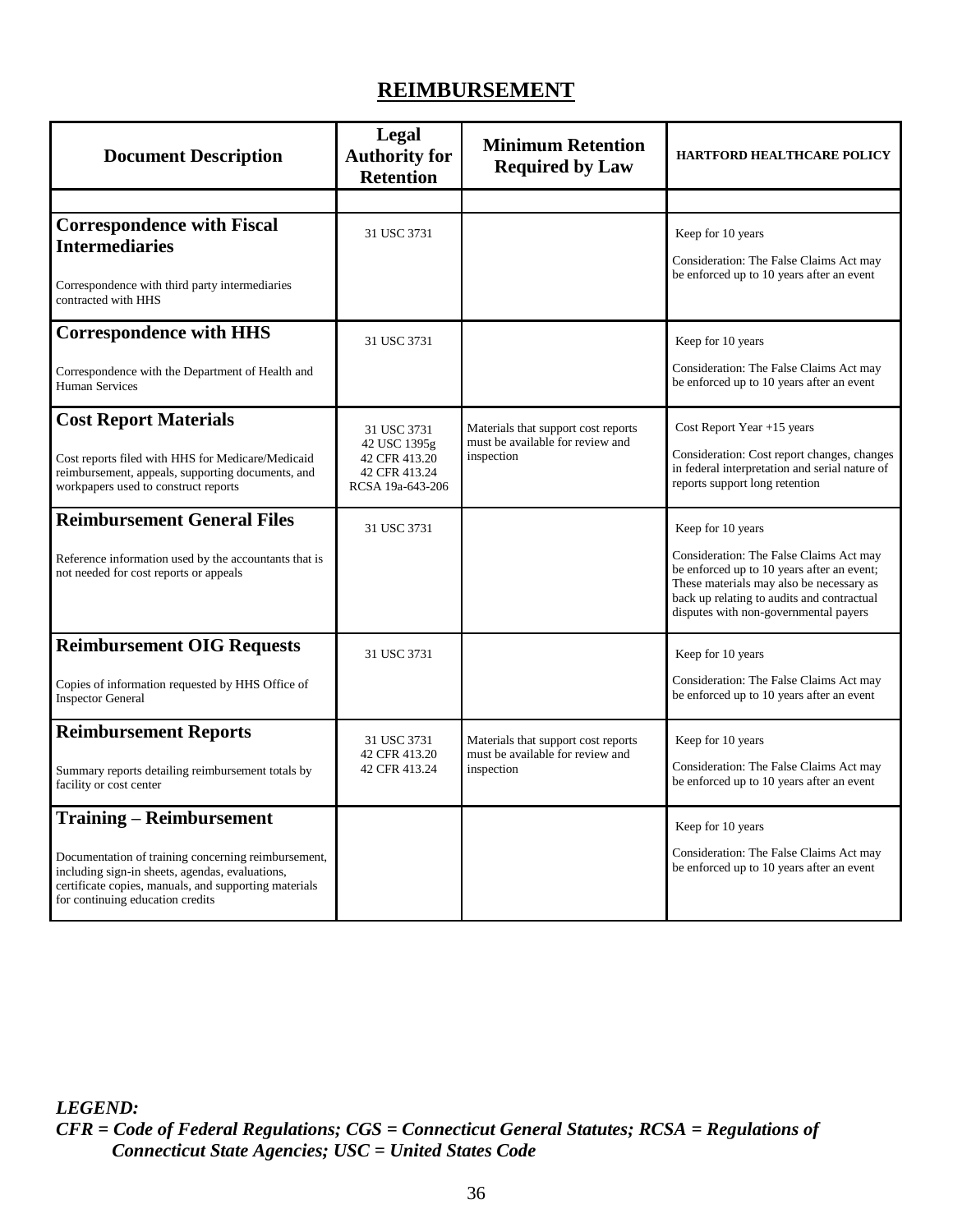# <span id="page-41-1"></span>**TAX**

<span id="page-41-5"></span><span id="page-41-4"></span><span id="page-41-3"></span><span id="page-41-2"></span><span id="page-41-0"></span>

| <b>Document Description</b>                                                                                                                                                    | Legal<br><b>Authority for</b><br><b>Retention</b>        | <b>Minimum Retention</b><br><b>Required by Law</b>                                                                                                                       | <b>HARTFORD HEALTHCARE POLICY</b>                                                                                                                                                                                                                          |
|--------------------------------------------------------------------------------------------------------------------------------------------------------------------------------|----------------------------------------------------------|--------------------------------------------------------------------------------------------------------------------------------------------------------------------------|------------------------------------------------------------------------------------------------------------------------------------------------------------------------------------------------------------------------------------------------------------|
|                                                                                                                                                                                |                                                          |                                                                                                                                                                          |                                                                                                                                                                                                                                                            |
| <b>Acquisition/Divestiture/Reorganization Tax</b><br><b>Research and Workpapers</b><br>Research for acquisitions, divestitures, and<br>reorganizations including due diligence | 26 CFR 301.6501(e)-1<br>26 CFR 301.6502-1<br>31 USC 3731 | 6 years from the date the return was<br>due or filed, whichever is later<br>10 years after assessment date<br>pursuant to court proceeding or levy to<br>collect the tax | Keep records substantiating the purchase<br>price of property that could eventually be<br>sold (such as investments and business fixed<br>assets) until disposition of property +10<br>years<br>Consideration: The look back for tax audits<br>is 10 years |
| <b>Compliance - Tax Account Reports and Analysis</b><br>Reports and analysis related to specific tax accounts                                                                  | 26 CFR 301.6501(e)-1<br>26 CFR 301.6502-1<br>31 USC 3731 | 6 years                                                                                                                                                                  | Keep for 10 years<br>Consideration: The look back for tax audits<br>is 10 years                                                                                                                                                                            |
| Federal Employment Tax - Reports and<br><b>Workpapers</b><br>Workpapers and summary reports for federal<br>employment tax returns                                              | 26 CFR 31.6001-1<br>26 CFR 31.6001-2                     | 4 years after the date the tax is due or<br>paid, whichever is later                                                                                                     | Keep for 10 years<br>Consideration: The look back for tax audits<br>is 10 years                                                                                                                                                                            |
| <b>Federal Employment Tax - Returns</b><br>Federal employment tax returns                                                                                                      | 26 CFR 31.6001-1<br>26 CFR 31.6001-2                     | 4 years after the date the tax is due or<br>paid, whichever is later                                                                                                     | Recommendations: Keep permanently<br>Consideration: These are core documents<br>that may be needed for future analysis or<br>business decisions                                                                                                            |
| Federal Employment Tax - Withholding<br>Certificate<br>Certificate documenting permission to withhold taxes<br>from payroll                                                    | 26 CFR 31.6001-1                                         | 4 years                                                                                                                                                                  | Keep permanently<br>Consideration: This is a core document that<br>may be needed in the future to demonstrate<br>continuous compliance                                                                                                                     |
| Federal Excise Tax - Reports and Workpapers<br>Workpapers and summary reports for federal excise<br>tax returns                                                                | 26 CFR 301.6501(e)-1<br>26 CFR 301.6502-1<br>31 USC 3731 | 6 years from the date the return was<br>due or filed, whichever is later<br>10 years after assessment date<br>pursuant to court proceeding or levy to<br>collect the tax | Keep workpapers for 10 years<br>Consideration: The look back for tax audits<br>is 10 years                                                                                                                                                                 |
| <b>Federal Excise Tax - Returns</b><br>Federal excise tax returns                                                                                                              | 26 CFR 301.6501(e)-1<br>26 CFR 301.6502-1<br>31 USC 3731 | 6 years from the date the return was<br>due or filed, whichever is later<br>10 years after assessment date<br>pursuant to court proceeding or levy to<br>collect the tax | Keep permanently<br>Consideration: These are core documents<br>that may be needed for future analysis or<br>business decisions                                                                                                                             |
| Federal Income Tax - Correspondence<br>Correspondence related to federal income tax returns                                                                                    | 26 CFR 301.6501(e)-1<br>26 CFR 301.6502-1<br>31 USC 3731 | 6 years from the date the return was<br>due or filed, whichever is later                                                                                                 | Keep for 10 years<br>Consideration: The look back for tax audits<br>is 10 years                                                                                                                                                                            |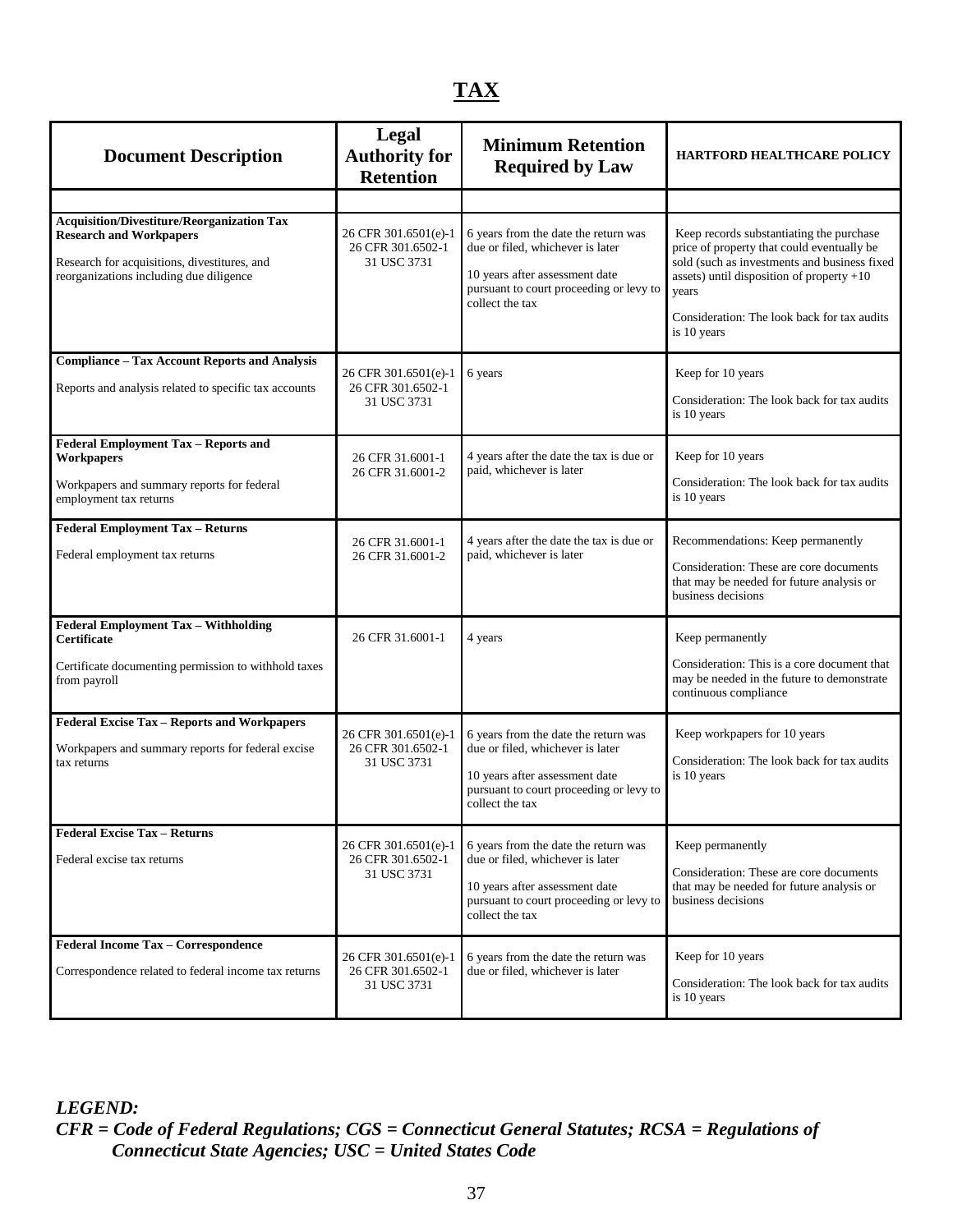<span id="page-42-2"></span><span id="page-42-1"></span><span id="page-42-0"></span>

| <b>Document Description</b>                                                                                                                                     | <b>Legal</b><br><b>Authority for</b><br><b>Retention</b> | <b>Minimum Retention</b><br><b>Required by Law</b>                                                                                                                       | <b>HARTFORD HEALTHCARE POLICY</b>                                                                                                                                                                    |
|-----------------------------------------------------------------------------------------------------------------------------------------------------------------|----------------------------------------------------------|--------------------------------------------------------------------------------------------------------------------------------------------------------------------------|------------------------------------------------------------------------------------------------------------------------------------------------------------------------------------------------------|
|                                                                                                                                                                 |                                                          |                                                                                                                                                                          |                                                                                                                                                                                                      |
| <b>Federal Income Tax - IRS Audit Reports</b><br>Reports prepared by IRS containing tax audit findings,<br>conclusions, and agreements                          | 26 CFR 301.6501(e)-1<br>26 CFR 301.6502-1<br>31 USC 3731 | 6 years after report is issued                                                                                                                                           | Keep for 10 years<br>Consideration: The look back period for<br>audit assessments is 10 years                                                                                                        |
| Federal Income Tax - Protests/Appeals/Claims for<br><b>Refunds</b><br>Records related to protests, appeals, and claims for<br>refunds from federal income taxes | 26 CFR 301.6501(e)-1<br>26 CFR 301.6502-1<br>31 USC 3731 | 6 years after report is issued<br>10 years after assessment date<br>pursuant to court proceeding or levy to<br>collect the tax                                           | Keep while protest/appeal, or claim for<br>refund, is pending +4 years<br>Consideration: These materials may be<br>needed for future business planning, making<br>the extended retention appropriate |
| Federal Income Tax - Reports and Workpapers<br>Workpapers and summary reports for federal income<br>tax returns                                                 | 26 CFR 301.6501(e)-1<br>26 CFR 301.6502-1<br>31 USC 3731 | 6 years from the date the return was<br>due or filed, whichever is later<br>10 years after assessment date<br>pursuant to court proceeding or levy to<br>collect the tax | Keep for 10 years<br>Consideration: The look back for tax audits<br>is 10 years                                                                                                                      |
| <b>Federal Income Tax - Returns</b><br>Federal income tax returns                                                                                               | 26 CFR 301.6501(e)-1<br>26 CFR 301.6502-1<br>31 USC 3731 | 6 years from the date the return was<br>due or filed, whichever is later<br>10 years after assessment date<br>pursuant to court proceeding or levy to<br>collect the tax | Keep permanently<br>Consideration: These are core documents<br>that may be needed for future analysis or<br>business decisions                                                                       |
| <b>Federal Research Files</b><br>Research files for federal tax issues                                                                                          | 26 CFR 301.6501(e)-1<br>26 CFR 301.6502-1<br>31 USC 3731 | 6 years from the date the return was<br>due or filed, whichever is later                                                                                                 | Keep for 10 years<br>Consideration: The look back for tax audits<br>is 10 years                                                                                                                      |
| <b>General - Tax Compliance Files</b><br>Records related to tax compliance issues                                                                               | 26 CFR 301.6501(e)-1<br>26 CFR 301.6502-1<br>31 USC 3731 | 6 years from the date the return was<br>due or filed, whichever is later                                                                                                 | Keep for 10 years<br>Consideration: The look back for tax audits<br>is 10 years                                                                                                                      |
| <b>State/Local - Audit Reports and Workpapers</b><br>Audit reports and workpapers for state and local taxes                                                     | RCSA § 12-740(c)-2 4 years                               |                                                                                                                                                                          | Keep for at least 10 years after applicable<br>tax return filing date<br>Consideration: The look back for tax audits<br>is 10 years                                                                  |
| <b>State/Local – Income Tax Returns</b><br>State and local income tax or franchise tax returns                                                                  | CGS § 12-233                                             | 3 years from the date the return was<br>due or received by DRS, whichever is<br>later                                                                                    | Keep permanently<br>Consideration: These are core documents<br>that may be needed for future analysis or<br>business decisions                                                                       |
| <b>State/Local - Property Tax Returns</b><br>Property tax returns                                                                                               | $CGS \S 12-53(c)$                                        | 3 years following the assessment date                                                                                                                                    | Keep permanently<br>Consideration: These are core documents<br>that may be needed for future analysis or<br>business decisions                                                                       |